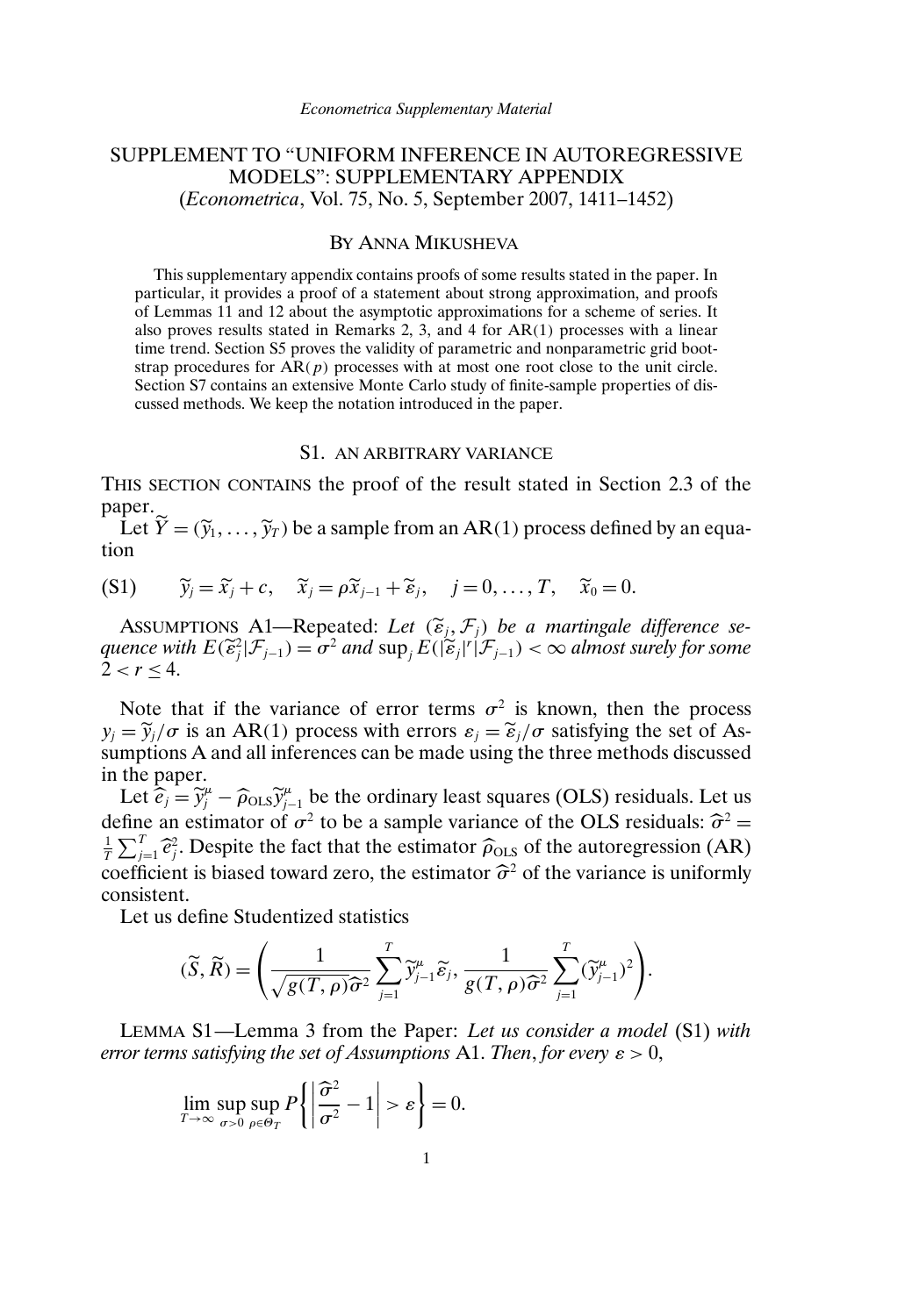## 2 ANNA MIKUSHEVA

*Any statistic*  $\varphi(\widetilde{Y},T,\rho) = \varphi(\widetilde{S},\widetilde{R},T,\rho)$  *for*  $\varphi \in H$  *is uniformly approximated by the corresponding statistic*  $\varphi_1 = \varphi(S, R, T, \rho)$ , *where the pair*  $(\hat{S}, R)$  *is defined for the process*  $y_j = \tilde{y}_j / \sigma$ . *In particular, the three methods discussed in the paper could be used to make inferences*.

PROOF: We note that  $\hat{e}_j - \tilde{\epsilon}_j^{\mu} = (\hat{\rho}_{OLS} - \rho) \tilde{y}_{j-1}^{\mu}$ . As a result,

$$
\widehat{\sigma}^2 = \frac{1}{T} \sum_{j=1}^T (\widetilde{\varepsilon}_j^{\mu})^2 + (\widehat{\rho}_{OLS} - \rho)^2 \frac{1}{T} \sum_{j=1}^T (\widetilde{y}_{j-1}^{\mu})^2
$$

$$
+ 2(\widehat{\rho}_{OLS} - \rho) \frac{1}{T} \sum_{j=1}^T \widetilde{y}_{j-1}^{\mu} \widetilde{\varepsilon}_j
$$

$$
\frac{\widehat{\sigma}^2}{\sigma^2} - 1 = \left(\frac{1}{T} \sum_{j=1}^T (\varepsilon_j^{\mu})^2 - 1\right) + 3 \frac{1}{T} \frac{\left(\frac{1}{\sqrt{g(T,\rho)}} \sum_j y_{j-1}^{\mu} \varepsilon_j\right)^2}{\frac{1}{g(T,\rho)} \sum_j (y_{j-1}^{\mu})^2}.
$$

It is easy to see that all four terms converge to zero in probability uniformly over  $\rho \in \Theta_T$  and uniformly over all values of  $\sigma^2 > 0$ .

From the definition of the class of functions  $H$ , we have  $\sim$   $\sim$ 

$$
P\{|\phi(S, R, \rho) - \phi(\overline{S}, \overline{R}, \rho)| > x\}
$$
  
\$\leq P\{|R| < C\} + P\{M\_c(|S - \widetilde{S}| + |R - \widetilde{R}|) > x\}\$.

From the uniform approximation of R by  $R^N$  and Lemma 10, we know that R is uniformly separated from zero. It is easy to note that  $\widetilde{S} - S = S(\frac{\sigma^2}{\widehat{\sigma}^2} - 1)$  and  $\widetilde{R} - R = R(\frac{\sigma^2}{\widehat{\sigma}^2} - 1)$ . By combining these facts with uniform consistency of the variance estimator, we obtain the statement of the lemma. *Q.E.D.* 

#### S2. ABOUT STRONG APPROXIMATION

LEMMA S2: Let  $(\varepsilon_i, \mathcal{F}_i)$  be a martingale difference sequence satisfying the set *of Assumptions* A. Let  $S_i = \sum_{i=1}^j \varepsilon_i$  be partial sums. Then we can construct a sequence of processes  $\eta_T(t) = \frac{1}{\sqrt{T}} S_{[tT]}$  and a sequence of Brownian motions  $w_T$ *on a common probability space so that for every*  $\varepsilon > 0$ , *we have* 

$$
\sup_{0 \le t \le 1} |\eta_T(t) - w_T(t)| = o(T^{-1/2 + 1/r + \varepsilon}) \quad a.s.
$$

PROOF: According to Lemma 6.2 from Park and Phillips (1999), conditions of the lemma imply the existence of an increasing sequence of stopping times  ${\tau_i}_{i>1}$  and a Brownian motion  $w(\cdot)$  defined on the same probability space such that  $\{S_i\} = \{w(\tau_i)\}\$  and  $\sup_{1 \le i \le T} |(\tau_j - j)/T^{\delta}| \to 0$  almost surely as  $T \to \infty$ , for any  $\delta > 2/r$ .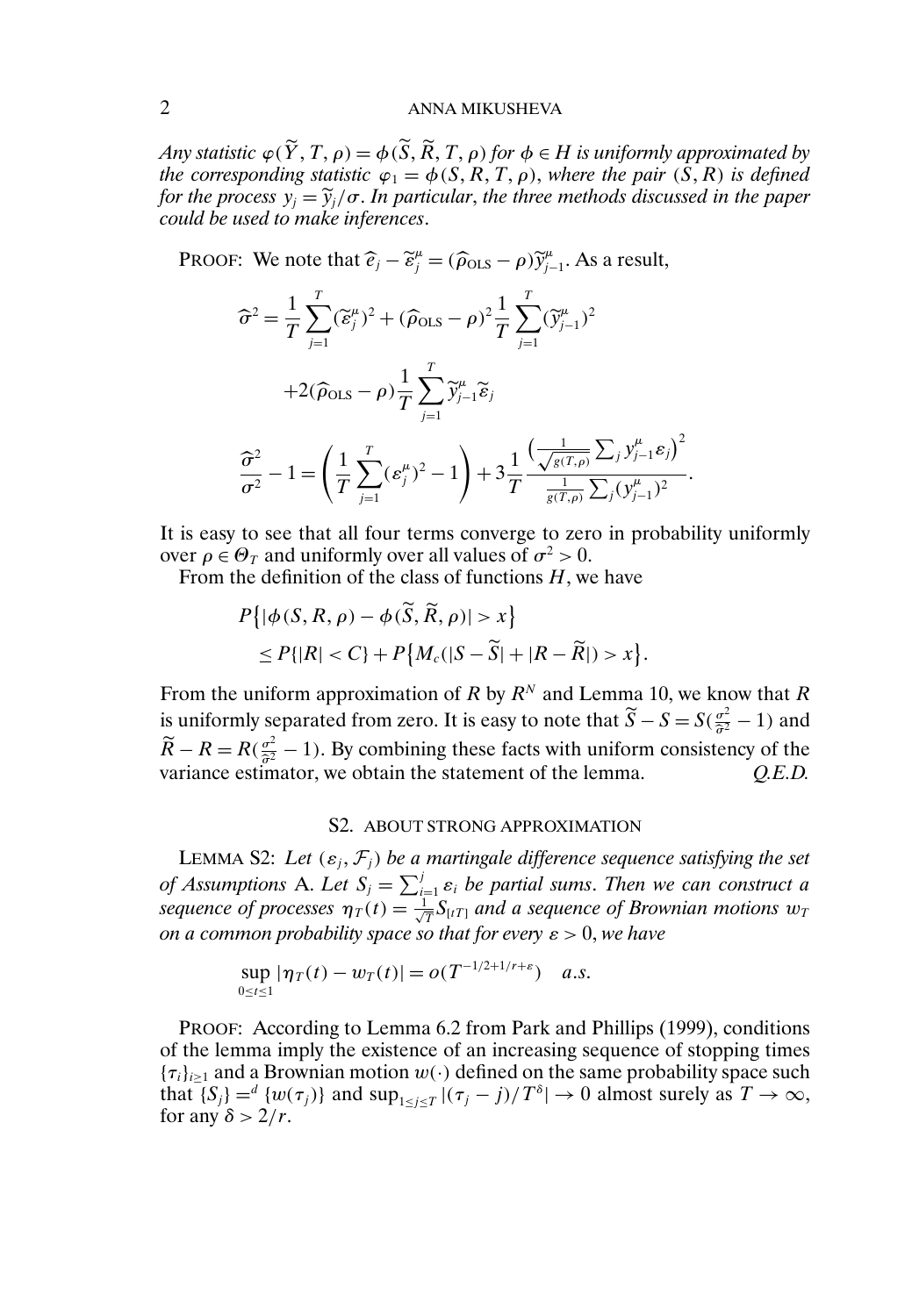Similar to the proof of Theorem 2.2.4 in Csörgő and Révész (1981), it is easy to show that  $\sup_{0 \le s \le T} (|w(\tau_{[s]}) - w(s)|)/(T^{\delta/2}\sqrt{\log T}) \to 0$  almost surely. This implies that for every  $\varepsilon > 0$ ,

$$
\sup_{0 \leq t \leq 1} \frac{|w(\tau_{[tT]})/\sqrt{T} - w_T(t)|}{T^{-1/2 + 1/r + \varepsilon}} \to 0 \quad \text{a.s.},
$$

where  $w_T(t) = w(t) / \sqrt{T}$ . We define  $\eta_T(t) = w(\tau_{t(T)}) / \sqrt{T}$ , which completes the proof of Lemma S2. *Q.E.D.*

#### S3. AR(1) MODEL WITH A LINEAR TIME TREND

This section shows that all results could be generalized to a model with a linear time trend. We prove statements in Remarks 2 and 3. Let us consider a process  $y_i = a + bj + x_j$ , where  $x_j = \rho x_{j-1} + \varepsilon_j$ . Then the modified test statistics are

$$
(S^{\tau}, R^{\tau}) = \left(\frac{1}{\sqrt{g^{\tau}(T, \rho)}} \sum_{j=1}^{T} y_{j-1}^{\tau}(y_j - \rho y_{j-1}), \frac{1}{g^{\tau}(T, \rho)} \sum_{j=1}^{T} (y_{j-1}^{\tau})^2\right),
$$

where  $y_t^{\tau}$  denotes the detrended version of  $y_t$ :  $y_{j-1}^{\tau} = y_{j-1} - \overline{y} - (\sum_{i=1}^{T} (y_{i-1} \overline{y}(i)(j - \frac{T+1}{2})/(\sum_{i=1}^{T} (i - \frac{T+1}{2})^2)$ . The normalizing function is calculated as the mathematical expectation  $g^{\tau}(T,\rho) = E_{\rho} \sum_{j=1}^{T} (y_{j-1}^{\tau})^2$ . Then the pair  $(S^{\tau}, R^{\tau})$  is invariant with respect to the values of constants  $a$  and  $b$ .

Let  $(S^{\tau,N}, R^{\tau,N})$  be the corresponding detrended version of the statistics generated in a model with normal errors.

LEMMA S3: *Assume that we have an* AR(1) *model with a linear trend and error terms satisfying the set of Assumptions* A. *Then for any function*  $\phi \in H$  *we have that*

$$
\lim_{T \to \infty} \sup_{\rho \in \Theta_T} \sup_x \left| P\{\phi(S^\tau, R^\tau, T, \rho) < x\} \right|
$$
\n
$$
- P\{\phi(S^{\tau, N}, R^{\tau, N}, T, \rho) < x\} \right| = 0.
$$

PROOF: Our proof follows the framework suggested in Lemma 2. We start by checking conditions 2 and 3 of Lemma 2:

$$
g^{\tau}(T,\rho) = E\left(\sum_{j=1}^{T} \left(y_{j-1}^{\mu} - \left(j - \frac{T+1}{2}\right) \frac{\sum_{i=1}^{T} y_{i-1}^{\mu} i}{\sum_{i=1}^{T} (i - \frac{T+1}{2})^2}\right)^2\right)
$$

$$
= g(T,\rho) - E\frac{(\sum_{i=1}^{T} y_{i-1}^{\mu} i)^2}{\sum_{i=1}^{T} (i - \frac{T+1}{2})^2}.
$$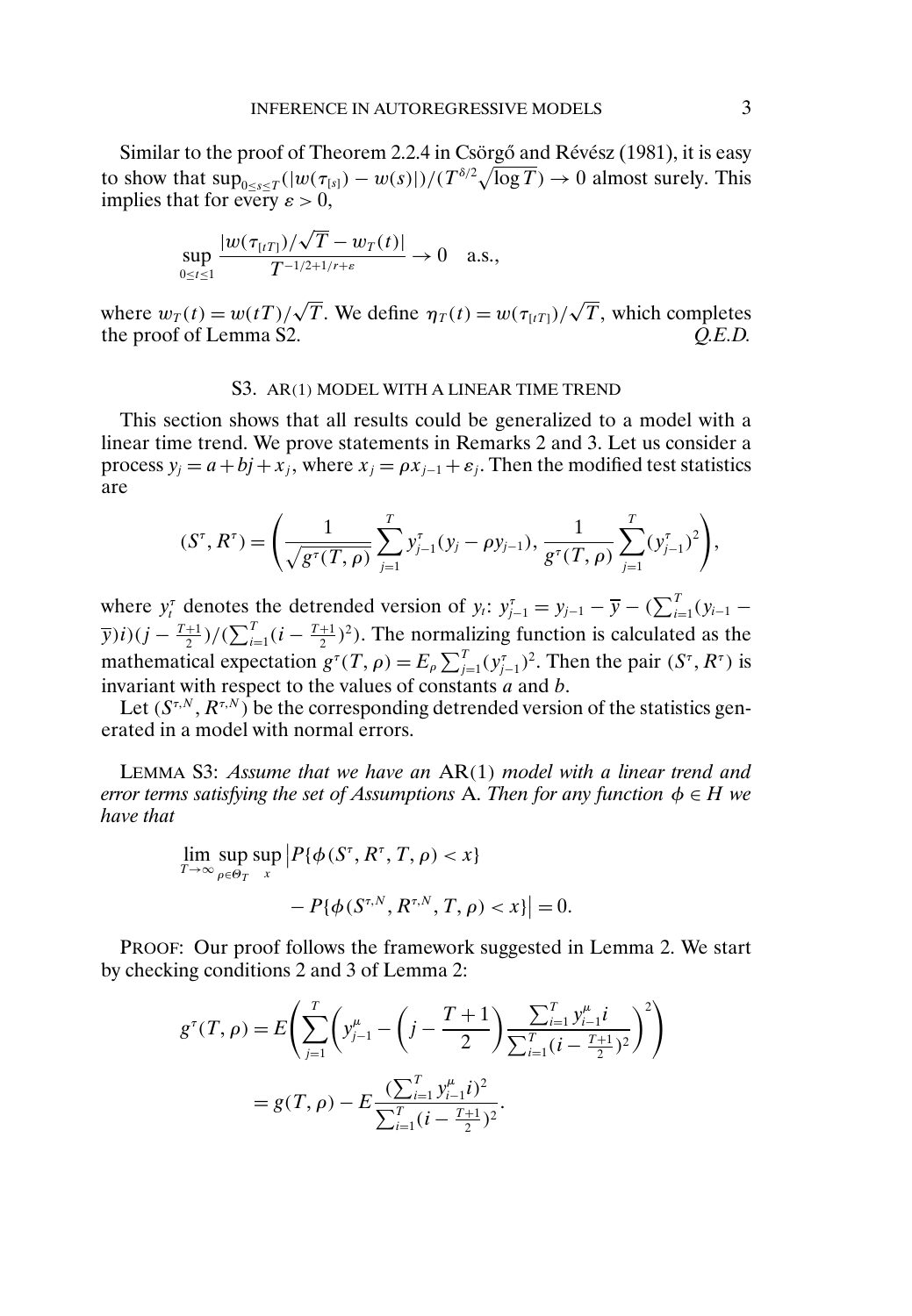It is easy to see that uniformly over  $\mathcal{B}_T$  we have  $\lim_{T\to\infty} \sup_{\rho \in \mathcal{B}_T} |g^\tau(T,\rho)/g(T,\rho)|$  $\rho$ ) – 1 $=$  0. We note that

$$
S^{\tau}(T,\rho) = \sqrt{\frac{g(T,\rho)}{g^{\tau}(T,\rho)}} S(T,\rho)
$$

$$
-\left(\frac{\sum_{i=1}^{T} y_{i-1}^{\mu} i}{\sqrt{g^{\tau}(T,\rho)}\sqrt{\sum_{i=1}^{T} (i - \frac{T+1}{2})^2}}\right) \frac{\sum_{i=1}^{T} \varepsilon_i^{\mu} i}{\sqrt{\sum_{i=1}^{T} (i - \frac{T+1}{2})^2}}.
$$

We can see that the term  $\sum_{i=1}^T y_{i-1}^{\mu} i/(\sqrt{g^{\tau}(T,\rho)}\sqrt{\sum_{i=1}^T (i-\frac{T+1}{2})^2})$  converges to zero in probability uniformly over  $B_T$  by taking the mathematical expectation of its square and using Chebyshev's inequality. The term  $\sum_{i=1}^{T} \varepsilon_i^{\mu} i/(\sum_{i=1}^{T} (i - \frac{T+1}{2})^2)^{1/2}$  is asymptotically normal. In the proof of Theorem 1, we showed that the distribution of  $S(T, \rho)$  is asymptotically approximated by the standard normal distribution uniformly over  $\mathcal{B}_T$ . This implies that condition 2 of Lemma 2 is satisfied for the pair of statistics  $S^{\tau}$  and  $S^{\tau,N}$ .

It is easy to see that

$$
R^{\tau}(T,\rho) = \frac{g(T,\rho)}{g^{\tau}(T,\rho)}R(T,\rho) - \frac{1}{g^{\tau}(T,\rho)}\frac{(\sum_{i=1}^{T}y_{i-1}^{\mu}i)^2}{\sum_{i=1}^{T}(i-\frac{T+1}{2})^2}.
$$

Since the second term converges to zero in probability uniformly over  $\mathcal{B}_T$ , we have that condition 3 of Lemma 2 is satisfied for statistics  $R^{\tau}$  and  $R^{\tau,N}$ .

In the end, we are checking the closeness of the pairs  $(S^{\tau}, R^{\tau})$  and  $(S^{\tau,N}, R^{\tau,N})$  in proximity to the unit root. From discrete integration by parts, it is easy to see that

$$
\left| \frac{1}{T^{3/2}} \sum_{j=1}^{T} \varepsilon_j j - \frac{1}{T^{3/2}} \sum_{j=1}^{T} e_{T,j} j \right|
$$
  
= 
$$
\left| \frac{1}{T} \sum_{j=1}^{T} \eta_T \left( \frac{j}{T} \right) - \frac{1}{T} \sum_{j=1}^{T} w_T \left( \frac{j}{T} \right) \right|
$$
  

$$
\leq \sup_{0 \leq t \leq 1} |\eta_T(t) - w_T(t)| \frac{1}{T} \sum_{j=1}^{T} 1 = o(T^{-1/2 + 1/r + \varepsilon}) \quad \text{a.s.}
$$

By simple algebraic transformations, we have

$$
\frac{1}{T}\sum_{j=1}^{T} y_{j-1}^{\tau} \varepsilon_j^{\tau} = \frac{1}{T}\sum_{j=1}^{T} y_{j-1} \varepsilon_j - \left(\frac{1}{T^{3/2}}\sum_{j=1}^{T} y_{j-1}\right) \frac{\sum_{j=1}^{T} \varepsilon_j}{\sqrt{T}}
$$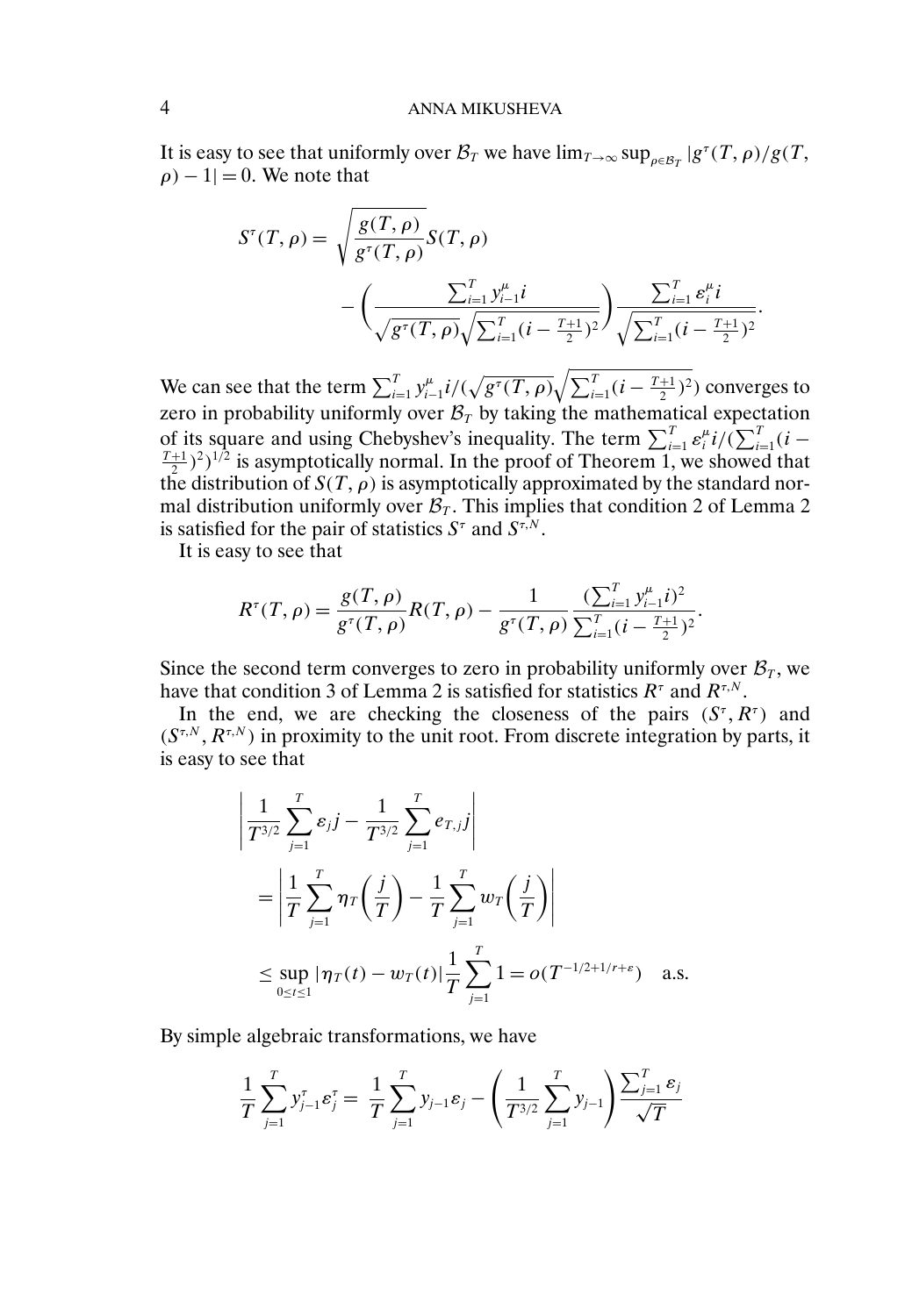$$
-\left(\frac{1}{T^{5/2}}\sum_{j=1}^T y_{j-1}j - \frac{1}{T^{5/2}}\sum_{j=1}^T y_{j-1}\frac{T+1}{2}\right) \times \left(\frac{1}{T^{5/2}}\sum_{j=1}^T \varepsilon_{j-1}j - \frac{1}{T^{5/2}}\sum_{j=1}^T \varepsilon_{j-1}\frac{T+1}{2}\right) \times \frac{T^3}{\sum (i - \frac{T+1}{2})^2}.
$$

By using statements (d) and (f) of Lemma 4, we can see that

$$
\sup_{\rho \in \Theta_T} \frac{1}{(1+\rho)T+1} \left| \frac{1}{T} \sum_{j=1}^T y_{j-1}^{\tau} \varepsilon_j^{\tau} - \frac{1}{T} \sum_{j=1}^T z_{j-1}^{\tau} e_j^{\tau} \right| = o(T^{-1/2+1/r+\varepsilon}) \quad \text{a.s.}
$$

Similarly,

$$
\frac{1}{T^2} \sum_{j=1}^T (y_{j-1}^{\tau})^2 = \frac{1}{T^2} \sum_{j=1}^T (y_{j-1})^2 - \left(\frac{1}{T^{3/2}} \sum_{j=1}^T y_{j-1}\right)^2 - \left(\frac{1}{T^{5/2}} \sum_{j=1}^T y_{j-1}j - \frac{1}{T^{5/2}} \sum_{j=1}^T y_{j-1} \frac{T+1}{2}\right)^2 \times \frac{T^3}{\sum (i - \frac{T+1}{2})^2}.
$$

From statements (e) and (f) of Lemma 4, we have

$$
\sup_{\rho \in \Theta_T} \left| \frac{1}{T^2} \sum_{j=1}^T (\mathbf{y}_{j-1}^{\tau})^2 - \frac{1}{T^2} \sum_{j=1}^T (z_{j-1}^{\tau})^2 \right| = o(T^{-1/2+1/r+\varepsilon}) \quad \text{a.s.}
$$

Since we have  $\sup_{\rho \in A_T^+}(T^2/(g^{\tau}(T,\rho))) = O(T^{1-\alpha})$ , condition 1 of Lemma 2 is satisfied for  $\frac{3}{4} + \frac{1}{2r} < \alpha < 1$ . Q.E.D.

Let the local-to-unity statistics be

$$
(S^{\tau,c}, R^{\tau,c}) = \left(\frac{1}{\sqrt{g^{\tau}(c)}} \int_0^1 J_c^{\tau}(x) \, dw(x), \frac{1}{g^{\tau}(c)} \int_0^1 (J_c^{\tau}(x))^2 \, dx\right),
$$

where  $J_c^{\tau}(x) = J_c(x) - \int_0^1 (4 - 6r) J_c(r) dr - x \int_0^1 (12r - 6) J_c(r) dr$  and  $g^{\tau}(c) =$  $E\int_0^1 (J_c^{\tau}(x))^2 dx$ .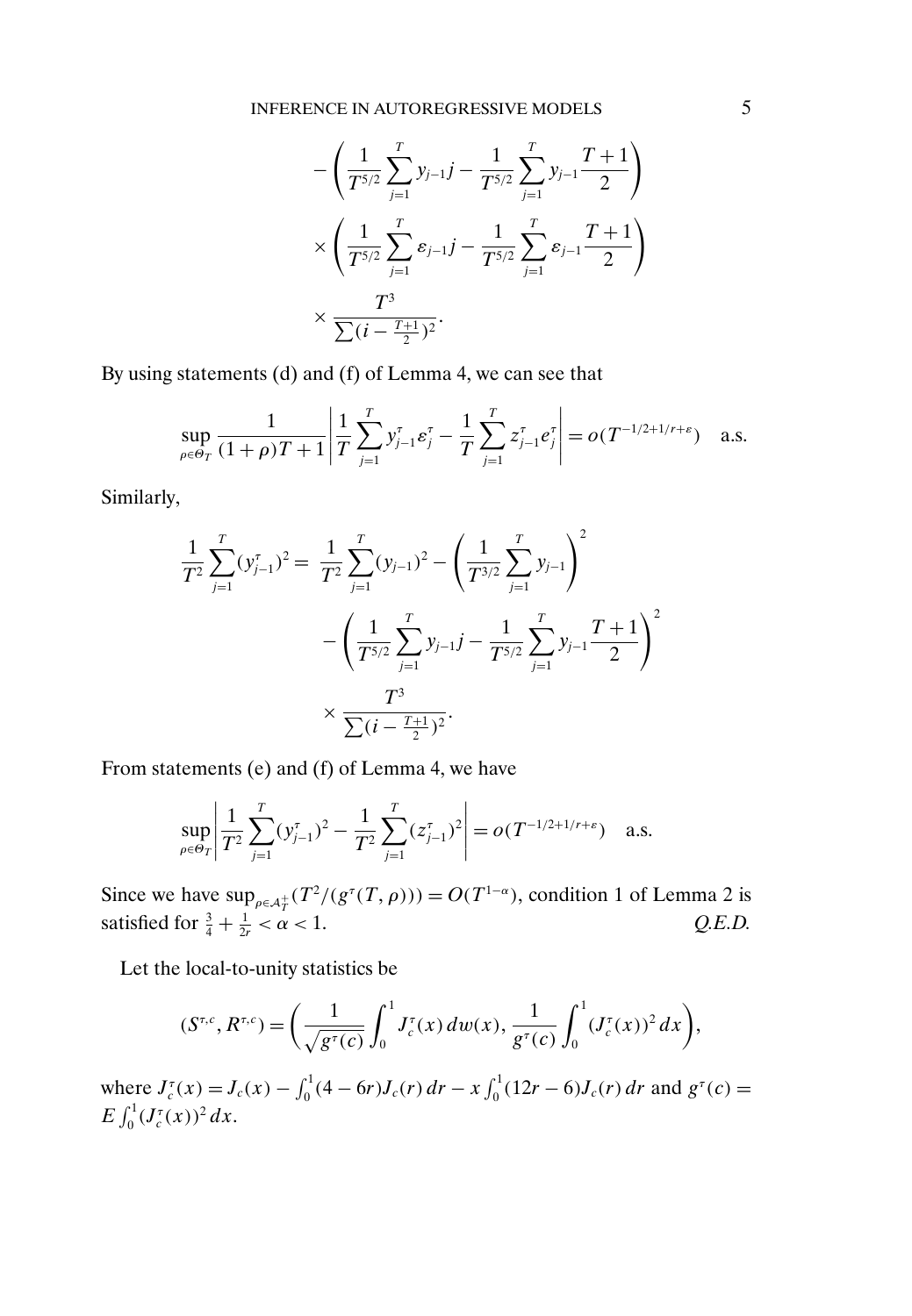## 6 ANNA MIKUSHEVA

LEMMA S4: *Assume that we have an* AR(1) *model with a linear trend and the error terms satisfying the set of Assumptions* A. *Then for any function*  $\phi \in H$ *, we have that*

$$
\lim_{T \to \infty} \sup_{\rho \in \Theta_T} \sup_x |P\{\phi(S^\tau, R^\tau, T, \rho) < x\} - P\{\phi(S^{\tau, c(T, \rho)}, R^{\tau, c(T, \rho)}, T, \rho) < x\}| = 0,
$$

*where*  $c(T, \rho) = T \log(\rho)$ .

PROOF: It is enough to show that

$$
\lim_{T \to \infty} \sup_{\rho \in \Theta_T} \sup_x \left| P\{\phi(S^{\tau,N}, R^{\tau,N}, T, \rho) < x\} - P\{\phi(S^{\tau, c(T, \rho)}, R^{\tau, c(T, \rho)}, T, \rho) < x\} \right| = 0.
$$

We check that the conditions of Lemma 2 are satisfied. By simple algebraic manipulation, we have

$$
J_c^{\tau}(x) = J_c^{\mu}(x) - 6(1/2 - x) \int_0^1 (1/2 - r) J_c^{\mu}(r) dr.
$$

It is easy to see that  $E\left(\int_0^1 (1/2 - r) J_c^{\mu}(r) dr\right)^2 \leq 1/c^2$ . As a result, we have lim<sub>c→−∞</sub>(1/g(c))E( $\int_0^1 (1/2 - r) J_c^{\mu}(r) dr$ )<sup>2</sup> = 0 and lim<sub>c→−∞</sub> |g(c)/g<sup> $\tau$ </sup>(c)−1| = 0.

By using Chebyshev's inequality, we can also note that  $(1/\sqrt{g(c)}) \int_0^1 (1/2$  $rJ_c^{\mu}(r) dr \rightarrow^p 0$  as  $c \rightarrow -\infty$ . This implies that

$$
S^{\tau,c} = \sqrt{\frac{g(c)}{g^{\tau}(c)}} S^c
$$
  

$$
- \frac{6}{\sqrt{g^{\tau}(c)}} \int_0^1 \left(\frac{1}{2} - x\right) dw(x) \int_0^1 \left(\frac{1}{2} - r\right) J_c^{\mu}(r) dr
$$
  

$$
\Rightarrow N(0,1)
$$

and

$$
R^{\tau,c} = \frac{g(c)}{g^{\tau}(c)} R^c - \frac{1}{g^{\tau}(c)} \left( 6 \int_0^1 \left( \frac{1}{2} - r \right) J_c^{\mu}(r) \, dr \right)^2 \to^p 1
$$
  
as  $c \to -\infty$ .

As a result, conditions 2 and 3 of Lemma 2 are satisfied for the pairs  $(S^{\tau,c(T,\rho)}, R^{\tau,c(T,\rho)})$  and  $(S^{\tau,N}, R^{\tau,N})$ .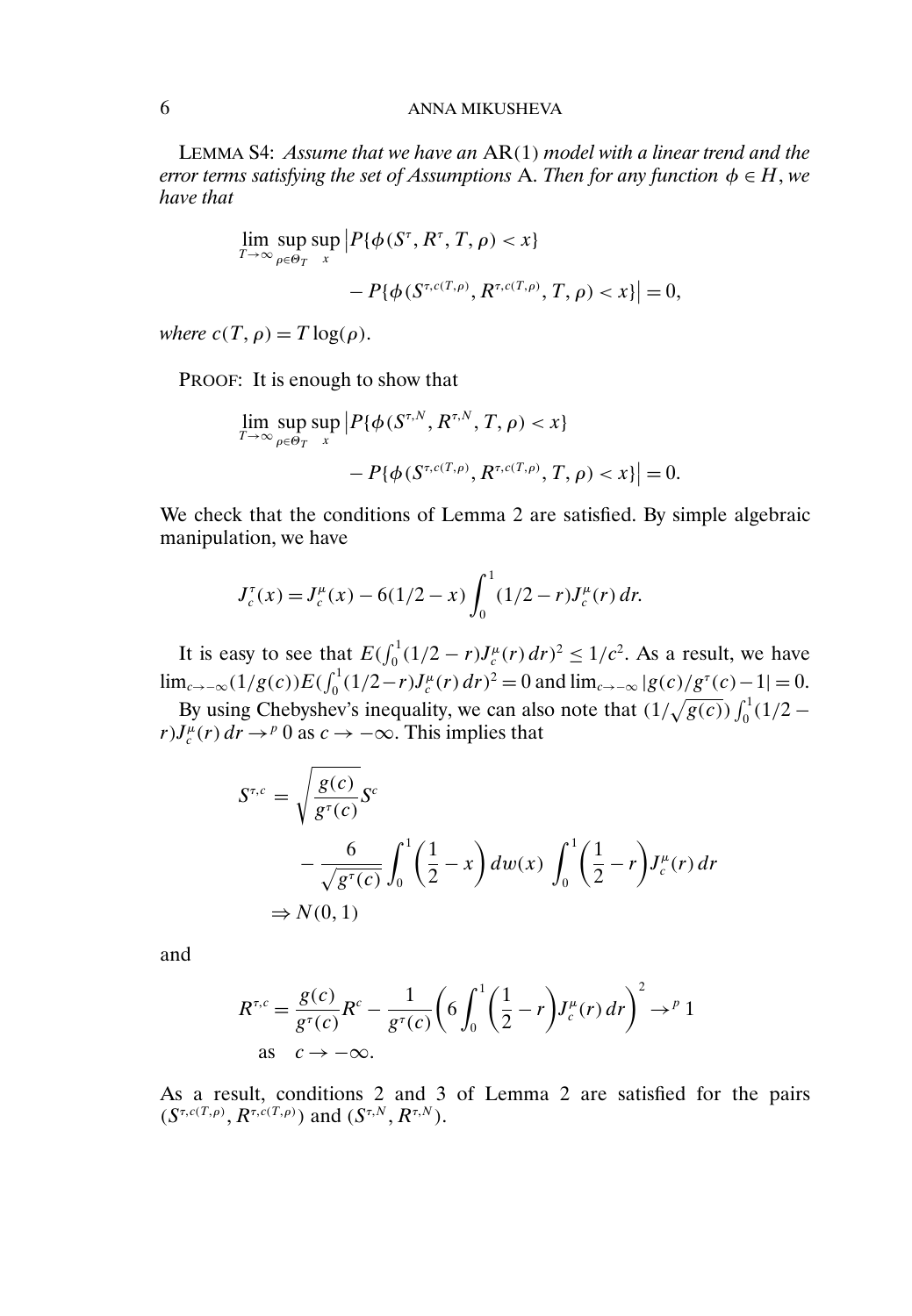Now we check condition 1 of Lemma 2 for the detrended pairs:

$$
\frac{1}{T^{5/2}} \sum_{j=1}^{T} z_{j-1}^{\mu} \left( j - \frac{T+1}{2} \right) = \frac{1}{T} \sum_{j=1}^{T} \frac{z_{j-1}}{\sqrt{T}} \frac{(j - \frac{T+1}{2})}{T}
$$
\n
$$
= \int_{0}^{1} \left( \frac{[tT]}{T} - \frac{1}{2} \right) \int_{0}^{t} e^{c/T([Tt]-[Ts]-1)} I \left\{ s \le \frac{[Tt]}{T} \right\} dw(s) dt
$$
\n
$$
= \int_{0}^{1} \int_{s}^{1} \left( \frac{[tT]}{T} - \frac{1}{2} \right) e^{c/T([Tt]-[Ts]-1)} I \left\{ s \le \frac{[Tt]}{T} \right\} dt dw(s).
$$

Similarly,  $\int_0^1 (t - 1/2) J_c^{\mu}(t) dt = \int_0^1 \int_s^1 (t - 1/2) e^{c(t - s)} dt dw(s)$ . As a result,

$$
E\left(\frac{1}{T^{5/2}}\sum_{j=1}^{T} z_{j-1}^{\mu}\left(j-\frac{T+1}{2}\right) - \int_{0}^{1} \left(t-\frac{1}{2}\right)J_{c}^{\mu}(t) dt\right)^{2}
$$
  
= 
$$
\int_{0}^{1} \left(\int_{s}^{1} \left(\frac{[tT]}{T} - \frac{1}{2}\right) e^{c/T([Tt]-[Ts]-1)} I_{\{s \leq [Tt]/T\}} dt - \int_{s}^{1} \left(t-\frac{1}{2}\right) e^{c(t-s)} dt\right)^{2} ds
$$
  
\$\leq\$ const( $\log(\rho)$ )<sup>2</sup>

Taking into account that  $\sup_{\rho \in A_T^+} (T^2/(g^\tau(T,\rho))) = O(T^{1-\alpha})$  and  $\lim_{t \to \infty} \sup_{\rho \in A_T^+} ((T^2 g^{\tau}(c(T, \rho)))/(g^{\tau}(T, \rho))) = 1$ , we have

$$
\lim_{T \to \infty} \sup_{\rho \in A_T} P \left\{ \left| \frac{1}{\sqrt{g^{\tau}(T, \rho)} T^{3/2}} \sum_{j=1}^T z_{j-1}^{\mu} j - \frac{1}{\sqrt{g^{\tau}(c(T, \rho))}} \int_0^1 \left( t - \frac{1}{2} \right) J_c^{\mu}(t) dt \right| > x \right\} = 0.
$$

It is easy to determine that

$$
\lim_{T \to \infty} \sup_{\rho \in \mathcal{A}_T} P \left\{ \left| \frac{1}{\sqrt{g^{\tau}(T, \rho)} T^{1/2}} \sum_{j=1}^T e_{j-1}^{\mu} j - \frac{1}{\sqrt{g^{\tau}(c(T, \rho))}} \int_0^1 \left( t - \frac{1}{2} \right) dw(t) \right| > x \right\} = 0.
$$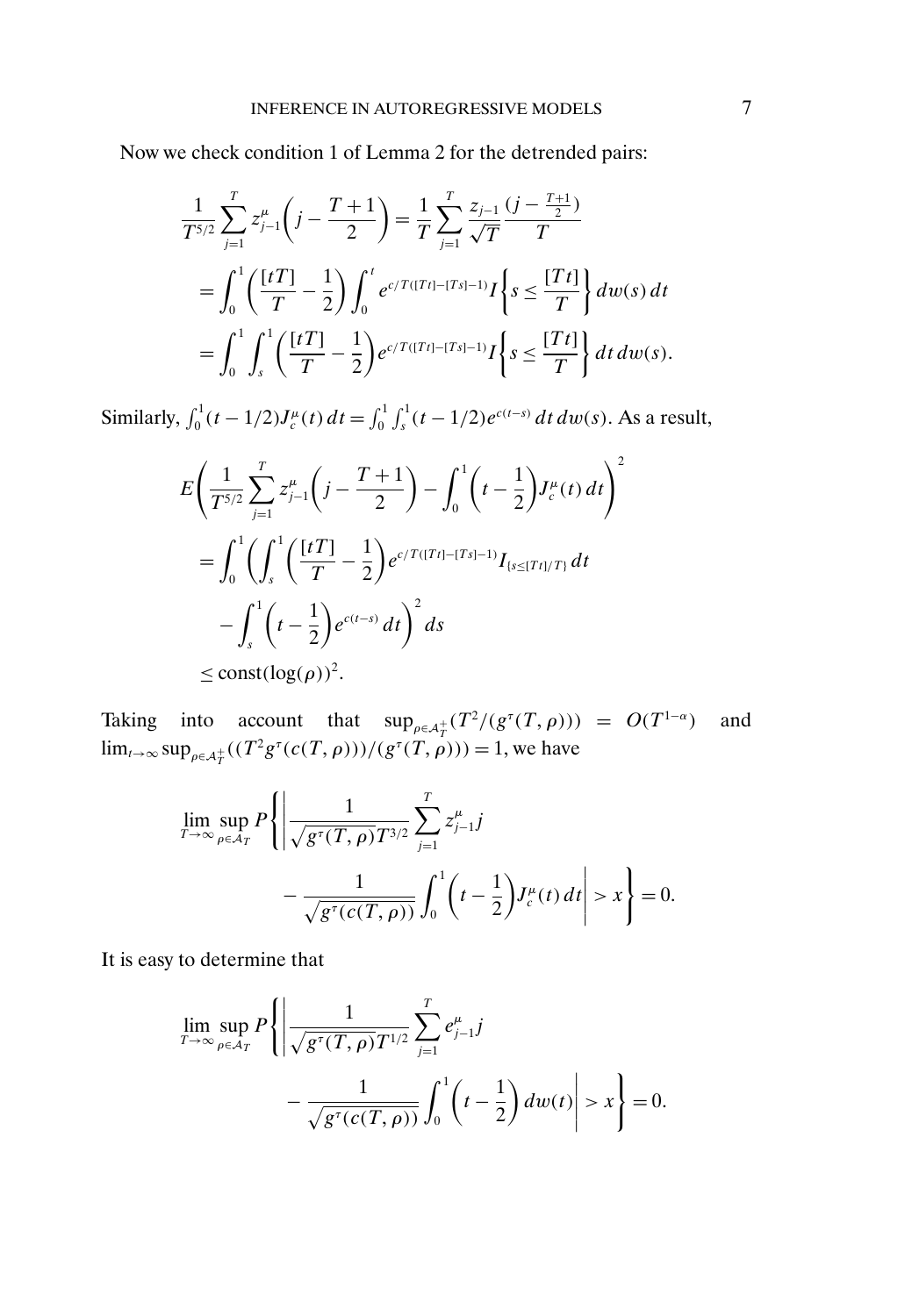We note that

$$
S^{\tau,N}(T,\rho) = \sqrt{\frac{g(T,\rho)}{g^{\tau}(T,\rho)}} S^{N}(T,\rho)
$$
  
 
$$
- \left( \frac{1}{\sqrt{g^{\tau}(T,\rho)}} \sum_{j=1}^{T} z_{j-1}^{\mu} \left( j - \frac{T+1}{2} \right) \right)
$$
  
 
$$
\times \left( \frac{1}{\sqrt{g^{\tau}(T,\rho)}} \sum_{j=1}^{T} e_{j-1}^{\mu} \left( j - \frac{T+1}{2} \right) \right)
$$
  
 
$$
\times \left( \frac{T^{3}}{\sum_{j=1}^{T} (j - (T+1)/2)^{2}} \right),
$$
  
\n
$$
S^{\tau,c(T,\rho)} = \sqrt{\frac{g(T,\rho)}{g^{\tau}(T,\rho)}} S^{c(T,\rho)}
$$
  
\n
$$
- 6 \left( \frac{1}{\sqrt{g^{\tau}(c(T,\rho))}} \int_{0}^{1} \left( t - \frac{1}{2} \right) J_{c}^{\mu}(t) dt \right)
$$
  
\n
$$
\times \left( \frac{1}{\sqrt{g^{\tau}(c(T,\rho))}} \int_{0}^{1} \left( t - \frac{1}{2} \right) dw(t) \right),
$$

and

$$
R^{\tau,N}(T,\rho) = \frac{g(T,\rho)}{g^{\tau}(T,\rho)} R^N(T,\rho)
$$
  
-
$$
\left(\frac{1}{\sqrt{g^{\tau}(T,\rho)}T^{3/2}}\sum_{j=1}^T z_{j-1}^{\mu}\left(j-\frac{T+1}{2}\right)\right)^2
$$
  

$$
\times \left(\frac{T^3}{\sum_{j=1}^T (j-(T+1)/2)^2}\right)^2,
$$
  

$$
R^{\tau,c(T,\rho)} = \frac{g(T,\rho)}{g^{\tau}(T,\rho)}R^{c(T,\rho)} - \left(\frac{6}{\sqrt{g^{\tau}(c(T,\rho))}}\int_0^1 \left(t-\frac{1}{2}\right)J^{\mu}_{c}(t) dt\right)^2.
$$

Since in Theorem 2 we proved that condition 1 is satisfied for the pairs  $(S^{c(T,\rho)}, R^{c(T,\rho)})$  and  $(S^N, R^N)$ , we have

$$
\lim_{T \to \infty} \sup_{\rho \in \mathcal{A}_T} P\big\{|S^{\tau,N}(T,\rho) - S^{\tau,c(T,\rho)}| + |R^{\tau,N}(T,\rho) - R^{\tau,c(T,\rho)}| > x\big\} = 0.
$$

As a result, all conditions of Lemma 2 are satisfied. *Q.E.D.*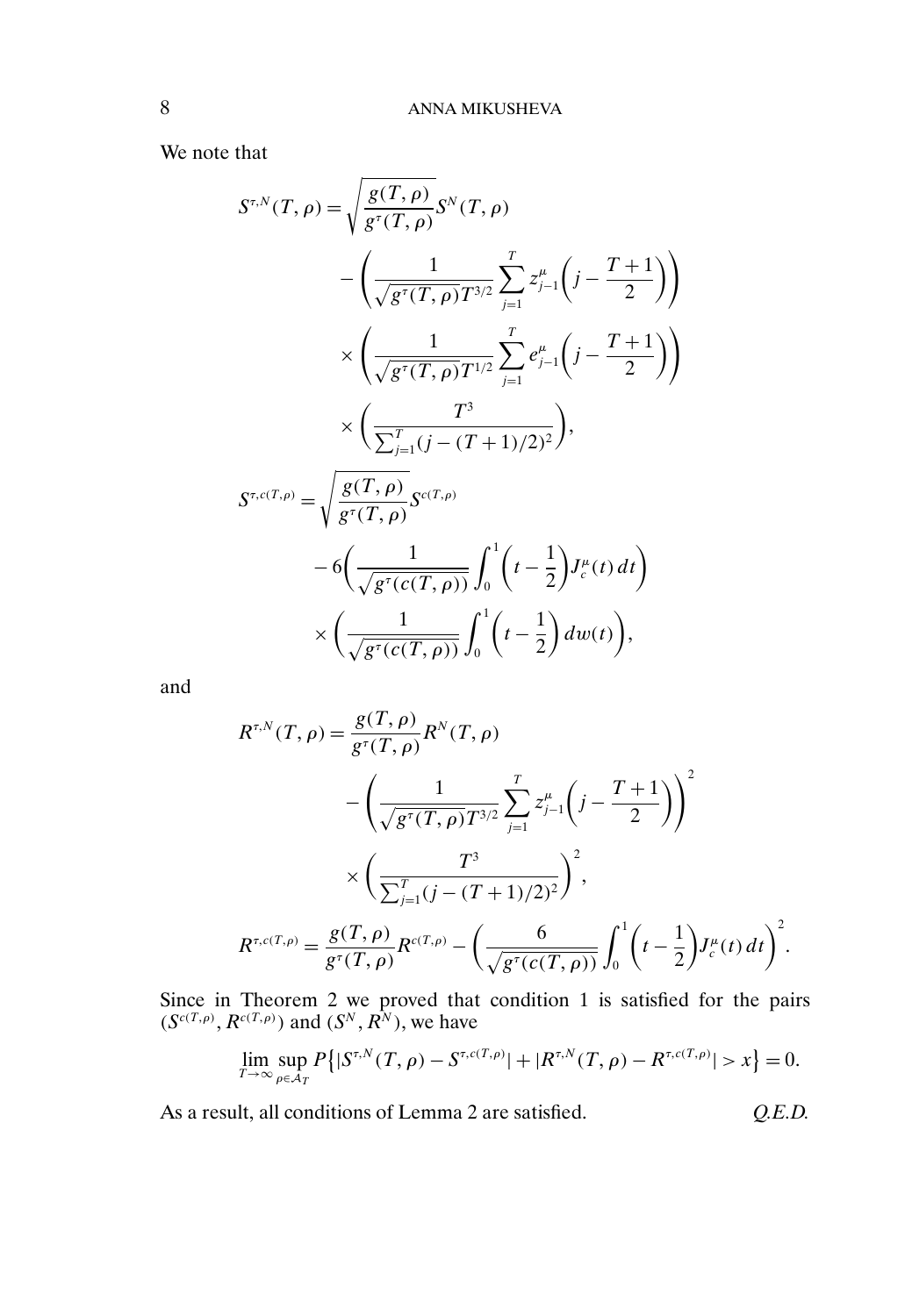## S4. HANSEN'S BOOTSTRAP

This section proves some of the results stated in Section 5 of the paper. Lemma S5 below (stated in the paper as Lemma 11) shows that the normal approximation in the stationary region holds uniformly for arrays of random errors.

LEMMA S5—Lemma 11 from the Paper: *Let*  $\{\varepsilon_{T,j}; j = 1, ..., T; T \in \mathbb{N}\}\$  *be a* triangular array of random variables such that for every T , variables  $\{\varepsilon_{T,j}\}_{j=1}^T$  are *independent and identically distributed with distribution*  $F_T$ . Assume that  $y_{T,j} =$  $\rho y_{T,i-1} + \varepsilon_{T,i}$ *. Then, for any sequence*  $\rho_T$  *such that*  $T(1 - \rho_T) \to \infty$ *, we have* 

$$
\lim_{T \to \infty} \sup_{F_T \in \mathcal{L}_r(K,M,\theta)} \sup_{|\rho| \le \rho_T} \sup_x \left| P \left\{ \frac{1}{\sqrt{g(T,\rho)}} \sum_{j=1}^T y_{T,j-1} \varepsilon_{T,j} < x \right\} - \Phi(x) \right|
$$
\n
$$
= 0
$$

*and*, *for every*  $\epsilon > 0$ ,

$$
\lim_{T \to \infty} \sup_{F_T \in \mathcal{L}_r(K,M,\theta)} \sup_{|\rho| \le \rho_T} P\left\{ \left| \frac{1}{g(T,\rho)} \sum_{j=1}^T y_{T,j-1}^2 - 1 \right| > \epsilon \right\} = 0,
$$
  

$$
\lim_{T \to \infty} \sup_{F_T \in \mathcal{L}_r(K,M,\theta)} \sup_{|\rho| \le \rho_T} P\left\{ \left| \frac{1}{\sqrt{g(T,\rho)}\sqrt{T}} \sum_{j=1}^T y_{T,j-1} \right| > \epsilon \right\} = 0.
$$

PROOF: This statement is a generalization of the main result of Giraitis and Phillips (2006) for arrays, where the distribution of error terms is allowed to be different for different sample sizes. First, we check the statement for variables that possesses a bounded fourth moment. Then we apply truncation methods to the case when variables may have infinite fourth moment.

Assume that  $r = 4$ . Let us define variables  $X_j = (1/\sqrt{g(T, \rho)}) y_{T,j-1} \varepsilon_{T,j}$  and  $V_j^2 = \sum_{i=1}^j E(X_i^2 | \mathcal{F}_{i-1}) = (1/g(T, \rho)) \sum_{j=1}^T y_{T, j-1}^2$ . Then from the Corollary to Theorem 1 in Hall and Heyde (1981), it follows that

$$
\sup_{x} \left| P \left\{ \frac{1}{\sqrt{g(T, \rho)}} \sum_{j=1}^{T} y_{T, j-1} \varepsilon_{T, j} < x \right\} - \Phi(x) \right|
$$
\n
$$
\leq C \left( \sum_{j=1}^{T} E|X_j|^4 + E(V_T^2 - 1)^2 \right),
$$

where C is an absolute constant.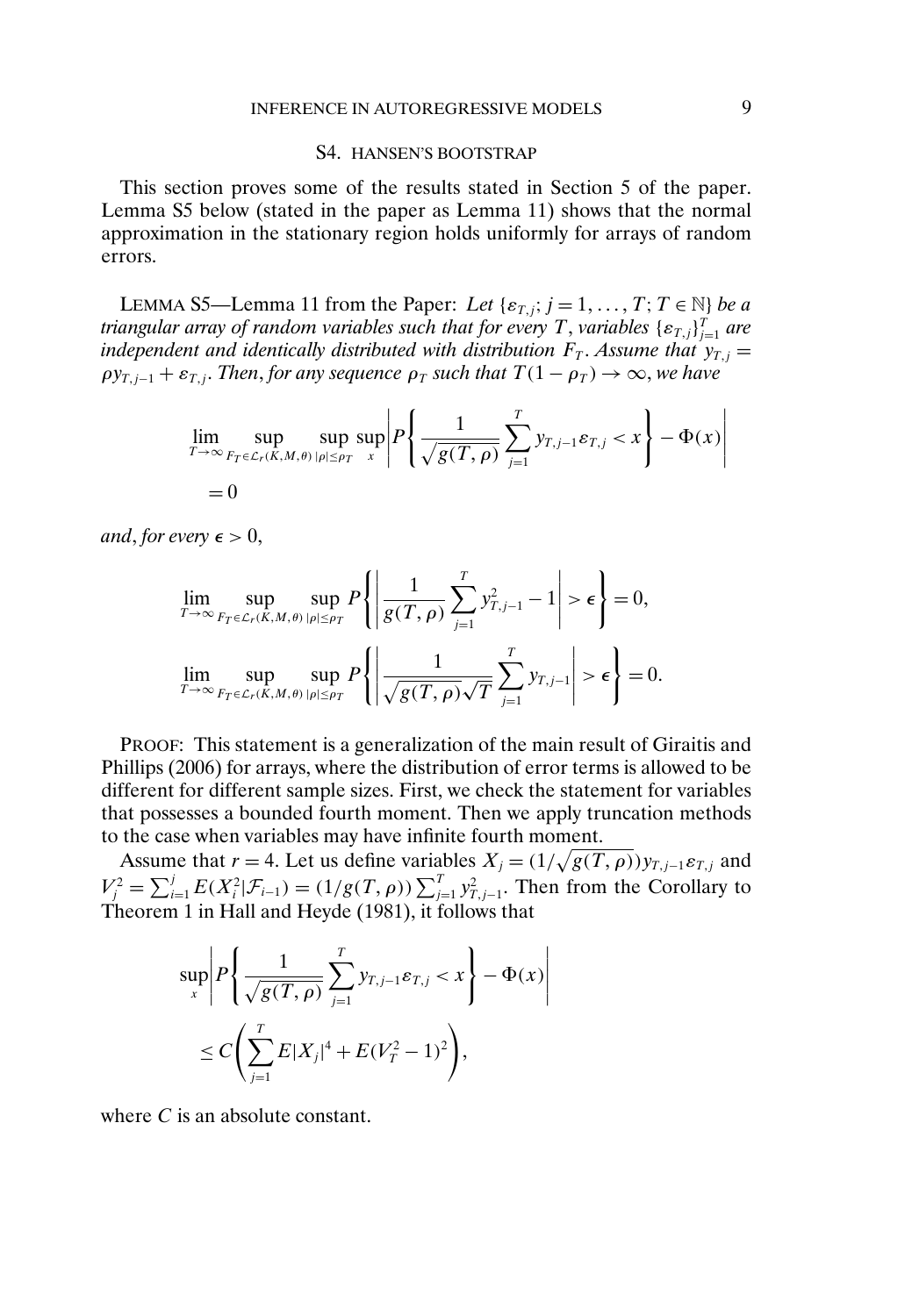We should note that

$$
\sup_{|\rho| \le \rho_T} \sum_{j=1}^T E|X_j|^4 = \sup_{|\rho| \le \rho_T} C_1 \frac{T}{g(T, \rho)^2} E y_{T, j-1}^4
$$
\n
$$
\le \sup_{|\rho| \le \rho_T} C_2 \frac{T}{g(T, \rho)^2 (1 - \rho^2)^2} = \sup_{|\rho| \le \rho_T} \frac{CT}{(T - \frac{1 - \rho^{2T}}{1 - \rho^2})^2}
$$
\n
$$
\le \frac{CT}{(T - \frac{1 - \rho^{2T}}{1 - \rho^2})^2} \le \frac{C}{(1 - \frac{1}{T(1 - \rho^2)}^2)^2} \frac{1}{T}
$$
\n
$$
\to 0,
$$

where  $C_1$  is a constant depending on  $M$ ,  $C_2$  is a constant depending on  $M$ , and K, C is a constant depending on M, K and a sequence  $\rho_T$ .

Now let us estimate the second summand:

$$
E(V_T^2 - 1)^2 = \frac{1}{g(T, \rho)^2} \left( \sum_{j=1}^T (y_{T,j-1}^2 - Ey_{T,j-1}^2) \right)^2
$$
  
= 
$$
\frac{1}{g(T, \rho)^2} \left( \sum_{j=1}^T (y_{T,j-1}^2 - Ey_{T,j-1}^2)^2 + 2 \sum_{j=1}^T \sum_{i=1}^j \rho^{2(j-i)} (y_{T,i-1}^2 - Ey_{T,i-1}^2)^2 \right)
$$
  

$$
\leq \frac{1}{g(T, \rho)^2} \frac{C}{1 - \rho^2} \left( \sum_{j=1}^T (y_{T,j-1}^2 - Ey_{T,j-1}^2)^2 \right)
$$
  

$$
\leq \frac{1}{g(T, \rho)^2} \frac{C}{1 - \rho^2} \left( \sum_{j=1}^T \sum_{k=1}^j \rho^{4(j-k)} E \epsilon^4 \right)
$$
  

$$
\leq \frac{1}{g(T, \rho)^2} \frac{C}{1 - \rho^2} \frac{T}{1 - \rho^4}.
$$

The last expression converges to zero uniformly over  $\{|\rho| < \rho_T\}$ . This completes the proof of asymptotic normality for the case when variables have a bounded fourth moment. It also proves the uniform convergence of  $\frac{1}{g(T,\rho)} \times$  $\sum_{j=1}^{T} y_{T,j-1}^2$  to 1 in probability. The last statement of the lemma can be checked by showing that

$$
\lim_{T \to \infty} \sup_{|\rho| < \rho_T} E\left(\frac{1}{\sqrt{g(T,\rho)}\sqrt{T}} \sum_{j=1}^T y_{T,j-1}\right)^2 = 0
$$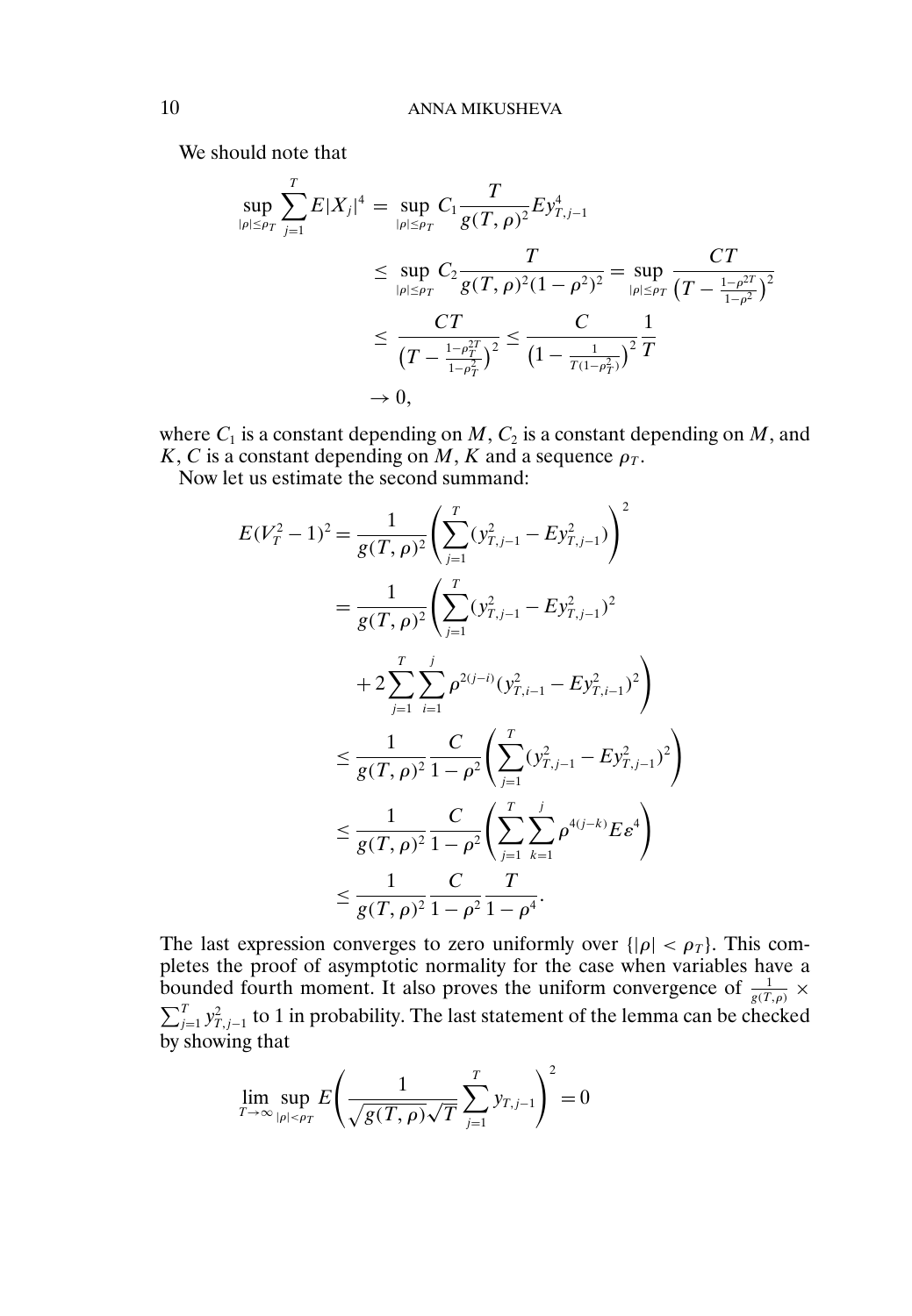and applying Chebyshev's inequality.

The proof for the case when variables can have an infinite fourth moment follows from the truncation argument of the proof of Lemma 2.1 (part b) in Giraitis and Phillips (2006). *Q.E.D. Q.E.D.* 

LEMMA S6—Lemma 12 from the Paper: *Let*  $\{\varepsilon_{T,j}; j = 1, ..., T; T \in \mathbb{N}\}\$  *be a triangular array of random variables such that for every T, the variables*  $\{\varepsilon_{T,j}\}_{j=1}^T$ *are independent and identically distributed with cumulative distribution function*  $F_T \in \mathcal{L}_r(K, M, \theta)$ . Then we can construct a process  $\eta_T(t) = \frac{1}{\sqrt{T}} \sum_{j=1}^{[T_t]} \varepsilon_{T, j}$  and *Brownian motions*  $w_T$  *on a common probability space in such a way that for every*  $\varepsilon > 0$ , we have

$$
\lim_{T \to \infty} \sup_{F_T \in \mathcal{L}_r(K,M,\theta)} P\left\{ \sup_{0 \le t \le 1} |\eta_T(t) - w(t)| > \varepsilon T^{-\delta} \right\} = 0
$$

*for some*  $\delta > 0$ .

PROOF: By Skorohod representation, for every  $T$  there exists an increasing sequence of stopping times  $\tau_{T,1} \leq \tau_{T,2} \leq \cdots \leq \tau_{T,T}$  such that:

1.  $\{w(\tau_{T,j}) - w(\tau_{T,j-1})\}_{j=1}^T =^d {\{\epsilon_{T,j}\}}_{j=1}^T;$ 

2.  $s_{T,j} = \tau_{T,j} - \tau_{T,j-1}$  are independent and identically distributed positive random variables with mean  $E_{\mathcal{S}_{T,j}} = \mu_2(F_T)$  and  $E|\mathcal{S}_{T,j}|^{r/2} \leq C_r \mu_r(F_T)$ .

Let us define the process  $\eta_T(t) = w(\tau_{T,\{tT\}}/T)$ . Let  $a_T$  be a sequence of nonrandom positive numbers. Then

$$
P\left\{\sup_{0\leq t\leq 1}|\eta_T(t)-w(t)|>\varepsilon T^{-\delta}\right\}
$$
  
\n
$$
\leq P\left\{\sup_{0\leq t\leq 1}\sup_{0\leq s\leq a_T}|w(t+s)-w(t)|>\varepsilon T^{-\delta}\right\}
$$
  
\n
$$
+P\left\{\sup_{0\leq t\leq 1}\left|\frac{\tau_{[T_t]}}{T}-t\right|>a_T\right\}.
$$

From Lemma 1.2.1 in Csörgő and Révész (1981), it follows that

$$
P\Big\{\sup_{0\leq t\leq 1}\sup_{0\leq s\leq a_T}|w(t+s)-w(t)|>\varepsilon T^{-\delta}\Big\}\leq \frac{C}{a_T}\exp\bigg(-\frac{1}{3}\bigg(\frac{\varepsilon}{T^{\delta}\sqrt{a_T}}\bigg)^2\bigg).
$$

The right-hand side of the last inequality converges to zero for the sequence  $a_T = T^{-\gamma}$  if  $\gamma > \delta$ . As a result, it is enough to prove that

$$
\lim_{T \to \infty} \sup_{F_T \in \mathcal{L}_r(K,M,\theta)} P\left\{ \sup_{0 \le t \le 1} \left| \frac{\tau_{T,[Tt]}}{T} - t \right| > T^{-\gamma} \right\} = 0
$$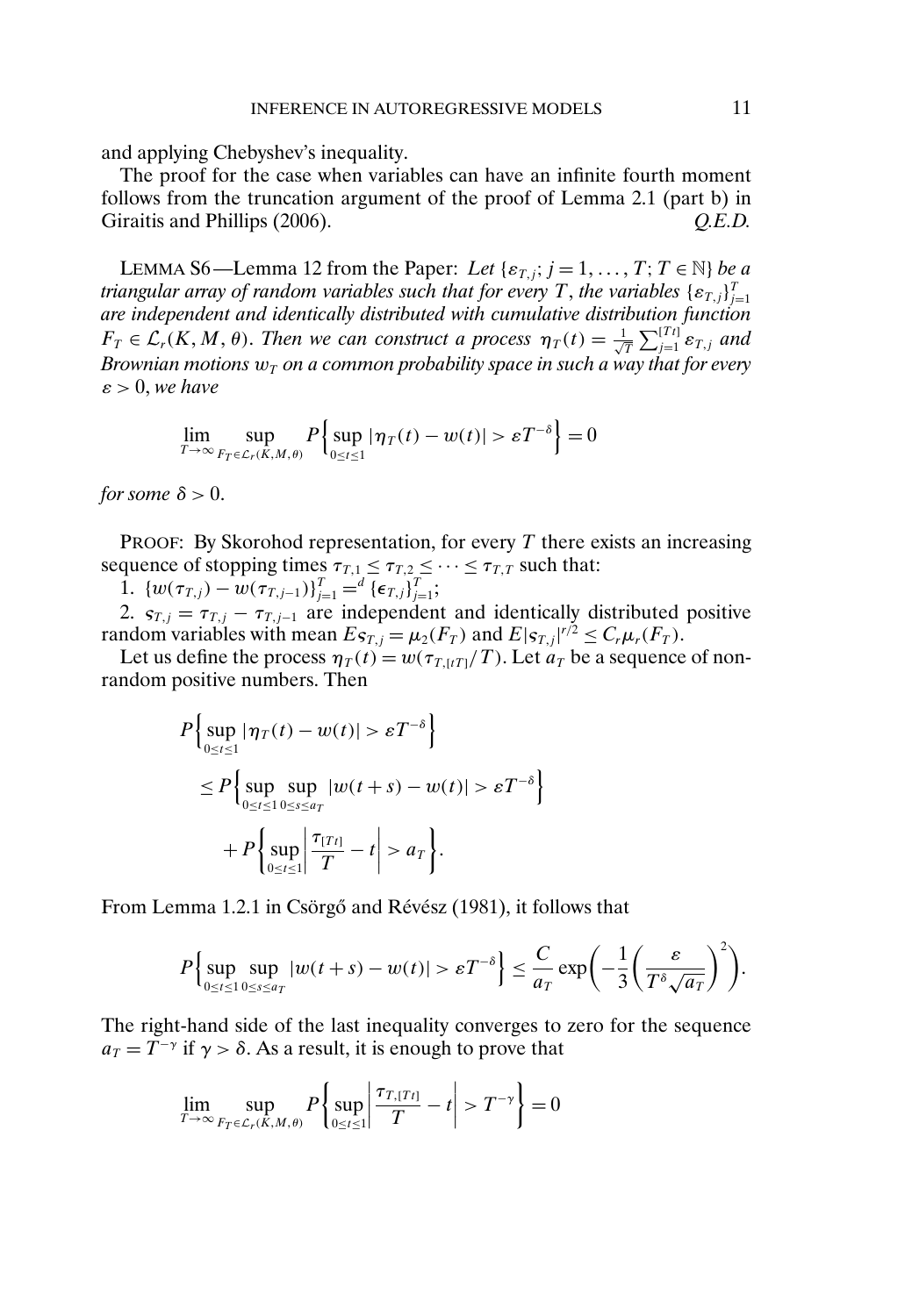for some  $\gamma > 0$ . We can note that

$$
\lim_{T \to \infty} \sup_{F_T \in \mathcal{L}_r(K,M,\theta)} P\left\{ \sup_{0 \le t \le 1} \left| \frac{\tau_{T,[Tt]}}{T} - t \right| > T^{-\gamma} \right\}
$$
\n
$$
\le \lim_{T \to \infty} \sup_{F_T \in \mathcal{L}_r(K,M,\theta)} P\left\{ \sup_{0 \le j \le T} |\tau_{T,j} - j\mu_2(F_T)| > T^{1-\gamma} \right\}
$$
\n
$$
+ \lim_{T \to \infty} \sup_{F_T \in \mathcal{L}_r(K,M,\theta)} P\left\{ |\mu_2(F_T) - 1| > T^{-\gamma} \right\}.
$$

The last term converges to 0 by definition of the class  $\mathcal{L}_r(K,M,\theta)$  if  $\gamma > \theta$ .

From the results of Montgomery-Smith (1993), there exists an absolute constant  $c > 0$  such that

$$
P\left\{\sup_{1\leq j\leq T}\left|\sum_{i=1}^{j} s_{T,i} - j\mu_2(F_T)\right| > T^{1-\gamma}\right\}
$$
  

$$
\leq cP\left\{\left|\sum_{i=1}^{T} s_{T,i} - T\mu_2(F_T)\right| > \frac{T^{1-\gamma}}{c}\right\}.
$$

By applying Theorem 27 from Petrov (1975, Chap. 9), we have

$$
P\left\{ \left| \sum_{i=1}^{T} s_{T,i} - T \mu_2(F_T) \right| > \frac{T^{1-\gamma}}{c} \right\}
$$
  
\$\leq C\_r \mu\_r(F\_T(Y\_T))(TT^{-(1-\gamma)r/2} + T^{-6(1-\gamma)}T^{7-r/2}).

If we choose  $0 < \delta < \gamma < \min\{(r/2 - 1)/6, (r/2 - 1)2/r\}$ , then we will achieve the required convergence. *Q.E.D.*

The lemma below proves the result stated in Remark 4.

LEMMA S7: *Assume that we have an* AR(1) *model with a linear trend and the error terms satisfying the set of Assumptions* A. Let  $y_{T,j} = \rho y_{T,j-1} + \varepsilon_{T,j}$ *, where*  $\varepsilon_{T,i}$  are independent and identically distributed random variables with distribution *function*  $F^{\text{res}}(x|\Sigma_T, \rho)$ , *which is an empirical distribution function of residuals. Then for any function*  $\phi \in H$ , we have that for almost all realizations of error *term* Σ,

$$
\lim_{T \to \infty} \sup_{\rho \in \Theta_T} \sup_x \left| P\{\phi(S^\tau, R^\tau, T, \rho) < x\} \right|
$$
\n
$$
- P\{\phi(S^{\tau,*}, R^{\tau,*}, T, \rho) < x|Y\} \right| = 0,
$$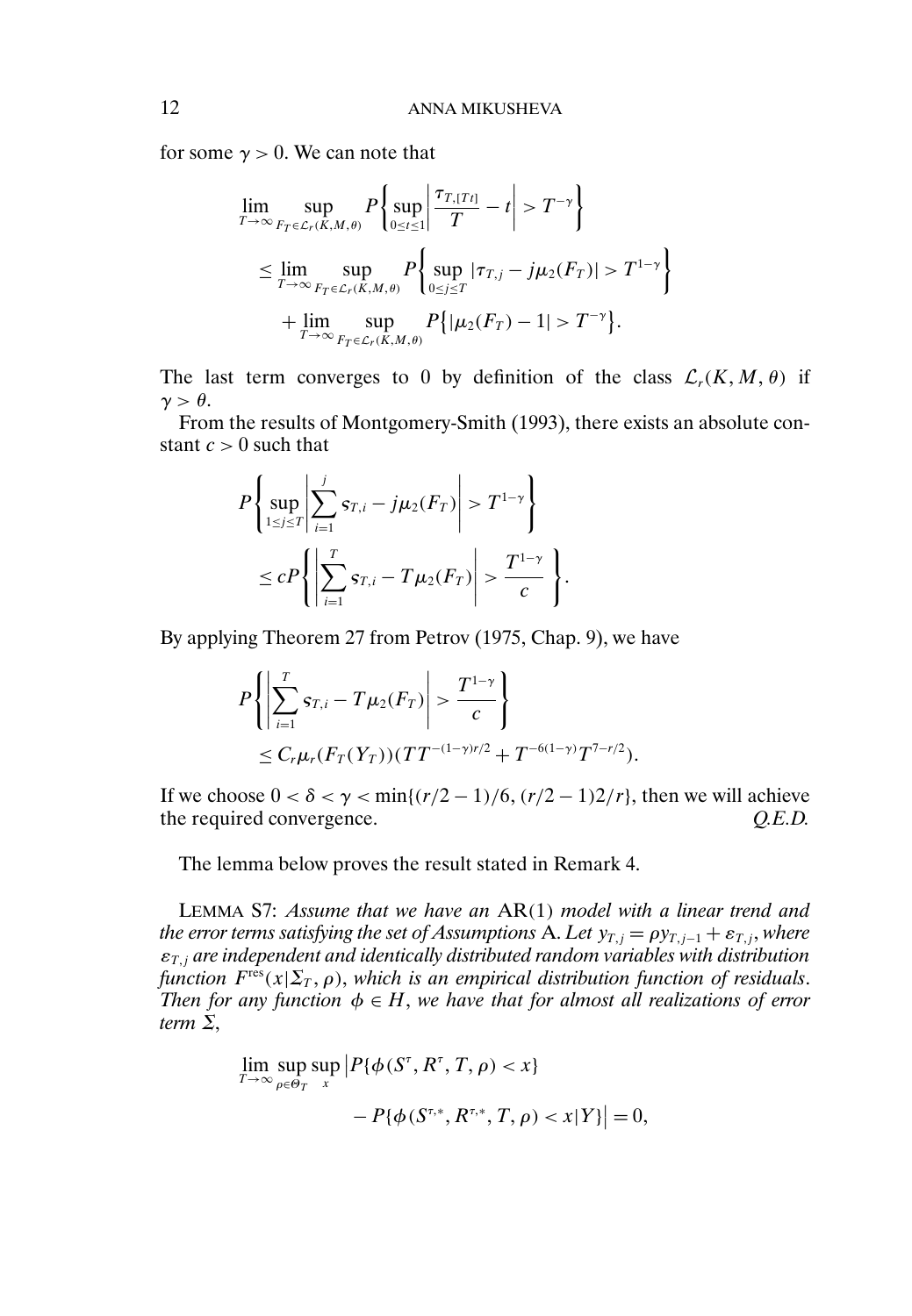*where the pair of statistics*  $(S^{\tau,*}, R^{\tau,*})$  *is detrended statistics for the sample*  $Y^* =$  $(y_{t,1}, \ldots, y_{T,T}).$ 

PROOF: The proof consists of two steps. First, we show that

$$
\begin{aligned} \text{(S2)} \qquad & \lim_{T \to \infty} \sup_{F_T \in \mathcal{L}_r(K,M,\theta)} \sup_{\rho \in \Theta_T} \left| P\{\phi(S^\tau, R^\tau, T, \rho) < x\} \right. \\ &\qquad \qquad - \left| P\{\phi(S^{\tau,*}, R^{\tau,*}, T, \rho) < x\} \right| = 0. \end{aligned}
$$

In the second step, we check that for almost all realizations of error term  $\Sigma$ , there are constants  $K(\Sigma)$  and  $M(\Sigma)$  such that  $F_T^{\text{res}}(\cdot | \Sigma, \rho) \in \mathcal{L}_r(K, M, \theta)$ .

Assume that  $F_T \in \mathcal{L}_r(K, M, \theta)$ . According to Lemma S6 there exists an almost sure approximation of the partial sum process by a sequence of Brownian motions. Following the proof of Lemma S3 it is easy to prove that

$$
\lim_{T \to \infty} \sup_{\rho \in \mathcal{A}_T} P\big\{|S^{\tau,N}(T,\rho) - S^{\tau,*}| + |R^{\tau,N}(T,\rho) - R^{\tau,*}| > x\big\} = 0,
$$

that is, condition 1 of Lemma 2 is satisfied.

The only things that need to be proved are uniform convergence of the distribution of the statistic  $S^{\tau,*}$  to the standard normal uniformly over  $\mathcal{B}_T$  and uniform convergence in probability of the statistic  $R^{\tau,*}$  to 1 over  $\mathcal{B}_T$ .

From the proof of Theorem 3, it follows that

$$
\lim_{T \to \infty} \sup_{F_T \in \mathcal{L}_{\gamma}(K,M,\theta)} \sup_{\rho \in \Theta_T} \sup_x \left| P\{ S^*(T,\rho) < x \} - \Phi(x) \right| = 0
$$

and  $\lim_{T\to\infty} \sup_{F_T \in \mathcal{L}_{\gamma}(K,M,\theta)} \sup_{\rho \in \Theta_T} P\{|R^*(T,\rho) - 1| > \varepsilon\} = 0$  for every  $\varepsilon > 0$ . It is enough to show that

$$
\lim_{T \to \infty} \sup_{\rho \in \Theta_T} P \left\{ \left| \frac{\sum_{i=1}^T y_{T,i-1}^{\mu} i}{\sqrt{g^{\tau}(T, \rho)} \sqrt{\sum_{i=1}^T (i - \frac{T+1}{2})^2}} \right| > x \right\} = 0
$$

and

$$
\lim_{T \to \infty} \sup_{\rho \in \Theta_T} \left| P \left\{ \frac{\sum_{i=1}^T \varepsilon_{T,i}^{\mu} i}{\sqrt{\sum_{i=1}^T (i - \frac{T+1}{2})^2}} > x \right\} - \Phi(x) \right| = 0.
$$

The first can easily be checked by Chebyshev's inequality. For the proof of the second, one can check conditions of Theorem 1 in Hall and Heyde (1981). As a result, conditions 2 and 3 of Lemma 2 are satisfied. According to Lemma 2, the uniform approximation (S2) holds for the detrended statistics.

Now we turn to the second step of the proof. We check that the residual based bootstrap produces  $F_T$  that belongs to the  $\mathcal{L}_r(K, M, \theta)$  class. We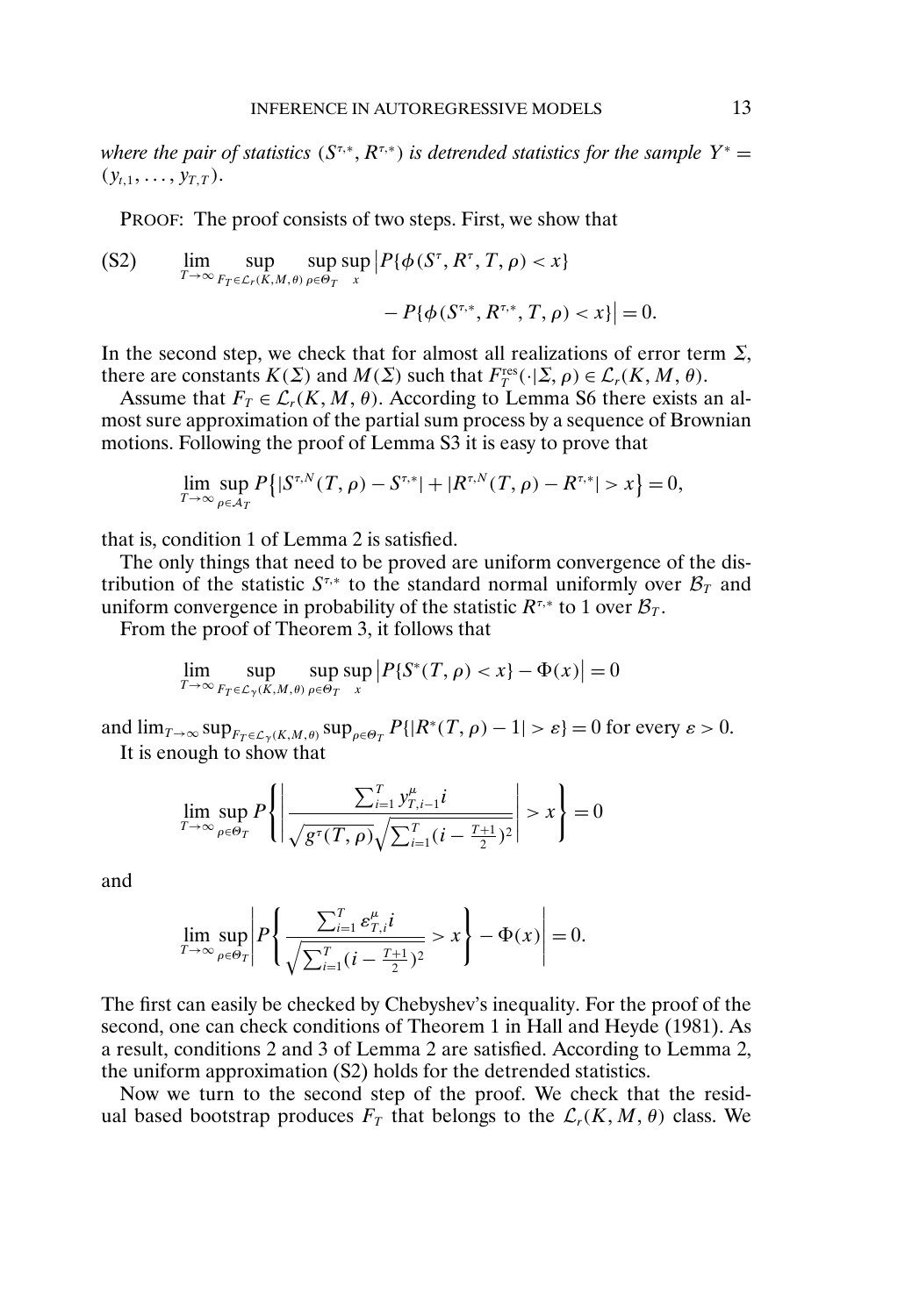### 14 ANNA MIKUSHEVA

define the destribution function  $F_T^{\text{res}}(x) = \frac{1}{T} \sum_{i=1}^T I_{\{\widehat{e}_i \leq x\}}$ , where  $\widehat{e}_i$  are residuals from the regression of  $y_j$  on a constant, linear trend j and  $y_{j-1}$ . Then  $\mu_r(F_T) = \frac{1}{T} \sum_{j=1}^T (\widehat{e}_j)^r$ .<br>The first condition

The first condition of the class is trivially satisfied. For the third condition, we have

$$
\frac{1}{T}\sum_{j=1}^T|\widehat{e}_j|^r\leq C_r\frac{1}{T}\sum_{j=1}^T|\widehat{e}_j-\varepsilon_j^{\tau}|^r+C_r\frac{1}{T}\sum_{j=1}^T|\varepsilon_j^{\tau}|^r.
$$

Let us consider each term separately. The second term is bounded almost survely due to the strong law of large numbers. We note that  $\hat{e}_j - \varepsilon_j^{\tau} = \sum_{j=1}^{T} (f_j - \varepsilon_j^{\tau})^2$  $\sum_{i=1}^T \varepsilon_i y_{i-1}^{\tau}/(\sum_{i=1}^T (y_{i-1}^{\tau})^2) y_{j-1}^{\tau}$ 

$$
\frac{1}{T} \sum_{j=1}^{T} |\widehat{e}_j - \varepsilon_j^{\tau}|^r = \frac{1}{T} \left| \frac{\sum_{j=1}^{T} \varepsilon_j y_{j-1}^{\tau}}{\sum_{j=1}^{T} (y_{j-1}^{\tau})^2} \right|^r \sum_{j=1}^{T} |y_{j-1}^{\tau}|^r
$$
\n
$$
= \text{const} \frac{1}{T} \frac{|\sum_{j=1}^{T} \varepsilon_j y_{j-1}^{\tau}|^r}{(\sum_{j=1}^{T} (y_{j-1}^{\tau})^2)^{r/2}} = \text{const} \frac{1}{T} \left( \frac{S^{\tau}(T, \rho)}{\sqrt{R^{\tau}(T, \rho)}} \right)^r
$$
\n
$$
= o_p(T^{-1+\varepsilon})
$$

for every  $\varepsilon > 0$ .

Now, we check the second condition for the residual based bootstrap:

$$
\frac{1}{T}\sum_{t=1}^T(\widehat{e}_t)^2 - 1 = \frac{1}{T}\sum_{t=1}^T(\varepsilon_t^{\tau})^2 - 1 + 3\frac{1}{T}\frac{S^{\tau}(T,\rho)^2}{R^{\tau}(T,\rho)}.
$$

The last expression converges almost surely to zero with a nontrivial speed since  $E|\varepsilon_j|^r < \infty$  for  $r > 2$ .  $Q.E.D.$ 

#### S5. UNIFORM INFERENCES IN  $AR(p)$  MODELS

#### S5.1. *About* AR(p) *Models*

In this section we consider an  $AR(p)$  model with at most one root close to the unit circle. Let us consider an  $AR(p)$  model in augmented Dickey–Fuller (ADF) form,

(S3) 
$$
y_t = \rho y_{t-1} + \sum_{j=1}^{p-1} \alpha_j \Delta y_{t-j} + \varepsilon_t,
$$

where error terms satisfy the set of Assumptions C.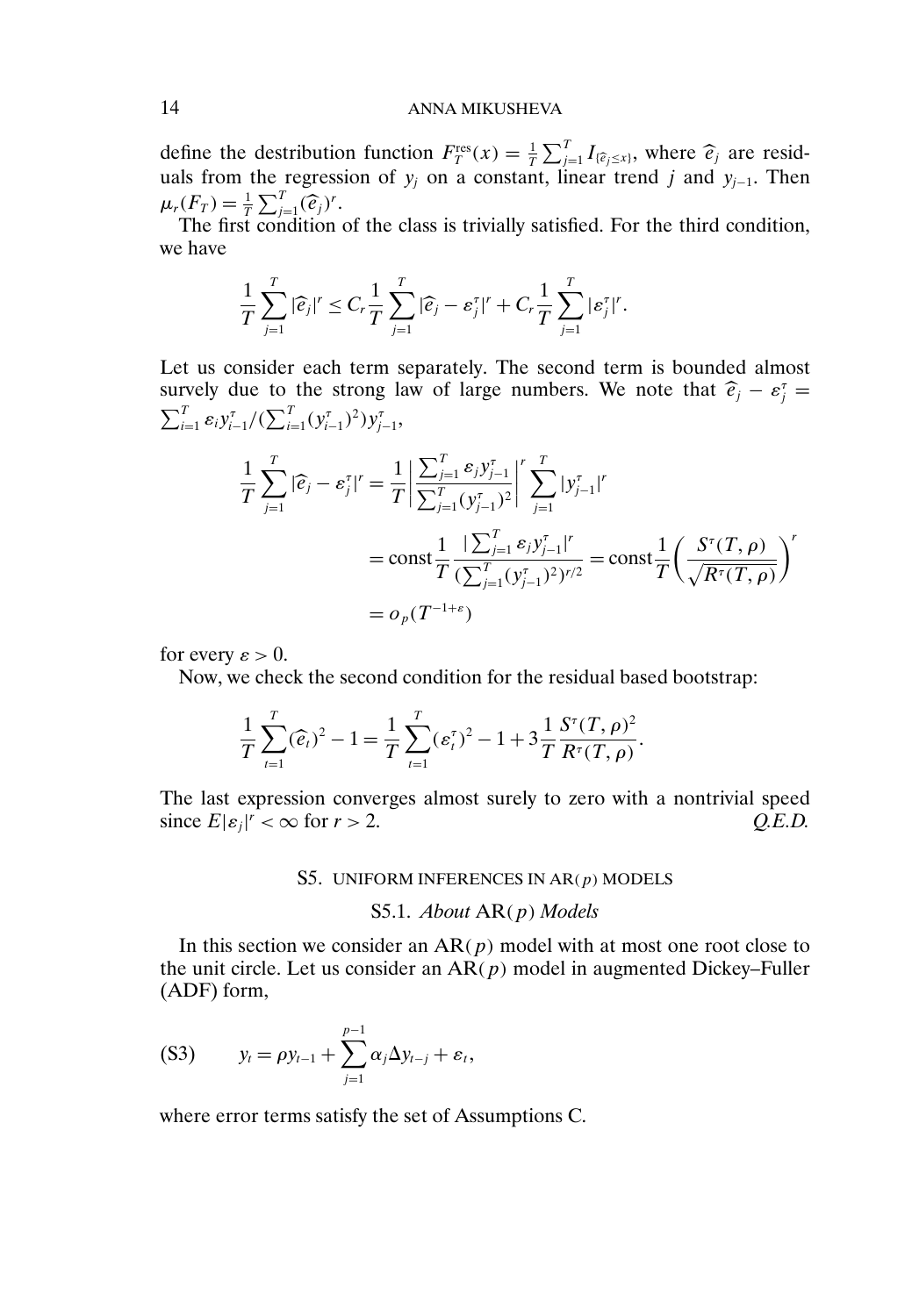ASSUMPTIONS C: Let  $\{\varepsilon_t\}_{t=1}^{\infty}$  be independent and identically distributed error *terms with zero mean*  $E \varepsilon_t = 0$ *, unit variance*  $E \varepsilon_t^2 = 1$ *, and finite fourth moments*  $E\varepsilon_t^4 < \infty$ .

We restrict ourselves to processes with at most one root close to the unit circle. The process (S3) could be described by the equation  $a(L)y_t = \varepsilon_t$ , where  $a(L) = 1 - \rho L - \sum_{j=1}^{p-1} \alpha_j (1 - L) L^j$ . Let us represent the polynomial as  $a(L) =$  $(1 - \mu_1 L) \cdots (1 - \mu_p L)$ , where  $|\mu_1| \leq |\mu_2| \leq \cdots \leq |\mu_p| < 1$ . Let us fix  $0 < \delta <$ 1. For every  $\rho \in (0, 1)$ , we define  $\mathcal{R}_{\rho}$  to be a set of all possible values of the nuisance parameter  $\alpha = (\alpha_1, \dots, \alpha_{p-1})$  such that  $|\mu_{p-1}| < \delta$ .

The lemma below demonstrates some properties of an  $AR(p)$  process with at most one root close to the unit circle.

LEMMA S8: *Assume that*  $a(L) = (1 - \mu_1 L) \cdots (1 - \mu_p L)$ , *where*  $|\mu_1| \leq |\mu_2| \leq$  $\cdots$  ≤ | $\mu_{p-1}$ | <  $\delta$  < 1. Let  $\frac{1-L}{a(L)} = \sum_{j=0}^{\infty} c_j L^j$ . Then: (a)  $\sum_{j=0}^{\infty} |c_j| < C_1(\delta);$ (b) *For*  $\gamma_j = \sum_{i=0}^{\infty} c_i c_{i+j}$ , *we have*  $|\sum_{j=0}^{\infty} \gamma_j| < C_2(\delta)$ ;

(c) *For*  $\Gamma_{i,j,k} = \sum_{t=0}^{\infty} c_t c_{t+i} c_{t+j} c_{t+k}$ , *we have*  $|\sum_{i=0}^{\infty} \sum_{j=0}^{\infty} \sum_{k=0}^{\infty} \Gamma_{i,j,k}| < C_3(\delta)$ , *where*  $C_i(\delta)$  *are constants depending only on*  $\delta$  *and*  $p$ , *but not on the value of the roots*.

PROOF: (a) We have

$$
\frac{(1-L)}{(1-\mu_1L)\cdots(1-\mu_pL)} = (1-L)\left(\sum_{j=0}^{\infty}\mu_1^jL^j\right)\cdots\left(\sum_{j=0}^{\infty}\mu_p^jL^j\right)
$$

$$
= (1-L)
$$

$$
\times \sum_{j=0}^{\infty}\left(\sum_{k_1,k_2,\dots,k_p:\sum_{i}k_i=j}\mu_1^{k_1}\mu_2^{k_2}\cdots\mu_p^{k_p}\right)L^j.
$$

As a result, we have

$$
c_j = \sum_{k_1, k_2, \dots, k_p: \sum_i k_i = j} \mu_1^{k_1} \mu_2^{k_2} \cdots \mu_p^{k_p}
$$
  
- 
$$
\sum_{k_1, k_2, \dots, k_p: \sum_i k_i = j-1} \mu_1^{k_1} \mu_2^{k_2} \cdots \mu_p^{k_p}
$$
  
= 
$$
-(1 - \mu_p) \sum_{k_1, k_2, \dots, k_p: \sum_i k_i = j-1} \mu_1^{k_1} \mu_2^{k_2} \cdots \mu_p^{k_p}
$$
  
+ 
$$
\sum_{k_1, k_2, \dots, k_{p-1}: \sum_i k_i = j} \mu_1^{k_1} \mu_2^{k_2} \cdots \mu_{p-1}^{k_{p-1}},
$$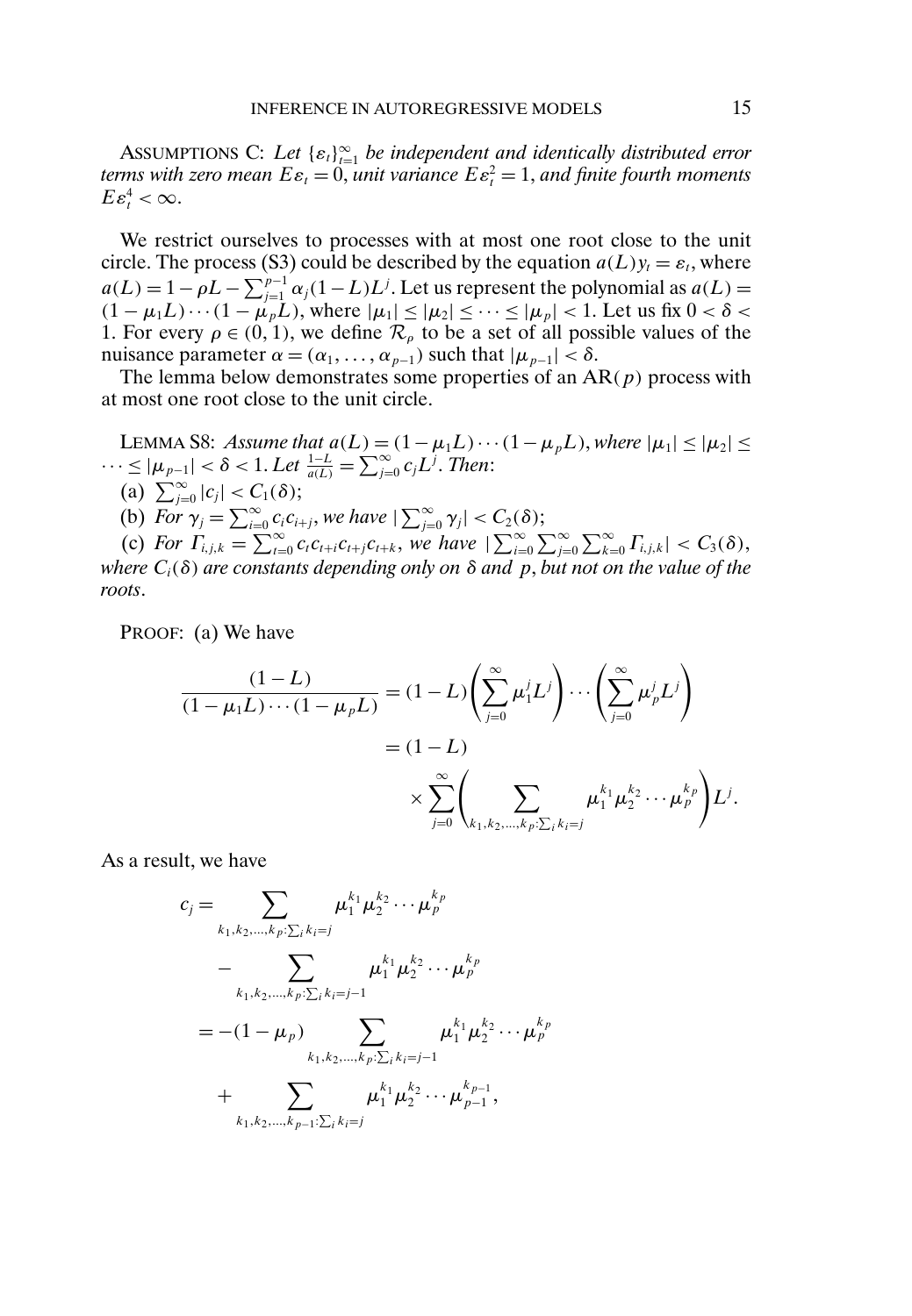$$
\sum_{j=0}^{\infty} |c_j| \le |1 - \mu_p| \left( \sum_{j=0}^{\infty} |\mu_1|^j \right) \cdots \left( \sum_{j=0}^{\infty} |\mu_p|^j \right)
$$

$$
+ \left( \sum_{j=0}^{\infty} |\mu_1|^j \right) \cdots \left( \sum_{j=0}^{\infty} |\mu_{p-1}|^j \right)
$$

$$
\le \frac{1}{(1 - \delta)^{p-1}} \left( \frac{|1 - \mu_p|}{1 - |\mu_p|} + 1 \right) \le \text{const}(\delta).
$$

This ends the proof of part (a).

(b) We have

$$
\left|\sum_{j=0}^{\infty} \gamma_j\right| \leq \sum_{j=0}^{\infty} |\gamma_j| \leq \sum_{j=0}^{\infty} \left|\sum_{i=0}^{\infty} c_i c_{i+j}\right|
$$
  

$$
\leq \sum_{j=0}^{\infty} \sum_{i=0}^{\infty} |c_i| |c_{i+j}| \leq \left(\sum_{i=0}^{\infty} |c_i|\right)^2 \leq C_2(\delta).
$$

(c) The proof is totally similar to that of part (b). *Q.E.D.*

LEMMA S9: Let us have two  $AR(p)$  processes  $y_t = \rho y_{t-1} + \sum_{j=1}^{p-1} \alpha_j \Delta y_{t-j} + \varepsilon_t$ and  $z_t = \rho z_{t-1} + \sum_{j=1}^{p-1} \beta_j \Delta z_{t-j} + \varepsilon_t$ , where error terms  $\varepsilon_j$  are independent and *identically distributed standard normal random variables*. *Then we have*:

- (a)  $\sup_{\rho \in [0,1)} \sup_{\alpha \in \mathcal{R}_{\rho}} \sup_{\beta \in \mathcal{R}_{\rho}} ((E_{\rho}(y_t z_t)^2) / \text{Var}(y_t)) \leq C(\delta) ||\alpha \beta||^2;$
- (b)  $\sup_{\rho \in [0,1)} \sup_{\alpha \in \mathcal{R}_{\rho}} \sup_{\beta \in \mathcal{R}_{\rho}} ((E_{\rho}(\Delta y_t \Delta z_t)^2) / \text{Var}(\Delta y_t)) \leq C(\delta) ||\alpha \beta||^2;$
- (c)  $\sup_{\rho\in[0,1)} \sup_{\alpha\in\mathcal{R}_{\rho}} \sup_{\beta\in\mathcal{R}_{\rho}} |(\text{Var}(y_t)/\text{Var}(z_t)) 1| \leq C(\delta) \|\alpha \beta\|;$
- (d)  $\sup_{\rho \in [0,1)} \sup_{\alpha \in \mathcal{R}_{\rho}} \sup_{\beta \in \mathcal{R}_{\rho}} |(\text{Var}(\Delta y_t)/\text{Var}(\Delta z_t)) 1| \leq C(\delta) \|\alpha \beta\|;$
- (e)  $\sup_{\rho \in [0,1)} \sup_{\alpha \in \mathcal{R}_{\rho}} \sup_{\beta \in \mathcal{R}_{\rho}} ((E_{\rho} (y_t^2 z_t^2)^2) / (\text{Var}(y_t))^2) \leq C(\delta) ||\alpha \beta||^2;$

(f)  $\sup_{\rho \in [0,1)} \sup_{\alpha \in \mathcal{R}_{\rho}} \sup_{\beta \in \mathcal{R}_{\rho}} ((E_{\rho}(\Delta y_t \Delta y_{t-j} - \Delta z_t \Delta z_{t-j})^2) / (\text{Var}(\Delta y z_t))^2) \le$  $C(\delta)$ ll $\alpha - \beta$ ll<sup>2</sup>;

(g) 
$$
\sup_{\rho \in [0,1)} \sup_{\alpha \in \mathcal{R}_{\rho}} \sup_{\beta \in \mathcal{R}_{\rho}} ((E_{\rho} (y_t \Delta y_{t-j} - z_t \Delta z_{t-j})^2) / (\text{Var}(\Delta y_t))^2)
$$
  
  $\leq C(\delta) ||\alpha - \beta||^2$ .

*Here we have*  $\|\alpha - \beta\| = \max_i |\alpha_i - \beta_i|$ *. The constant*  $C(\delta)$  *depends only on*  $\delta$ *and the order of the process* p.

PROOF: (a) First of all, we can note that any complex root has a complex conjugate. Since we restrict ourselves to at most one root close to the unit circle, then if there is such a root it must be real.

Let us introduce polynomials  $a(L) = 1 - \rho L - \sum_{j=1}^{p-1} \alpha_j (1 - L) L^{j-1}$  and  $b(L) = 1 - \rho L - \sum_{j=1}^{p-1} \beta_j (1 - L) L^{j-1} = (1 - \mu_1 L) \cdots (1 - \mu_p L)$ . Then we have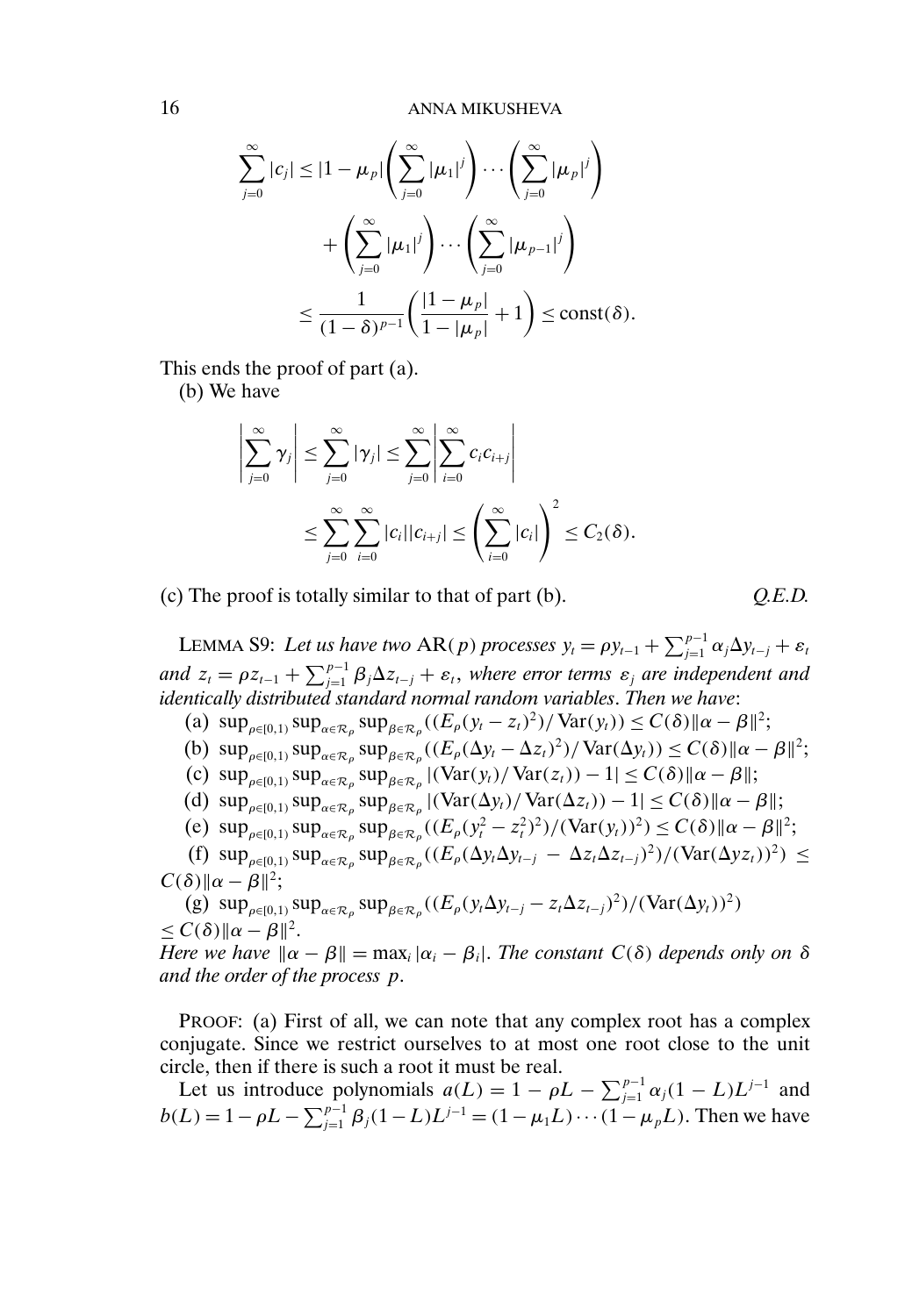$a(L)y_t = \varepsilon_t$  and  $b(L)z_t = \varepsilon_t$ . We can note that

$$
y_t - z_t = \left(1 - \frac{a(L)}{b(L)}\right) y_t = \frac{L(1 - L)f(L)}{(1 - \mu_1 L)(1 - \mu_2 L) \cdots (1 - \mu_p L)} y_t
$$

$$
= \frac{(1 - L)f(L)}{(1 - \mu_1 L)(1 - \mu_2 L) \cdots (1 - \mu_p L)} y_{t-1},
$$

where  $f(L) = f_0 + f_1 L + \cdots + f_{p-2} L^{p-2}$ ,  $f_j = (\alpha_{j+1} - \beta_{j+1})$ , and max<sub>j</sub>  $|f_j|$  =  $\|\alpha - \beta\|$ . We also assume that  $|\mu_1| \leq |\mu_2| \leq \cdots \leq |\mu_{p-1}| < \delta < 1$ .

Let

$$
\frac{(1-L)f(L)}{(1-\mu_1L)(1-\mu_2L)\cdots(1-\mu_pL)}=\sum_{j=0}^{\infty}d_jL^j.
$$

Then  $y_t - z_t = \sum_{j=0}^{\infty} d_j y_{t-j-1}$ . It is easy to show that

$$
\text{Var}(y_t - z_t) \leq \left(\sum_{i=1}^{\infty} |d_i|\right)^2 \text{Var}(y_t).
$$

We can note that  $\sum_{j=0}^{\infty} |d_j| \le (p-2) ||\alpha - \beta|| \sum_{j=0}^{\infty} |c_j|$ , where  $c_j$  are defined as in Lemma S8. The statement of part (a) follows from the statement (a) of Lemma S8.

(b) The proof is absolutely similar to that of (a) and follows from the fact that  $\Delta y_t - \Delta z_t = (1 - \frac{a(L)}{b(L)}) \Delta y_t$ .

(c) We have  $\frac{a(L)}{b(L)} y_t = z_t$ . Using the same reasoning as before, we get

$$
\text{Var}(z_t) \le \left(\sum_i |f_i|\right)^2 \text{Var}(y_t), \quad \text{where} \quad \frac{a(L)}{b(L)} = \sum_i f_i L^i.
$$

It is easy to see that  $f_i = d_i$  for  $i \ge 1$  and  $f_0 = d_0 + 1$ , where  $d_i$  are defined in the proof of part (a) of Lemma S9. Then

$$
\frac{\text{Var}(z_t)}{\text{Var}(y_t)} - 1 \le \left(\sum_i |d_i| + 1\right)^2 - 1 \le C(\delta) \|\alpha - \beta\|.
$$

Similarly,  $\frac{Var(y_t)}{Var(z_t)} - 1 \le C(\delta) ||\alpha - \beta||$ , which gives us statement (c).

Proof of part (d) is analogous to that of part (c).

(e) It is easy to note that

$$
E(y_t^2 - z_t^2)^2 \le \sqrt{E(y_t - z_t)^4} \sqrt{E(y_t + z_t)^4}.
$$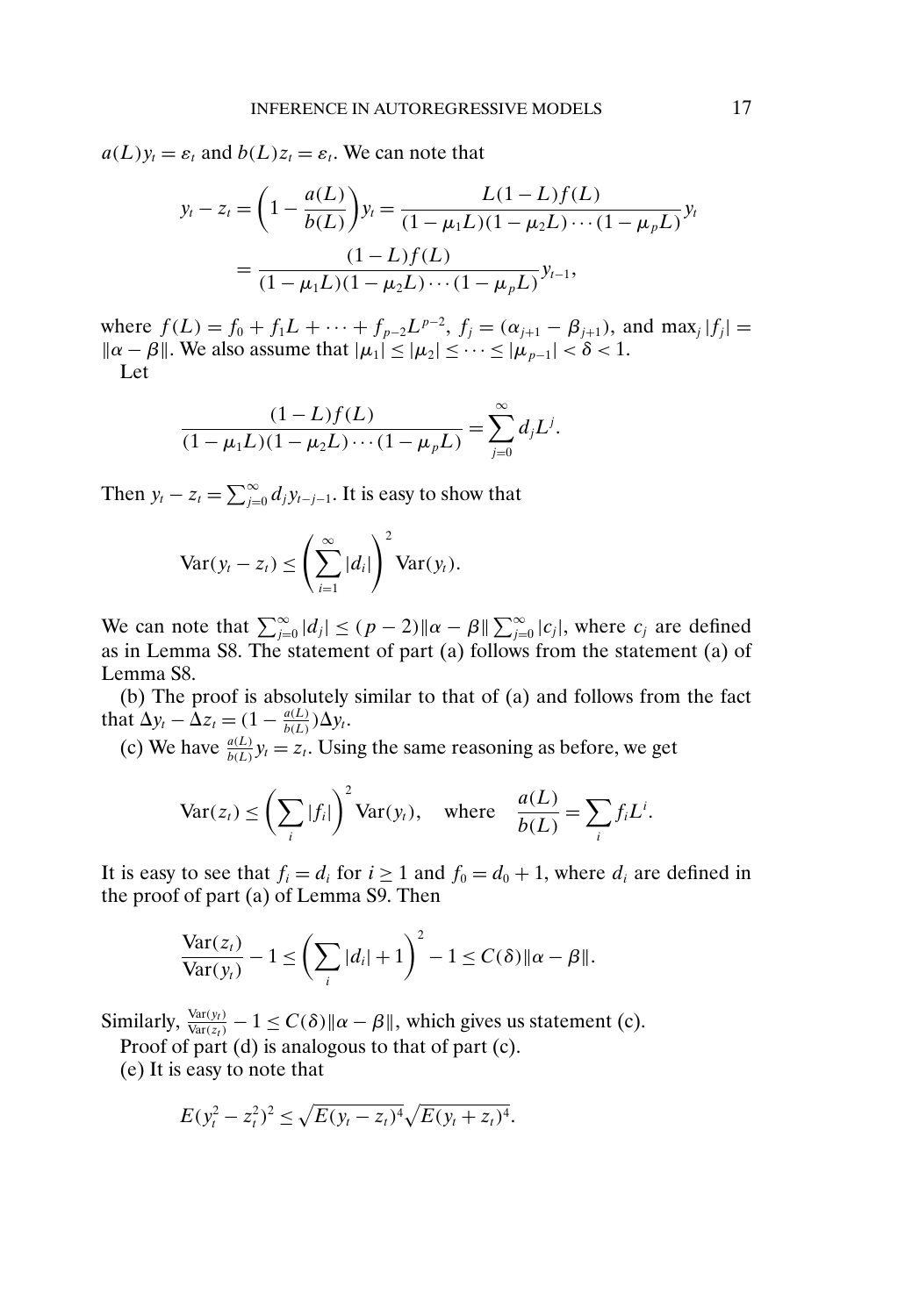## 18 **ANNA MIKUSHEVA**

By reasoning similar to that in the proof of part (a),  $E(y_t - z_t)^4 \leq (\sum_{i=0}^{\infty} |d_i|)^4 \times$  $Ey_t^4$ , where  $d_i$  are defined in the proof of part (a). We also have  $E(y_t + z_t)^4 \leq$  $(\sum_{i=0}^{\infty} |g_i|)^4 E y_i^4$ , where  $\frac{a(L)+b(L)}{b(L)} = \sum_i g_i L^i$ . It is easy to see that  $g_i = d_i$  for  $i \ge 1$ and  $g_0 = d_0 + 2$ . As a result,

$$
E(y_t^2 - z_t^2)^2 \leq \left(\sum_{i=0}^{\infty} |d_i|\right)^2 \left(\sum_{i=0}^{\infty} |g_i|\right)^2 E y_t^4 \leq \text{const}(\delta) \|\alpha - \beta\|^2 E y_t^4.
$$

The only thing left to check is that the expression  $E y_t^4/(E y_t^2)^2$  is bounded.

Let  $y_t = \sum_i h_i \varepsilon_{t-i}$ . Then  $E y_t^4 = \sum h_i^4 E \varepsilon_t^4 + (\sum_i h_i^2)^2 (E \varepsilon_t^2)^2 \le (\sum_i h_i^2)^2 (E \varepsilon_t^4 +$  $(E\varepsilon_t^2)^2$  =  $(Ey_t^2)^2(1+\frac{E\varepsilon_t^4}{(E\varepsilon_t^2)^2})$ . That finishes the proof of part (e).

The proofs of parts (f) and (g) are similar to the proof of part (e). *Q.E.D.*

## S5.2. *Estimation of the Nuisance Parameters*

Let us have a sample  $Y = (y_1, \ldots, y_T)$  from the process (S3) with at most one root close to the unit circle. We should note that the parameter  $\alpha =$  $(\alpha_1, \dots, \alpha_{p-1})$  is a nuisance parameter for the hypothesis  $H_0$ :  $\rho = \rho_0$ . As a result, it is impossible to construct an exact confidence interval for the parameter  $\rho$  even if we deal with an AR( $p$ ) model with normal errors.

As part of a procedure to test that the sum of AR coefficient is equal to  $\rho$ , we calculate an estimate  $\hat{\alpha}(\rho)$  of the nuisance parameter  $\alpha$  as the OLS estimate in a regression model with the null hypothesis imposed: a regression model with the null hypothesis imposed:

$$
(S4) \t y_t - \rho y_{t-1} = \sum_{j=1}^{p-1} \alpha_j \Delta y_{t-j} + \varepsilon_t,
$$

that is, we regress  $y_t - \rho y_{t-1}$  on  $\Delta y_{t-1}, \ldots, \Delta y_{t-p+1}$ .

LEMMA S10: *Assume that we have an* AR(p) *process defined by Equation* (S3) *with error terms satisfying the set of Assumptions* C. *Let us define*  $Y_t(\rho) = y_t - \rho y_{t-1}$  and  $X_t = (\Delta y_{t-1}, \dots, \Delta y_{t-p+1})$ . Let  $\widehat{\alpha}(\rho)$  be the OLS estimate<br>of  $\alpha$  in the regression of  $Y_s(\rho)$  on  $X$ . Then  $\widehat{\alpha}(\rho)$  is a uniformly consistent estimate *of* α in the regression of Y<sub>t</sub>(ρ) on X<sub>t</sub>. Then  $\widehat{\alpha}(\rho)$  is a uniformly consistent estimate<br>of α that is, the following convergence holds: *of* α, *that is*, *the following convergence holds*:

$$
\text{(S5)} \qquad \lim_{T \to \infty} \sup_{\rho \in [0,1)} \sup_{\alpha \in \mathcal{R}_{\rho}} P_{\rho} \{ \|\alpha - \widehat{\alpha}\| > \epsilon \} = 0 \quad \text{for every } \epsilon > 0.
$$

PROOF: Let  $X = (X'_1, \ldots, X'_T)'$  and  $\Sigma_T = (\varepsilon_1, \ldots, \varepsilon_T)'$ . Then

$$
\widehat{\alpha} - \alpha = \left(\frac{1}{\sum_{t=1}^{T} \text{Var}(\Delta y_t)} X'X\right)^{-1} \frac{1}{\sum_{t=1}^{T} \text{Var}(\Delta y_t)} X'\Sigma_T.
$$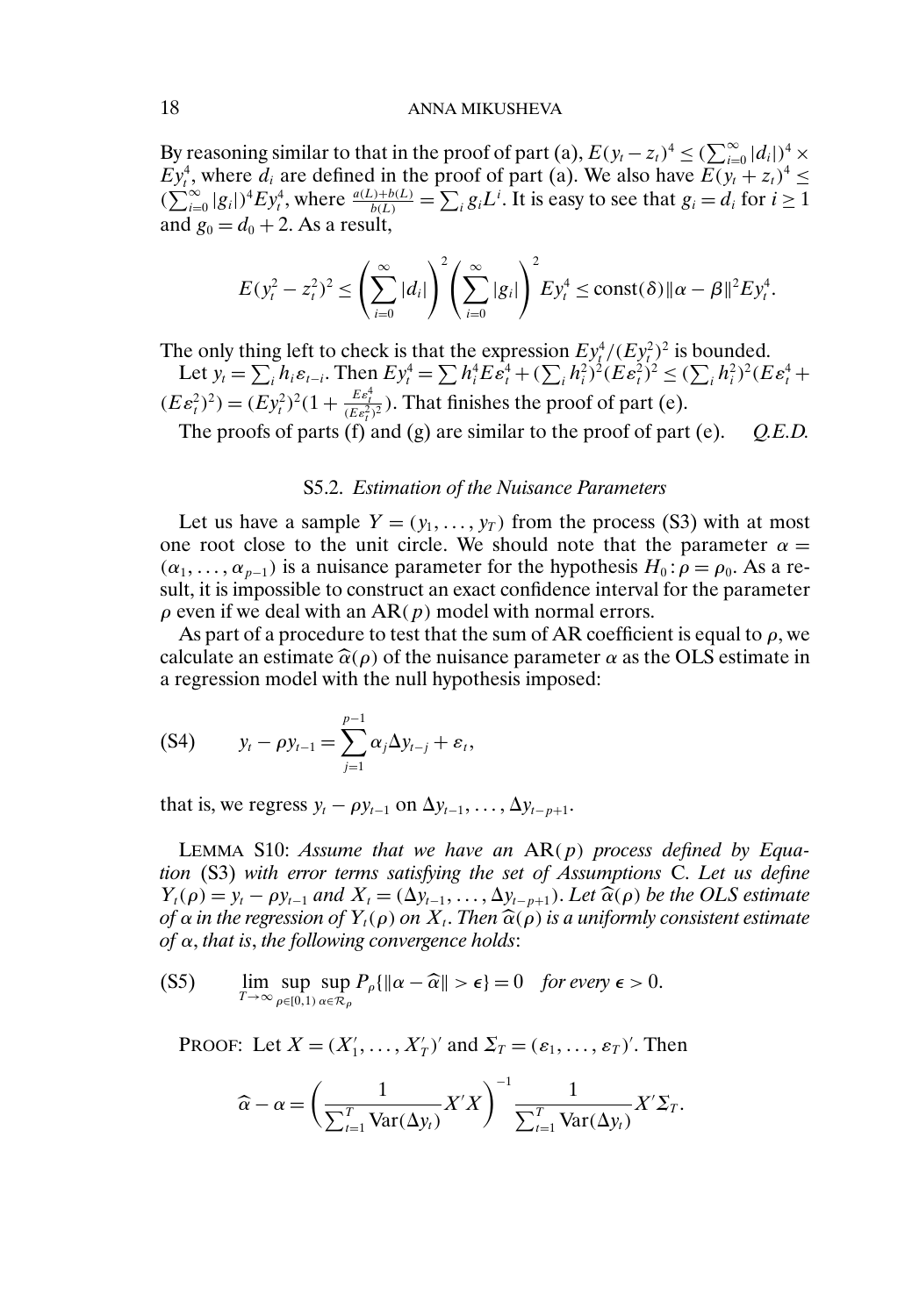We prove two statements:  $1/(\sum_{t=1}^{T} \text{Var}(\Delta y_t)) X' \Sigma_T \rightarrow^p 0$  uniformly and  $1/(\sum_{t=1}^{T} \text{Var}(\Delta y_t)) X'X \to^p A$  uniformly, where  $\det(A)$  is uniformly bounded away from 0.

The first statement can be obtained by noting that  $E[(1/\sum_{t=1}^{T} \text{Var}(\Delta y_t))]$  $\sum_{t=1}^{T} \Delta y_{t-1} \varepsilon_t]^2 = 1/(\sum_{t=1}^{T} \text{Var}(\Delta y_t)) \to 0$  uniformly, since  $\text{Var}(\Delta y_t) \geq \text{Var}(\varepsilon_t)$ . For the proof of the second statement, we note that  $\Delta y_t = \sum_{i=0}^{\infty} c_i \varepsilon_{t-i}$ , where the coefficients  $c_j$  are defined in Lemma S8. Then  $E[\Delta y_t \Delta y_{t-j}] = \gamma_j = \sum_{k=1}^{\infty}$  $\sum_{t=0}^{\infty} c_t c_{t+j}$ .

Let us consider the covariance of the form

$$
cov_{t,s,j} = E(\Delta y_t \Delta y_{t-j} - E \Delta y_t \Delta y_{t-j}) (\Delta y_s \Delta y_{s-j} - E \Delta y_s \Delta y_{s-j}).
$$

It is easy to see that

$$
E(\Delta y_t \Delta y_{t-j} \Delta y_s \Delta y_{s-j}) = \gamma_j^2 + \gamma_{|t-s|}^2 + \gamma_{|t-j-s|} \gamma_{|t-s+j|} + E \varepsilon^4 \Gamma_{j,t-s,t-s+j},
$$

where  $\gamma_i$  and  $\Gamma_{i,j,k}$  are defined in Lemma S8. Then

$$
cov_{t,s,j} = \gamma_{|t-s|}^2 + \gamma_{|t-j-s|} \gamma_{|t-s+j|} + E \varepsilon^4 \sum_{i=0}^{\infty} c_{i-t} c_{i-t+j} c_{i-s} c_{i-s+j}.
$$

After applying Lemma S8, it is easy to show that  $\sum_{s=1}^{T} \sum_{t=1}^{T} |cov_{t,s,j}| \le C(\delta)T$ . As a final step we can note that

$$
E\left[\frac{1}{\sum_{t=1}^{T} \text{Var}(\Delta y_t)} \sum_{t=1}^{T} (\Delta y_t \Delta y_{t-j} - E \Delta y_t \Delta y_{t-j})\right]^2 \le \frac{\sum_{s=1}^{T} \sum_{t=1}^{T} |\text{cov}_{t,s,j}|}{(\sum_{t=1}^{T} \text{Var}(\Delta y_t))^2} \le \frac{\text{const}(\delta)}{T}.
$$

This ends the proof of Lemma S10.

### S5.3. *Grid Bootstrap*

To perform a test that the sum of AR coefficient is equal to  $\rho$ , we calculate the conventional *t*-statistic  $t(\rho, y_1, \ldots, y_T)$  for this hypothesis in the regression model (S3). We also calculate estimates  $\hat{\alpha}(\rho)$  of the nuisance para-<br>meters  $\alpha$  as in Lemma S10. Then we compare the calculated conventional meters  $\alpha$  as in Lemma S10. Then we compare the calculated conventional *t*-statistic  $t(\rho, Y)$  with a critical value function  $q(\rho, T, \hat{\alpha}(\rho))$ , which depends<br>on the tested value  $\rho$  of the parameter of interest on the estimated nuisance on the tested value  $\rho$  of the parameter of interest on the estimated nuisance parameter and on the sample size.

The confidence set for the parameter  $\rho$  is constructed as a set of values for which the corresponding hypothesis is accepted:

$$
(S6) \qquad C(Y) = \big\{ \rho : q_1(\rho, T, \widehat{\alpha}(\rho)) \le t(\rho, Y) \le q_2(\rho, T, \widehat{\alpha}(\rho)) \big\}.
$$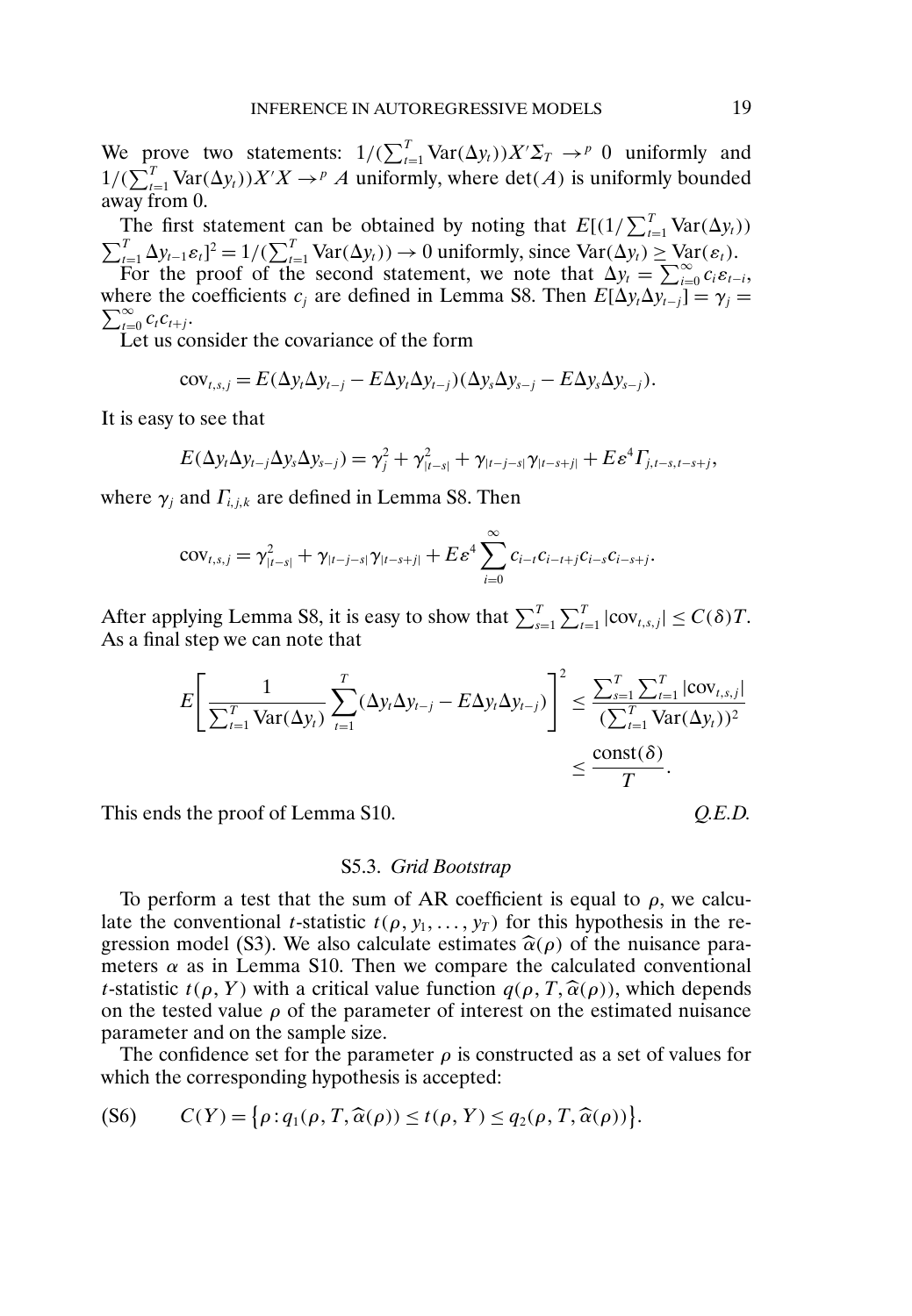## 20 ANNA MIKUSHEVA

We consider two sets of critical value functions: the one obtained by parametric grid bootstrap, which is a generalization of Andrews' (1993) method, and that obtained by Hansen's (1999) nonparametric grid bootstrap. In the parametric grid bootstrap, critical value functions are quantiles of the distribution of the *t*-statistic  $t(\rho, Z)$  in the model

$$
(S7) \t z_t = \rho z_{t-1} + \sum_{j=1}^{p-1} \widehat{\alpha}_j(\rho) \Delta z_{t-j} + e_t,
$$

where error terms  $e_t$  are independently normally distributed with zero mean and unit variance. In the nonparametric grid bootstrap, we simulate critical value functions as quantiles of the distribution of the t-statistic in the model (S7) with independent and identically distributed error terms distributed according to the empirical distribution of the demeaned residuals from regression (S4).

Below we prove the validity of both procedures. The proofs are based on the uniform approximation of the unknown distribution of the *t*-statistic  $t(\rho, Y)$ provided by the distributions calculated via parametric and nonparametric grid bootstraps.

To formulate the results, let us introduce some notations. Let statistics S and R be defined by

$$
S(Y, \rho, \alpha, T) = G(\rho, \alpha)^{-1/2} \tilde{Y}' \varepsilon,
$$
  
 
$$
R(Y, \rho, \alpha, T) = G(\rho, \alpha)^{-1/2} \tilde{Y}' \tilde{Y} G(\rho, \alpha)^{-1/2},
$$

where  $\tilde{Y}_t = (y_{t-1}, \Delta y_{t-1}, \dots, \Delta y_{t-p+1}), \, \tilde{Y} = (\tilde{Y}'_1, \dots, \tilde{Y}'_T)'. \, \varepsilon = (\varepsilon_1, \dots, \varepsilon_T)',$  and  $G(\rho, \alpha) = \text{diag}(\sum_{t=1}^T \text{Var}(y_t), \sum_{t=1}^T \text{Var}(\Delta y_t), \dots, \sum_{t=1}^T \text{Var}(\Delta y_t)).$  Then the tstatistic for testing the hypothesis that the sum of AR coefficients equals  $\rho$  is

$$
t(Y, \rho, \alpha, T) = l'_1 R^{-1}(Y, \rho, \alpha, T) S(Y, \rho, \alpha, T) / \sqrt{l'_1 R^{-1}(Y, \rho, \alpha, T) l_1},
$$

where  $l_1 = (1, 0, \dots, 0)$ .

### S5.4. *Parametric Grid Bootstrap*

#### S5.4.1. *Parametric grid bootstrap for* AR(p) *processes with normal errors*

In the case of  $AR(1)$  processes with normal error terms, the parametric grid bootstrap (Andrews' method) provides an exact confidence interval for the autoregressive coefficient  $\rho$ . As mentioned before, the generalization of the method to  $AR(p)$  models is not exact, even if the error terms are normally distributed, because the approximating distribution employs an estimate of the nuisance parameter rather than the true value of the nuisance parameter. We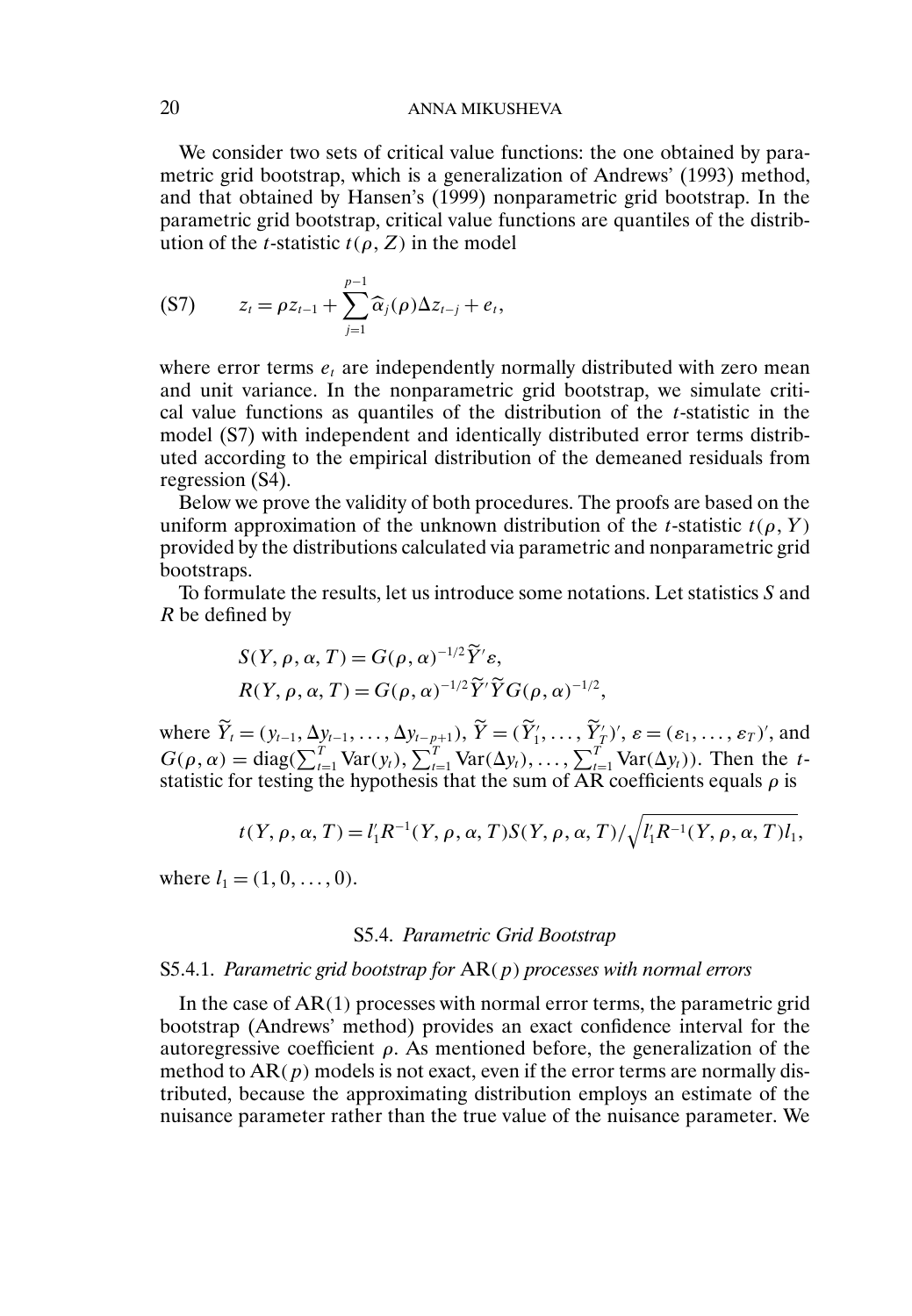prove that the procedure provides a uniform approximation of the unknown distribution of the *t*-statistic in a model with normal errors as long as the estimate of the nuisance parameter is uniformly consistent.

THEOREM S1: Let us have two  $AR(p)$  processes  $y_t = \rho y_{t-1} + \sum_{j=1}^{p-1} \alpha \Delta y_{t-j} + \varepsilon_t$ and  $z_t = \rho z_{t-1} + \sum_{i=1}^{p-1} \widehat{\alpha}_j \Delta z_{t-j} + \varepsilon_t$ , where error terms  $\varepsilon_j$  are independent standard *nd z<sub>t</sub>* = *pz<sub>t-1</sub>* + *Z<sub>j=1</sub>*  $\alpha_j \Delta z_{t-j} + \epsilon_t$ , where error terms  $\epsilon_j$  are independent standard normal random variables. Assume that the parameter  $\hat{\alpha}$  uniformly converges to  $\alpha$  as the sample size increases that *as the sample size increases*, *that is*, *convergence* (S5) *holds*. *Then we have the following uniform approximations*:

- (a)  $\lim_{T \to \infty} \sup_{\rho \in [0,1)} \sup_{\alpha \in \mathcal{R}_{\rho}} P_{\rho} \{ | S(Y, \rho, \alpha, T) S(Z, \rho, \hat{\alpha}, T) | > \epsilon \} = 0;$ <br>
(b)  $\lim_{\alpha \to \infty} \sup_{\alpha \in \mathcal{R}_{\rho}} \sup_{\rho} P_{\rho} \{ | B(Y, \rho, \alpha, T) B(Z, \rho, \hat{\alpha}, T) | > \epsilon \} = 0$
- (b)  $\lim_{T \to \infty} \sup_{\rho \in [0,1)} \sup_{\alpha \in \mathcal{R}_{\rho}} P_{\rho} \{ [R(Y, \rho, \alpha, T) R(Z, \rho, \hat{\alpha}, T)] > \epsilon \} = 0;$ <br>(c)  $\lim_{\alpha \to \infty} \sup_{\alpha \in \mathcal{R}_{\rho}} P_{\rho} \{ [H(Y, \rho, \alpha, T)] + (Z, \rho, \hat{\alpha}, T)] > \epsilon \} = 0$
- (c)  $\lim_{T\to\infty} \sup_{\rho \in [0,1)} \sup_{\alpha \in \mathcal{R}_{\rho}} P_{\rho} \{ |t(Y, \rho, \alpha, T) t(Z, \rho, \widehat{\alpha}, T) | > \epsilon \} = 0.$

PROOF: By combining (a), (b), (c), and (d) of Lemma S9 with Chebyshev's inequality we have

$$
P_{\rho}\big\{|S(y,\rho,\alpha,T)-S(z,\rho,\widehat{\alpha},T)|>\epsilon\big\}\leq \frac{C(\delta)}{\epsilon^2}\|\alpha-\widehat{\alpha}\|.
$$

Parts (c), (d), (e), (f), and (g) of Lemma S9 combined with Chebyshev's inequality give

$$
P_{\rho}\big\{|R(y,\rho,\alpha,T)-R(z,\rho,\widehat{\alpha},T)|>\epsilon\big\}\leq \frac{C(\delta)}{\epsilon^2}\|\alpha-\widehat{\alpha}\|.
$$

Using the uniform consistency of the nuisance parameter estimate (S5), we get statements (a) and (b) of Theorem S1.

Statement (c) follows from parts (a) and (b), continuity of the ratio function, and the fact that statistic R is uniformly separated from 0. *Q.E.D.*

#### S5.4.2. *Parametric grid bootstrap. Approximation in the near unity region*

To prove that the parametric grid bootstrap is an asymptotically valid procedure for constructing confidence sets in models with nonnormal errors, we employ the same idea as in Section 2 of the paper. We divide the set of values of  $\rho$  into two subsets. One of the two subsets is increasing, while the second subset is contracting toward the unit root with a speed slower than  $1/T$  as the sample size  $T$  increases. Over the first subset, the standard normal distribution provides the uniform approximation of the unknown distribution of the t-statistic. We obtain an approximation over the second set via constructing an  $AR(p)$  process with the same AR coefficients and normal errors, such that the  $t$ -statistic for this process is uniformly close to the initial  $t$ -statistic. This allows us to state that the distribution of the *t*-statistic for an  $AR(p)$  process is uniformly approximated by the distribution of the *t*-statistic for an  $AR(p)$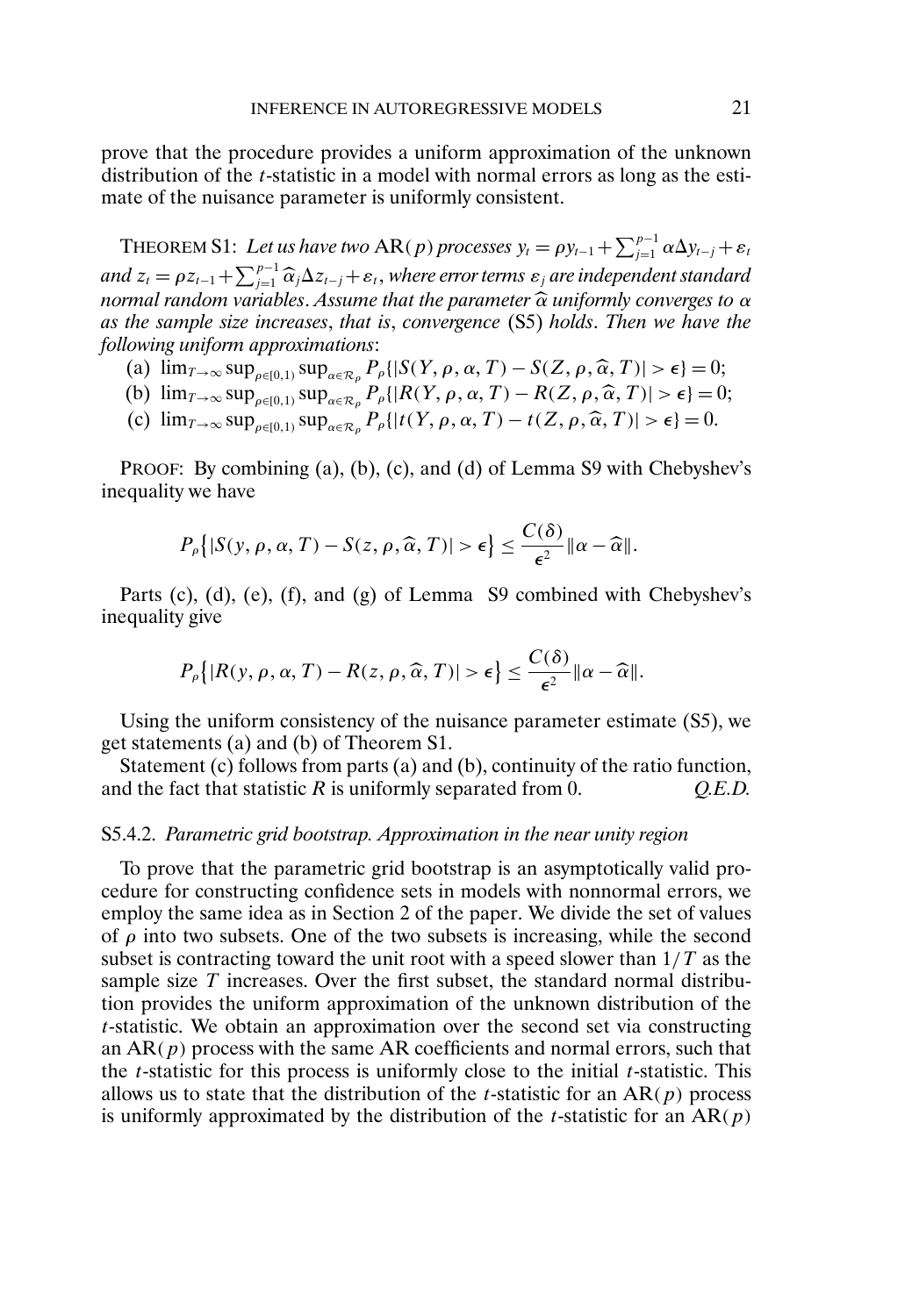## 22 ANNA MIKUSHEVA

process with the same AR coefficients, but with normal errors. Given that the parametric grid bootstrap works for models with normal errors, we obtain the validity of the procedure for models with nonnormal error terms.

LEMMA S11: *Assume that*  $Y = (y_1, \ldots, y_T)$  *is a sample from an*  $AR(p)$ *process described by Equation* (S3) *with error terms satisfying the set of Assumptions* C. Let  $z_t$  *be an*  $AR(p)$  *process with normal errors*:

$$
z_{t} = \rho z_{t-1} + \sum_{j=1}^{k} \alpha_{j} \Delta z_{t-j} + e_{t}, \quad e_{t} \sim i.i.d. N(0,1), \quad t = 1, \ldots, T.
$$

*Then there exists a completion of the initial probability space and the realization of process*  $z_t$  *on this probability space such that, for every*  $\delta > 0$ , we have:

- (a)  $\sup_{\rho \in (0,1)} \sup_{\alpha \in \mathcal{R}_{\rho}} \sup_{j=1,\dots,T} |y_j/\sqrt{T} z_j/\sqrt{T}| = o(T^{-1/4+\delta})$  a.s., √
- (b)  $\sup_{\rho \in (0,1)} \sup_{\alpha \in \mathcal{R}_{\rho}} \sup_{j=1,...,T} |y_{T,j}|$  $|T| = O(1)$  a.s.,

(c)  $\sup_{\rho \in (0,1)} \sup_{\alpha \in \mathcal{R}_{\rho}} |(1/T) \sum_{j=1}^{T} y_{j-1} \varepsilon_j - (1/T) \sum_{j=1}^{T} z_{j-1} e_j | = o(T^{-1/4+\delta})$ a.s.,

(d)  $\sup_{\rho \in (0,1)} \sup_{\alpha \in \mathcal{R}_{\rho}} |(1/T^2) \sum_{j=1}^T y_{j-1}^2 - (1/T^2) \sum_{j=1}^T z_{j-1}^2| = o(T^{-1/4+\delta}) a.s.$ 

*The statistic*  $S(Y, \rho, \alpha, T)$  *is a p dimensional vector. Let*  $S_1(Y, \rho, \alpha, T) =$  $l'_1S(Y, \rho, \alpha, T)$  *be the first component, while*  $S_{(2\cdots p)}(Y, \rho, \alpha, T)$  *is the*  $(p-1)$ *dimensional vector consisting of the last* p − 1 *components of the vector*  $S(Y, \rho, \alpha, T)$ . *Then*:

(e)  $\sup_{\rho \in A_T} \sup_{\alpha \in \mathcal{R}_\rho} \sup_x |S_1(Y, \rho, \alpha, T) - S_1(Z, \rho, \alpha, T)| = o(1) \text{ a.s.},$ 

(f)  $\sup_{\rho \in A_T} \sup_{x \in \mathcal{R}_\rho} \sup_x |P\{S_{(2\cdots p)}(Y, \rho, \alpha, T) > x\} - P\{\xi > x\}| = o(1),$ *where*  $\xi \sim N(0, \Gamma)$ .

*The statistic*  $R(Y, \rho, \alpha, T)$  *is a*  $p \times p$  *dimensional matrix. Let*  $R_{11}(Y, \rho, \alpha, T) =$  $l'_1R(Y, \rho, \alpha, T)l_1$  *be the left upper corner element of*  $R(Y, \rho, \alpha, T)$ . Let  $R_{1,(2...p)}(Y, \rho, \alpha, T)$  *be the*  $(p-1)$  *dimensional vector consisting of the elements of the first column of the matrix*, *excluding the first element*. *We denote by*  $R_{(2\cdots p),(2\cdots p)}(Y, \rho, \alpha, T)$  *the right lower square*  $(p-1) \times (p-1)$  *submatrix of*  $R(Y, \rho, \alpha, T)$ . *That is*,

$$
R(Y, \rho, \alpha, T) = \begin{pmatrix} R_{11} & R'_{1,(2\cdots p)} \\ R_{1,(2\cdots p)} & R_{(2\cdots p),(2\cdots p)} \end{pmatrix}.
$$

*Then*:

(g)  $\sup_{\rho \in A_T} \sup_{\alpha \in \mathcal{R}_\rho} \sup_{x} |R_{11}(Y, \rho, \alpha, T) - R_{11}(Z, \rho, \alpha, T)| = o(1) \text{ a.s.},$ 

(h)  $\sup_{\rho \in \mathcal{A}_T} \sup_{\alpha \in \mathcal{R}_\rho} P\{|R_{1,(2\cdots p)}(Y, \rho, \alpha, T)| > x\} = o(1)$  *for any*  $x > 0$ ,

(i)  $\sup_{\rho \in A_T} \sup_{\alpha \in \mathcal{R}_\rho} P\{|R_{(2-p),(2-p)}(Y,\rho,\alpha,T) - \Gamma| > x\} = o(1)$  for any  $x > 0$ .

*Finally*: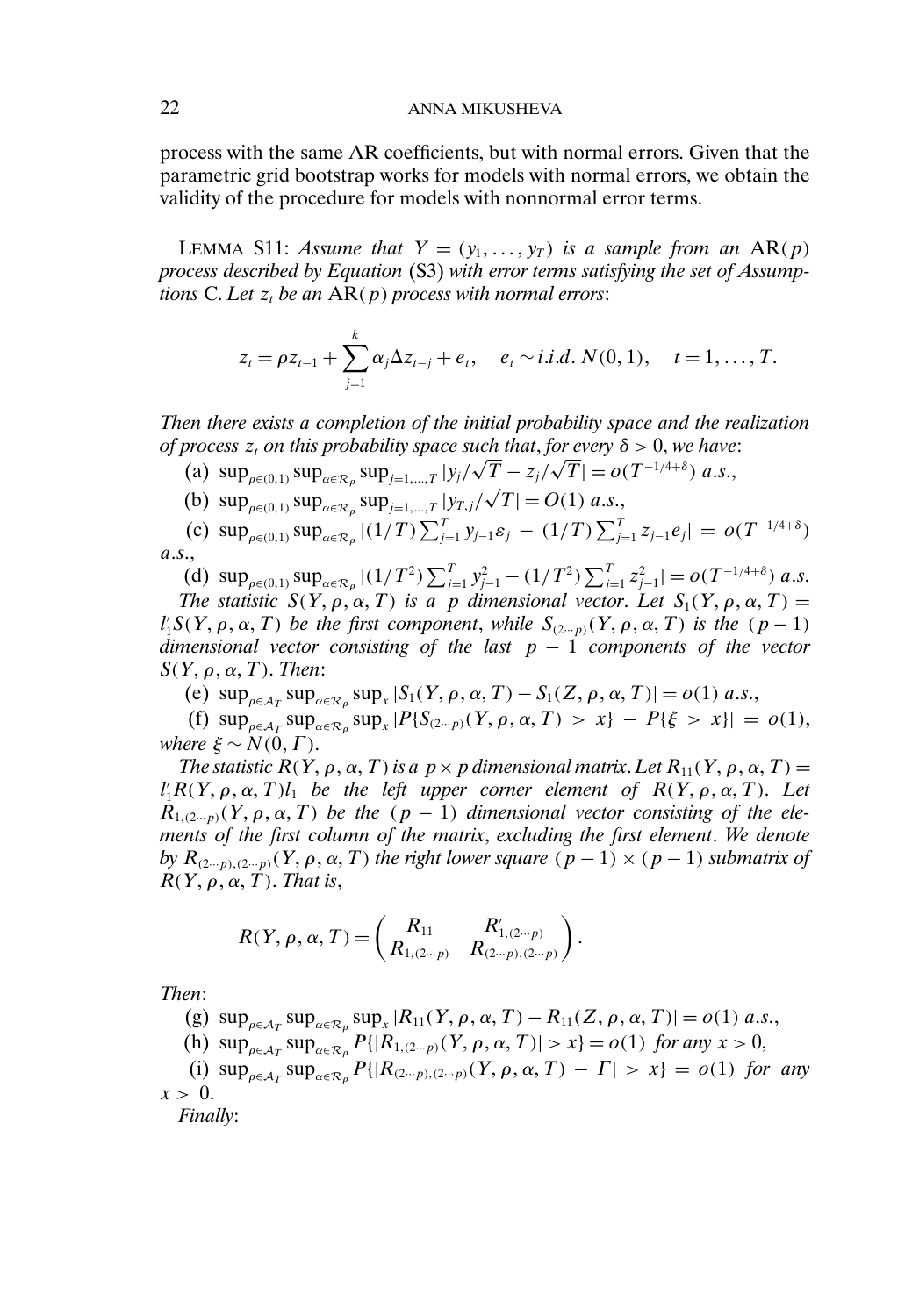(k)  $\lim_{T\to\infty} \sup_{\rho\in\mathcal{A}_T} \sup_{\alpha\in\mathcal{R}_\rho} \sup_{x} |P\{t(Y,\rho,\alpha,T) > x\} - P\{t(Z,\rho,\alpha,T) > x\}|$  $|x| = 0.$ *Here a set*  $A_T$  *of parameters*  $\rho$  *is defined by*  $A_T = {\rho \in (0, 1) : |1 - \rho| < T^{-1+\varepsilon}}$  *for a sufficiently small* ε > 0. *All limits are taken as* T *increases to infinity*.

PROOF: In the proof, the word "uniformly" always mean "uniformly over  $\rho \in \mathcal{A}_T$  and  $\alpha \in \mathcal{R}_\rho$ ."

(a) We can find a probability space with a realization of the partial sum process  $\eta_T(t)$  and a sequence of Brownian processes  $w_T(t)$  on it such that  $\sup_{0 \le t \le 1} |\eta_T(t) - w_T(t)| = O(T^{-1/4+\delta})$  almost surely. As before, we define the realization of error terms to be the normalized increments of the corresponding processes:

$$
\frac{\varepsilon_j}{\sqrt{T}} = \eta_T \bigg( \frac{j}{T} \bigg) - \eta_T \bigg( \frac{j-1}{T} \bigg), \quad \frac{e_j}{\sqrt{T}} = w_T \bigg( \frac{j}{T} \bigg) - w_T \bigg( \frac{j-1}{T} \bigg).
$$

Let us define a sequence of numbers  $d_j$  by the equality  $\frac{1}{a(L)} = \sum_{j=0}^{\infty} d_j L^j$ . Then the sequence  $c_j = d_j - d_{j-1}$  is the same as in Lemma S8. We have

$$
y_t = \sum_{j=0}^t d_j \varepsilon_{t-j} = \sum_{j=0}^t (d_j - d_{j-1}) \eta_T \left( \frac{t-j}{T} \right) = \sum_{j=0}^t c_j \eta_T \left( \frac{t-j}{T} \right)
$$

and

$$
z_{t} = \sum_{j=0}^{t} d_{j} e_{t-j} = \sum_{j=0}^{t} (d_{j} - d_{j-1}) w_{T} \left( \frac{t-j}{T} \right) = \sum_{j=0}^{t} c_{j} w_{T} \left( \frac{t-j}{T} \right).
$$

Then by using statement (a) from Lemma S8, we get

$$
\sup_{\rho \in (0,1)} \sup_{\alpha \in \mathcal{R}_{\rho}} \sup_{j=1,\dots,T} \left| \frac{y_{T,j}}{\sqrt{T}} - \frac{z_{T,j}}{\sqrt{T}} \right|
$$
\n
$$
\leq \left( \sup_{\rho \in (0,1)} \sup_{\alpha \in \mathcal{R}_{\rho}} \sum_{j=0}^{\infty} |c_j| \right) \sup_{0 \leq t \leq 1} |\eta_T(t) - w_T(t)| = O(T^{-1/4+\delta}) \quad \text{a.s.}
$$

This ends the proof of the part (a).

(b) We have

$$
\sup_{\rho \in (0,1)} \sup_{\alpha \in \mathcal{R}_{\rho}} \sup_{j=1,\dots,T} \left| \frac{y_{T,j}}{\sqrt{T}} \right| \leq \left( \sup_{\rho \in (0,1)} \sup_{\alpha \in \mathcal{R}_{\rho}} \sum_{j=0}^{\infty} |c_j| \right) \sup_{0 \leq t \leq 1} |w_T(t)|
$$
  
=  $O(1)$  a.s.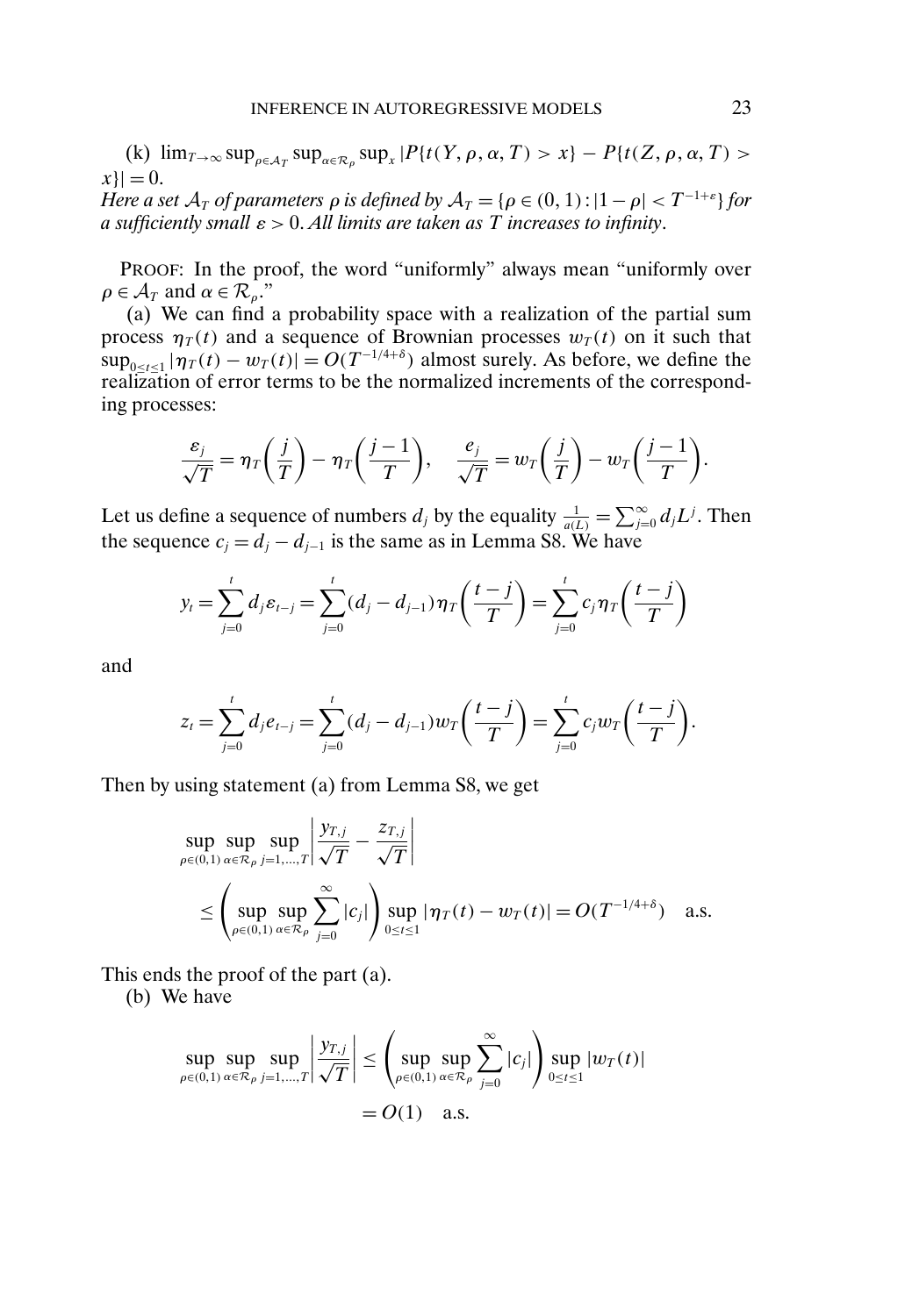(c) We have

$$
\frac{1}{T} \sum_{j=1}^{T} y_{j-1} \varepsilon_j - \frac{1}{T} \sum_{j=1}^{T} z_{j-1} e_j
$$
\n
$$
= \sum_{j=1}^{T} \frac{\Delta y_{j-1}}{\sqrt{T}} \eta_T \left( \frac{j}{T} \right) - \sum_{j=1}^{T} \frac{\Delta z_{j-1}}{\sqrt{T}} w_T \left( \frac{j}{T} \right)
$$
\n
$$
- \left( \frac{1}{\sqrt{T}} \sum_{j=1}^{T} \eta_T \left( \frac{j}{T} \right) \varepsilon_{T,j} - \frac{1}{\sqrt{T}} \sum_{j=1}^{T} w_T \left( \frac{j}{T} \right) e_{T,j} \right)
$$
\n
$$
+ \left( \frac{y_{T,T}(\rho)}{\sqrt{T}} \eta_T(1) - \frac{z_{T,T}(\rho)}{\sqrt{T}} w_T(1) \right)
$$

Let us consider the first term:

$$
\sup_{\rho \in (0,1)} \sup_{\alpha \in \mathcal{R}_{\rho}} \left| \sum_{j=1}^{T} \frac{\Delta y_{j-1}}{\sqrt{T}} \eta_{T} \left( \frac{j}{T} \right) - \sum_{j=1}^{T} \frac{\Delta z_{j-1}}{\sqrt{T}} w_{T} \left( \frac{j}{T} \right) \right|
$$
\n
$$
= \sup_{\rho \in (0,1)} \sup_{\alpha \in \mathcal{R}_{\rho}} \left| \sum_{j=1}^{T} \frac{\sum_{i} c_{i} \varepsilon_{j-i}}{\sqrt{T}} \eta_{T} \left( \frac{j}{T} \right) - \sum_{j=1}^{T} \frac{\sum_{i} c_{i} e_{j-i}}{\sqrt{T}} w_{T} \left( \frac{j}{T} \right) \right|
$$
\n
$$
\leq \left( \sup_{\rho \in (0,1)} \sup_{\alpha \in \mathcal{R}_{\rho}} \sum_{i} |c_{i}| \right) \max_{i} \left| \sum_{j=1}^{T} \frac{\varepsilon_{j-i}}{\sqrt{T}} \eta_{T} \left( \frac{j}{T} \right) - \sum_{j=1}^{T} \frac{e_{j-i}}{\sqrt{T}} w_{T} \left( \frac{j}{T} \right) \right|
$$
\n
$$
= o(T^{-1/4+\delta}) \quad \text{a.s.}
$$

According to part (c) of Lemma 3, the following asymptotic equality has place:

$$
\left|\frac{1}{\sqrt{T}}\sum_{j=1}^T \eta_T\left(\frac{j}{T}\right)\varepsilon_{T,j} - \frac{1}{\sqrt{T}}\sum_{j=1}^T w_T\left(\frac{j}{T}\right)\varepsilon_{T,j}\right| = o(T^{-1/4+\delta}) \quad \text{a.s.}
$$

From the parts (a) and (b) of Lemma S11, it is easy to determine that

$$
\sup_{\rho \in (0,1)} \sup_{\alpha \in \mathcal{R}_{\rho}} \left| \frac{y_{T,T}(\rho)}{\sqrt{T}} \eta_T(1) - \frac{z_{T,T}(\rho)}{\sqrt{T}} w_T(1) \right| = o(T^{-1/4+\delta}) \quad \text{a.s.}
$$

The last three limits give us statement (c).

(d) The statement easily follows from parts (a) and (b):

$$
\sup_{\rho \in (0,1)} \sup_{\alpha \in \mathcal{R}_{\rho}} \left| \frac{1}{T^2} \sum_{j=1}^T y_j^2 - \frac{1}{T^2} \sum_{j=1}^T z_j^2 \right|
$$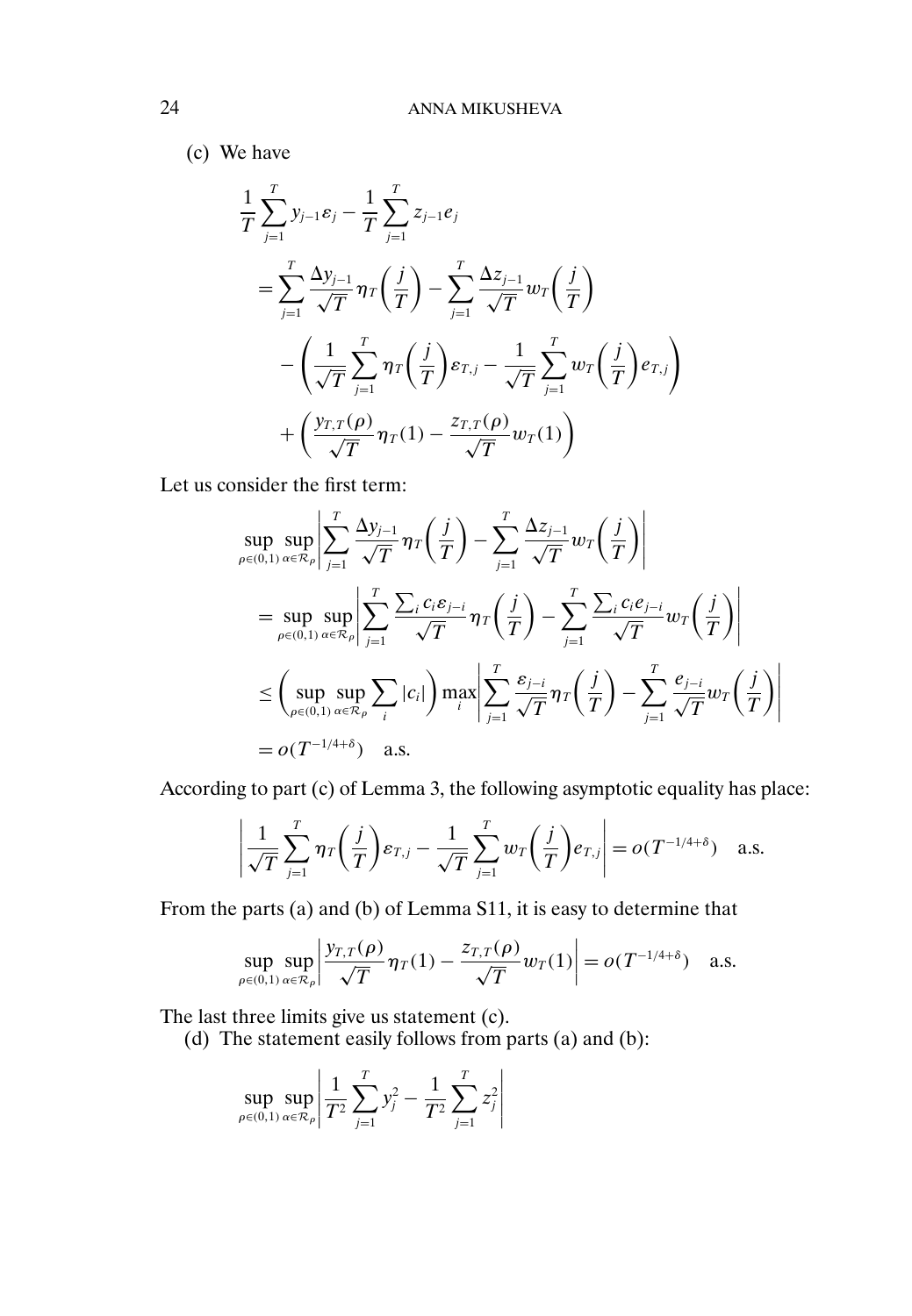$$
\leq \sup_{\rho \in (0,1)} \sup_{\alpha \in \mathcal{R}_{\rho}} \sup_j \left| \frac{y_j}{\sqrt{T}} - \frac{z_j}{\sqrt{T}} \right| \left( \sup_j \left| \frac{y_j}{\sqrt{T}} \right| + \sup_j \left| \frac{z_j}{\sqrt{T}} \right| \right)
$$
  
=  $o(T^{-1/4+\delta})$  a.s.

(e) The statistic  $S(Y, \rho, \alpha, T)$  is a p dimensional vector, the first component of which,  $l'_1 S(Y, \rho, \alpha, T) = \sum_{t=1}^T y_{t-1} \varepsilon_t / \sqrt{\sum_{t=1}^T \text{Var}(y_t)}$  may have nonstandard behavior.

We note that  $\sum_{t=1}^{T} \text{Var}(y_t) = T \sum_{j=0}^{\infty} d_j^2$ , where  $y_t = \sum_{j=1}^{\infty} d_j \varepsilon_{t-j}$ . It is easy to see that  $\sum_{j=0}^{\infty} d_j^2 \ge C(\delta) \frac{1}{1-\rho}$ . Then

$$
\frac{1}{\sqrt{\sum_{t=1}^{T} \text{Var}(y_t)}} \left( \sum_{t=1}^{T} y_{t-1} \varepsilon_t - \sum_{t=1}^{T} z_{t-1} e_t \right)
$$
\n
$$
\leq C(\delta) \sqrt{T(1-\rho)} \left( \frac{1}{T} \sum_{t=1}^{T} y_{t-1} \varepsilon_t - \frac{1}{T} \sum_{t=1}^{T} z_{t-1} e_t \right)
$$
\n
$$
= \sqrt{T(1-\rho)} o(T^{-1/4+\delta}) = o(1) \quad \text{a.s.}
$$

uniformly over the set  $A_T$ . This gives us that there exist realizations of processes  $y_t$  and  $z_t$  on the same probability space such that  $l'_1S(Y, \rho, \alpha, T)$  and  $l'_1S(Z, \rho, \alpha, T)$  are almost surely uniformly close to each other over the set  $\mathcal{A}_T$ . (f) We note that

$$
\Delta y_t = -(1 - \mu_p) y_{t-1} + Y_t,
$$

where  $(1 - \mu_1 L) \cdots (1 - \mu_{p-1} L) Y_t = \varepsilon_t$  is a stationary process with all roots strictly outside the  $1/\delta$  circle. It is easy to see that

$$
E\left(\frac{(1-\mu_p)\sum_t^T y_{t-j}\varepsilon_t}{\sqrt{\sum_t^T \text{Var}(y_t)}}\right)^2 = (1-\mu_p)^2 \to 0 \quad \text{uniformly over } \mathcal{A}_T.
$$

As a result, we have that the sequence  $((1 - \mu_p) \sum_{t}^{T} y_{t-j} \varepsilon_t) / \sqrt{\sum_{t}^{T} \text{Var}(y_t)}$  converges in probability to zero uniformly over  $A_T$ .

We need to check that

$$
\Gamma^{-1/2} \frac{1}{\sqrt{T}} \sum_{t=1}^{T} (Y_{t-1} \varepsilon_t, \dots, Y_{t-p+1} \varepsilon_t)' \Rightarrow N(0, I_{p-1}),
$$

where  $\Gamma = E[(Y_{t-1},..., Y_{t-p+1})(Y_{t-1},..., Y_{t-p+1})']$  and the convergence is taking place uniformly over all possible processes with roots outside the  $1/\delta$  circle.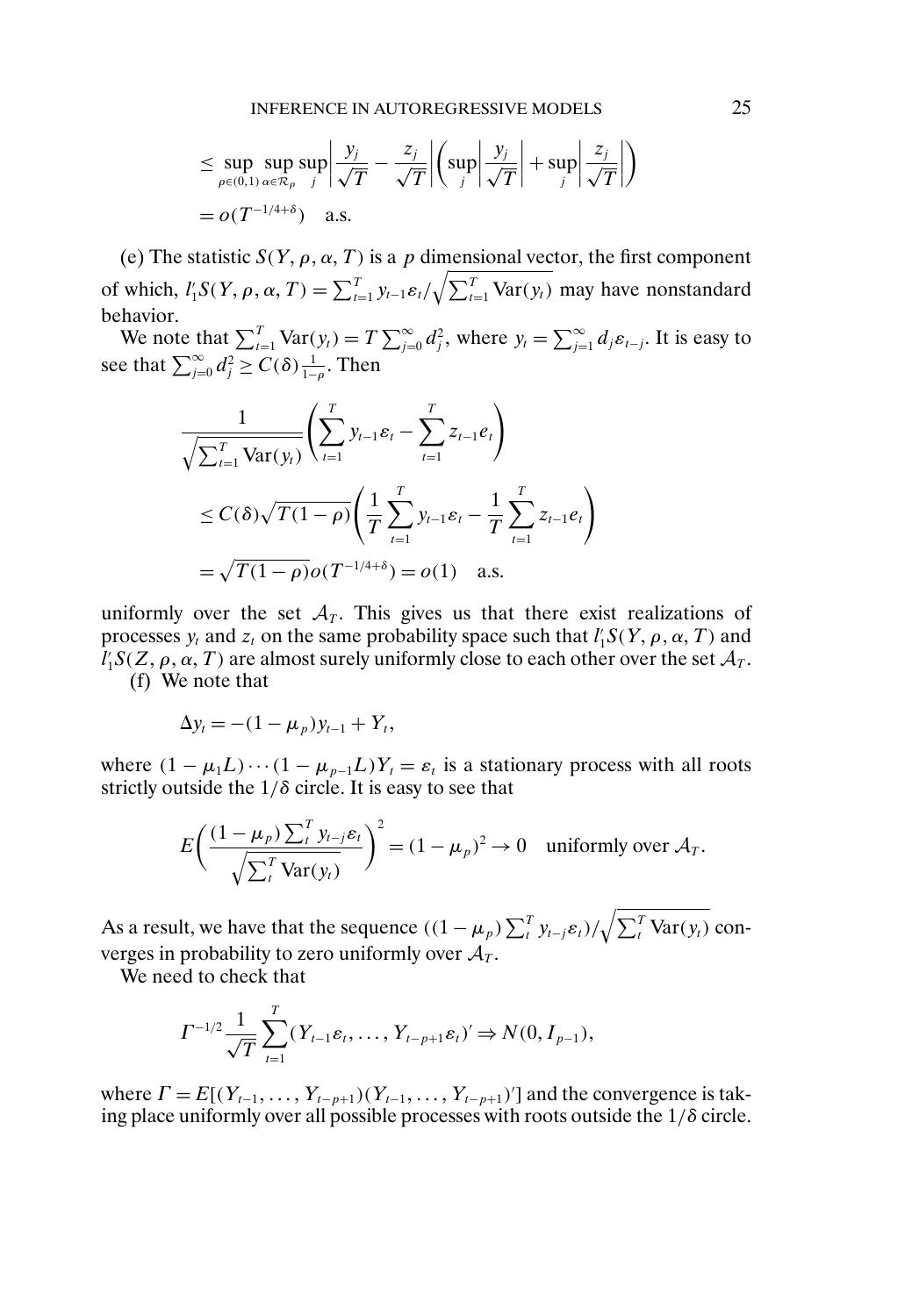The statement follows from the central limit theorem for martingale differences.

(g) From the definition of the statistics, we have  $R_{11}(Y, \rho, \alpha, T) = 1/$  $(\sum_{j=1}^T \text{Var}(y_j)) \sum_{j=1}^T y_{j-1}^2$  and  $R_{11}(Z, \rho, \alpha, T) = 1/(\sum_{j=1}^T \text{Var}(z_j)) \sum_{j=1}^T z_{j-1}^2$ . From statement (d) of Lemma S11, we obtain, uniformly over  $\mathcal{A}_T$ ,

$$
|R_{11}(y, \rho, \alpha, T) - R_{11}(z, \rho, \alpha, T)|
$$
  
\n
$$
\leq T(1 - \rho) \left| \frac{1}{T^2} \sum_{j=1}^T y_{j-1}^2 - \frac{1}{T^2} \sum_{j=1}^T z_{j-1}^2 \right|
$$
  
\n
$$
= T(1 - \rho) o(T^{-1/4 + \varepsilon}) = o(T^{-1/4 + 2\varepsilon}) = o(1) \quad \text{a.s.}
$$

The last inequality holds if  $\varepsilon$  < 1/4.

(h) Since  $\Delta y_t = -(1 - \mu_p)y_t + Y_t$ , where the process  $Y_t$  is defined by the equation  $(1 - \mu_1 L) \cdots (1 - \mu_{p-1} L) Y_t = \varepsilon_t$ , then

$$
\sum_{j=1}^{T} y_j \Delta y_{j-1} = (1 - \mu_p) \sum_{j=1}^{T} y_j^2 + \sum_{j=1}^{T} y_j Y_j.
$$

We have

$$
\frac{1}{T^{3/2}}(1 - \mu_p) \sum_{j=1}^T y_j^2
$$
  
=  $(1 - \mu_p)\sqrt{T} \frac{1}{T^2} \sum_{j=1}^T y_j^2 \le (1 - \mu_p)\sqrt{T} \left( \max_{j=1,\dots,T} \left| \frac{y_j}{\sqrt{T}} \right| \right)^2$   
=  $O((1 - \mu_p)\sqrt{T}) = O(T^{-1/2 + \varepsilon})$  a.s. uniformly over  $\mathcal{A}_T$ .

We note that  $\sum_{t=1}^{T} \text{Var}(y_t) \ge CT \frac{1}{1-\rho}$ ; and  $\sum_{t=1}^{T} \text{Var}(\Delta y_t) \ge T$ . As a result,

$$
\frac{T^{3/2}}{\sqrt{\sum_{t=1}^{T} \text{Var}(y_t)} \sqrt{\sum_{t=1}^{T} \text{Var}(\Delta y_t)}} \leq \sqrt{T(1-\rho)}
$$

and

$$
\text{(S8)} \qquad \frac{1}{\sqrt{\sum_{t=1}^{T} \text{Var}(y_t)} \sqrt{\sum_{t=1}^{T} \text{Var}(\Delta y_t)}} (1 - \mu_p) \sum_{j=1}^{T} y_j^2 = O(T^{-1/2 + 3/2\varepsilon}) \quad \text{a.s.}
$$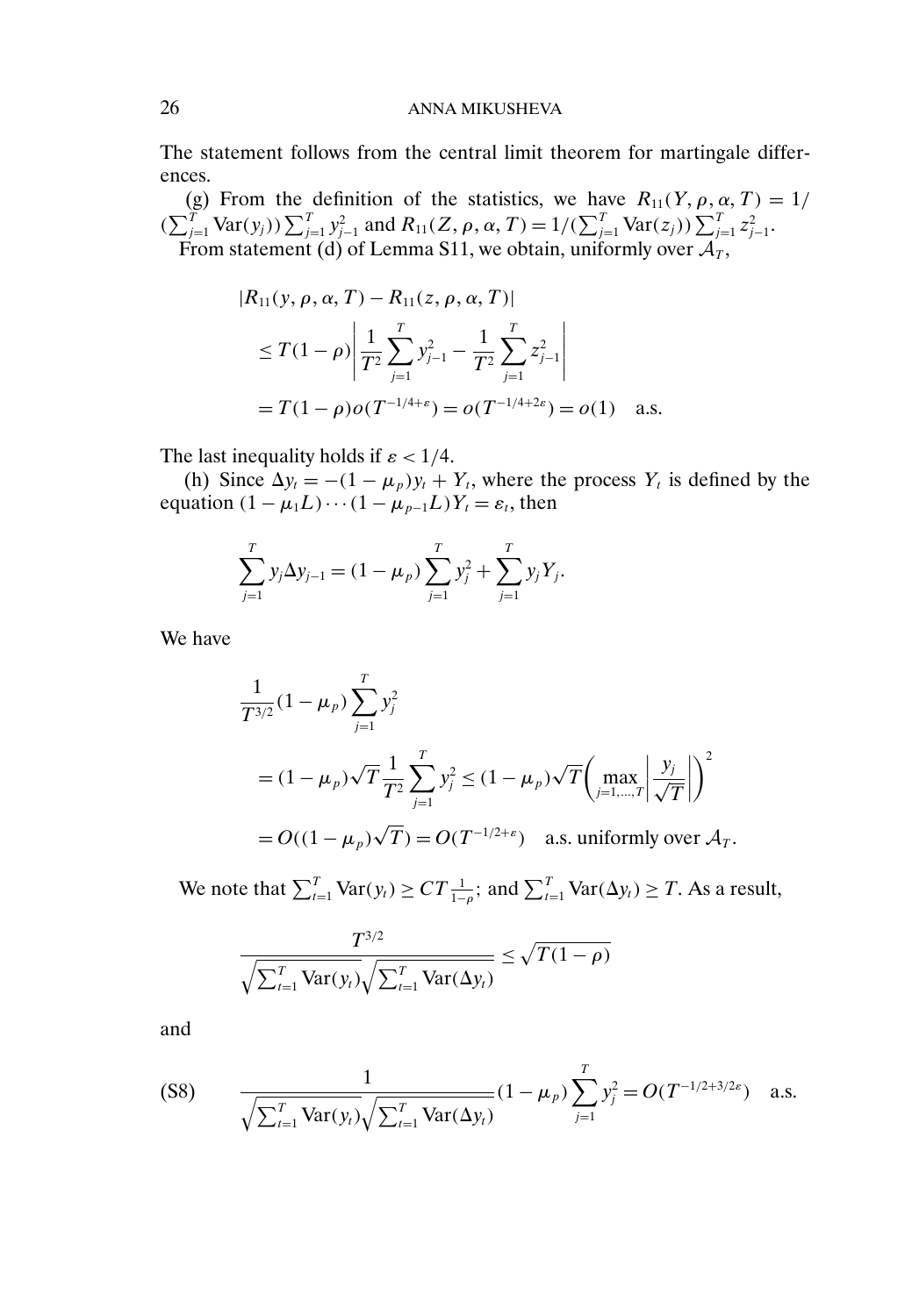Now let us turn to the second term. First of all, we note that  $y_t = \sum_j d_j \varepsilon_{t-j}$ and  $Y_t = \sum_j d_j^* \varepsilon_{t-j}$ , where

$$
|d_j| = \left| \sum_{k_1 + \dots + k_p = j} \mu_1^{k_1} \cdots \mu_p^{k_p} \right| \leq \sum_{l=0}^j l^k \delta^l |\mu_p|^{j-l}
$$
  

$$
\leq |\mu_p|^j \sum_{l=0}^\infty l^k \left( \frac{\delta}{|\mu_p|} \right)^l \leq C |\mu_p|^j.
$$

The constant C depends on  $\delta$  but not on  $\mu_p$  or other roots. The inequality holds if  $|\mu_1| \leq \cdots \leq |\mu_{p-1}| < \delta$ , and  $\rho \in \mathcal{A}_T$  for sufficiently large T such that  $|1 - \mu_p| < (1 - \rho)/(1 - \delta)^{k-1} < 1 - (\delta + \epsilon)$  for some fixed  $\epsilon > 0$ .

Similarly,  $|d_j^*| = |\sum_{k_1+\cdots+k_{p-1}=j} \mu_1^{k_1} \cdots \mu_{p-1}^{k_{p-1}}| \leq C \delta^j$ . We have that

$$
E(y_T Y_T y_{T-j} Y_{T-j})
$$
  
=  $E \varepsilon_t^4 \sum_i d_i d_{i+j} d_i^* d_{i+j}^* + \left(\sum_i d_i d_i^*\right)^2$   
+  $\left(\sum_i d_i d_{i+j}^*\right) \left(\sum_i d_i^* d_{i+j}\right) + \left(\sum_i d_i^* d_{i+j}^*\right) \left(\sum_i d_i d_{i+j}\right).$ 

By using inequalities for  $d_j$  and  $d_j^*$ , we can get  $|E(y_T Y_T y_{T-j} Y_{T-j})| \leq C_1 + C_2$  $C_2((|\mu_p|^j \delta^j)/(1-|\mu_p|))$ . As a result,

$$
E\left(\sum_{t=1}^T y_t Y_t\right)^2 \leq T \sum_{j=1}^T |E(y_T Y_T y_{T-j} Y_{T-j})| \leq C_1 T^2 + C_3 \frac{T}{1-|\mu_p|}.
$$

By using Chebyshev's lemma, we have, uniformly over  $A_T$ ,

$$
\sup_{\rho \in A_T} \sup_{\alpha \in \mathcal{R}_{\rho}} P\left\{ \left| \frac{1}{\sqrt{\sum_{t=1}^T \text{Var}(y_t)} \sqrt{\sum_{t=1}^T \text{Var}(\Delta y_t)}} \sum_{j=1}^T y_j Y_j \right| > x \right\}
$$
  

$$
\leq \frac{1 - \rho}{T^2} \left( C_1 T^2 + C_3 \frac{T}{1 - |\mu_p|} \right) = O(T^{-1+\epsilon}).
$$

By joining the last inequality with (S8), we obtain statement (h) of the lemma.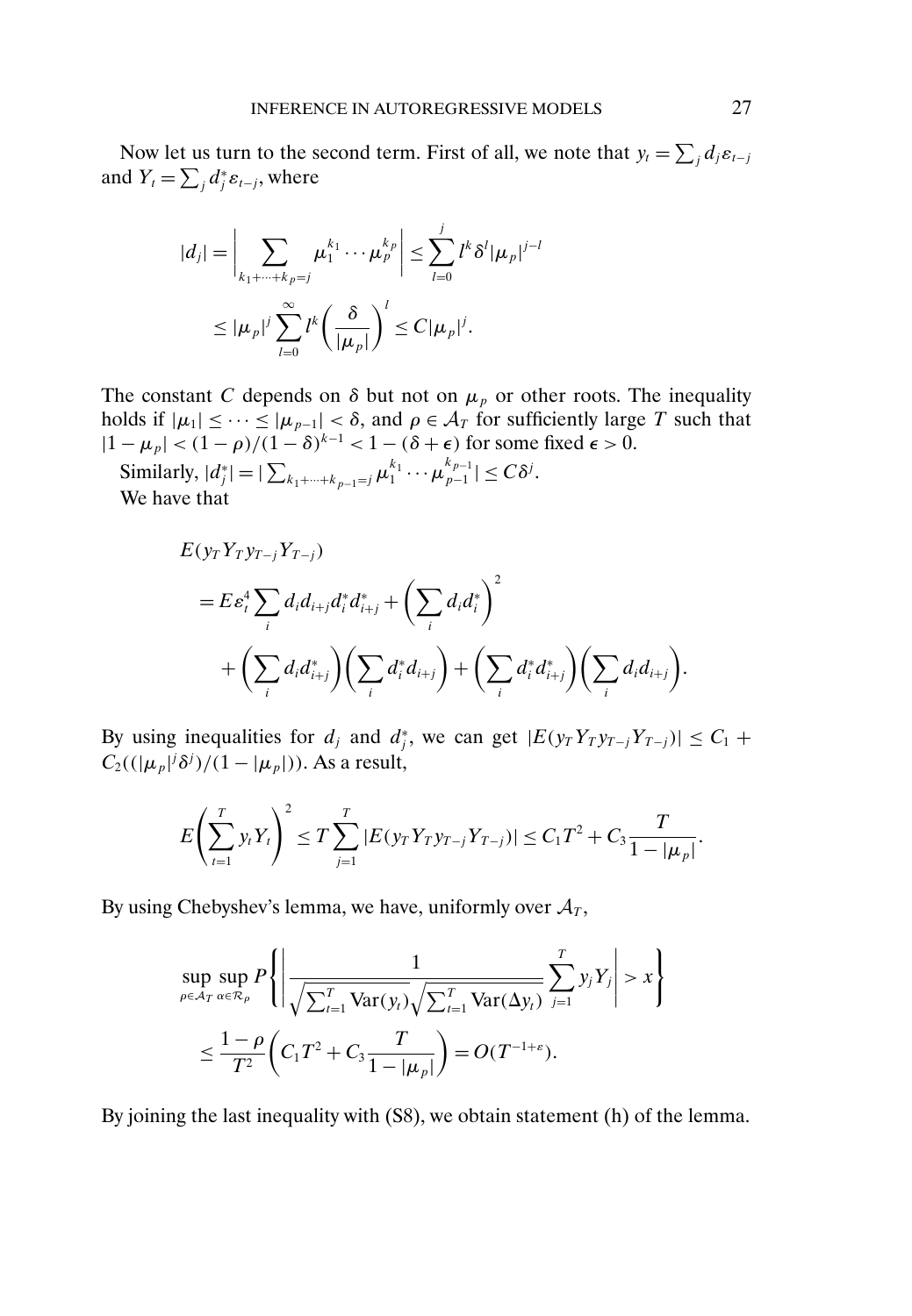(i) We use the fact that  $\Delta y_t = -(1 - \mu_p)y_{t-1} + Y_t$ , where  $Y_t$  is defined in the proof of statement (f):

$$
(S9) \qquad \frac{1}{T} \sum_{t=1}^{T} \Delta y_t \Delta y_{t-j} = \frac{(1 - \mu_p)^2}{T} \sum_{t=1}^{T} y_t y_{t-j} - \frac{(1 - \mu_p)}{T} \sum_{t=1}^{T} (y_{t-1} Y_{t-j} + y_{t-j-1} Y_t) + \frac{1}{T} \sum_{t=1}^{T} Y_t Y_{t-j}.
$$

As in the proof of part (h) we can show that  $((1 - \mu_p)/T^{3/2})\sum_{t=1}^{T} y_t y_{t-j} =$  $O(T^{-1/2+\epsilon})$  almost surely uniformly over  $\mathcal{A}_T$ . This gives us  $((1 - \mu_p)^2/T) \times$  $\sum_{t=1}^{T} y_t y_{t-j} = O(T^{-1+2\varepsilon}) = o(1)$  almost surely uniformly over  $\mathcal{A}_T$ .

As in the proof of part (h), we can show that  $1/(\sqrt{\text{Var}(\Delta y_t)}\sqrt{\text{Var}(y_t)}) \times$  $\sum_{t=1}^{T} (y_{t-1}Y_{t-j} + y_{t-j-1}Y_t)$  converges in probability to zero uniformly over  $A_T$ . Given that  $(\sqrt{\text{Var}(\Delta y_t)}\sqrt{\text{Var}(y_t)})/T(1-\mu_p) = o(1)$  uniformly, we conclude that the second term in (S9) uniformly converges to zero in probability.

The only thing left is to prove that  $\frac{1}{T} \sum_{t=1}^{T} Y_t Y_{t-j}$  uniformly converges in probability to  $E(Y_t Y_{t-j})$ . For this statement, we show that  $E(\frac{1}{T} \sum_{t=1}^T Y_t Y_{t-j} E(Y_tY_{t-j})^2$  converges uniformly to zero and then we use Chebyshev's inequality.

We already showed that  $Y_t = \sum_{j=0}^{\infty} d_j^* \varepsilon_{t-j}$  with  $|d_j^*| \leq C\delta^j$ :

$$
E(Y_0Y_{0-j}Y_sY_{s-j}) = E\varepsilon^4 \sum_i d_{i+j}^* d_i^* d_{s_i+j}^* d_{s+i}^* + \left(\sum_i d_i^* d_{i+j}^*\right)^2
$$
  
+  $\left(\sum_i d_i^* d_{i+s}^*\right)^2 + \left(\sum_i d_i^* d_{i+s+j}^*\right) \left(\sum_i d_i^* d_{i+s-j}^*\right),$   

$$
|\text{cov}(Y_0Y_{0-j}, Y_sY_{s-j})| \le E\varepsilon^4 \left|\sum_i d_{i+j}^* d_i^* d_{s_i+j}^* d_{s+i}^*\right|
$$
  
+  $\left(\sum_i d_i^* d_{i+s}^*\right)^2 + \left|\sum_i d_i^* d_{i+s+j}^*\right| \left|\sum_i d_i^* d_{i+s-j}^*\right|$   
 $\le C\delta^{2s}.$ 

As a result,

$$
E\left(\frac{1}{T}\sum_{t=1}^T Y_t Y_{t-j} - E(Y_t Y_{t-j})\right)^2
$$
  

$$
\leq \frac{1}{T^2}\sum_{t=1}^T \sum_{s=1}^T |\text{cov}(Y_t Y_{t-j}, Y_s Y_{s-j})| \leq \frac{C}{T},
$$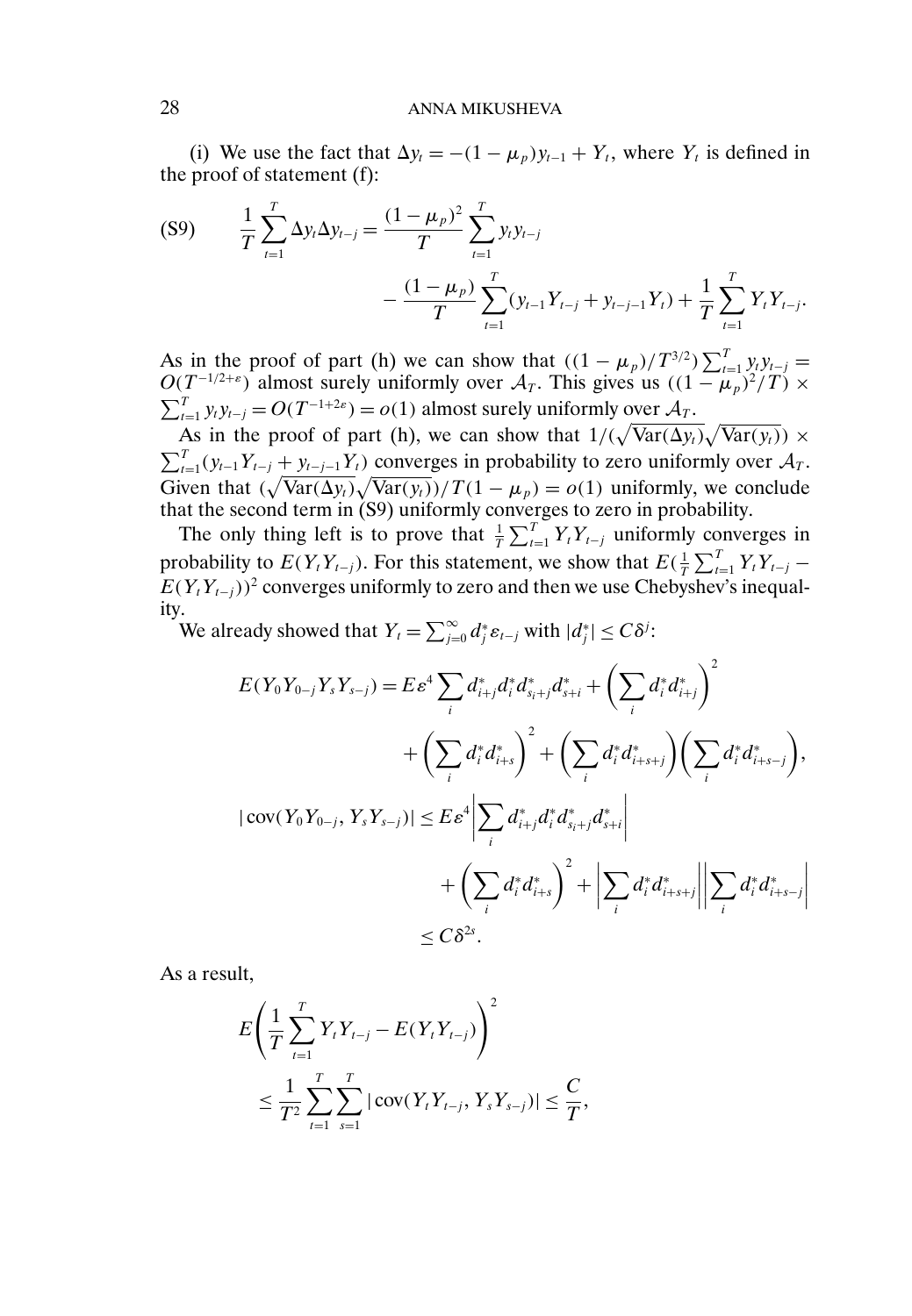where C depends only on  $\delta$  and  $p$ .

(k) Since matrix  $R(Y, \rho, \alpha, T)$  is asymptotically uniformly close in probability to the matrix,

$$
\widetilde{R}(Z,\rho,\alpha,T)=\begin{pmatrix} \frac{1}{\sum_{t=1}^{T}\text{Var}(z_t)}\sum_{t=1}^{T}z_t^2 & \mathbf{0}^{\prime}\\ \mathbf{0} & \Gamma \end{pmatrix},
$$

where 0 is a zero  $p \times 1$  vector. Then  $R^{-1}(Y, \rho, \alpha, T)$  is asymptotically uniformly close in probability to the matrix

$$
\widetilde{R}^{-1}(Z,\rho,\alpha,T)=\begin{pmatrix} \frac{1}{\sum_{t=1}^{T}z_t^2}\sum_{t=1}^{T}\text{Var}(z_t) & \mathbf{0}^t\\ \mathbf{0} & \Gamma^{-1} \end{pmatrix},
$$

where we used that  $\sum_{t=1}^{T} z_t^2 / (\sum_{t=1}^{T} \text{Var}(z_t))$  is uniformly separated from zero in the sense of Lemma 13. Given the fact that  $S_{1,(2\cdots p)}(Y, \rho, \alpha, T)$  is asymptotically uniformly normally distributed, we have that

$$
t(Y, \rho, \alpha, T) = \frac{l'_1 R^{-1}(Y, \rho, \alpha, T) S(Y, \rho, \alpha, T)}{\sqrt{l'_1 R^{-1}(Y, \rho, \alpha, T) l_1}}
$$

is uniformly close in probability to  $(R_{11}^{-1}(Z, \rho, \alpha, T)S_{11}(Z, \rho, \alpha, T))/(R_{11}^{-1}(Z, \rho, \alpha, T))$  $(\rho, \alpha, T))^{1/2}$ . The last expression is equal to  $\sum_{t=1}^{T} z_{t-1} e_t / \sqrt{\sum_{t=1}^{T} z_t^2}$  and it is asymptotically uniformly close in probability to  $t(Z, \rho, \alpha, T)$ . This ends the proof of Lemma S11. *Q.E.D.*

### S5.4.3. *Parametric grid bootstrap. Approximation in the stationary region*

LEMMA S12: *Assume that*  $Y = (y_1, \ldots, y_T)$  *is a sample from an*  $AR(p)$ *process defined by Equation* (S3) *with error terms satisfying the set of Assumptions* C. Let us define a set  $\mathcal{B}_T = \{ \rho \in (0,1) : 1 - \rho > CT^{-1+\epsilon} \}$  for arbitrar*ily small*  $\varepsilon > 0$ . Let Y be the correlation matrix for a random vector  $X_t =$  $(y_{y-1}, \Delta y_{t-1}, \ldots, \Delta y_{t-p+1})$ . *Then*:

(a)  $\lim_{T\to\infty} \sup_{\rho \in \mathcal{B}_T} \sup_{\alpha \in \mathcal{R}_\rho} P\{|R(Y, \rho, \alpha, T) - Y| > \epsilon\} = 0$  for every  $\epsilon > 0$ ;

(b)  $\lim_{T\to\infty} \sup_{\rho \in \mathcal{B}_T} \sup_{\alpha \in \mathcal{R}_\rho} \sup_x |P\{\alpha' S(Y, \rho, \alpha, T) < x\} - \Phi(x)| = 0$ , for any p dimensional vector a such that  $a'Ya = 1;$ 

(c)  $\lim_{T\to\infty} \sup_{\rho \in A_T} \sup_{\alpha \in \mathcal{R}_\rho} \sup_x |P\{t(Y, \rho, \alpha, T) < x\} - \Phi(x)| = 0.$ 

PROOF: The proof is totally analogous to that of Lemmas 2.1 and 2.2 from Giraitis and Phillips (2006). Since we assumed the existence of a finite fourth moment, we do not need to use the truncation argument.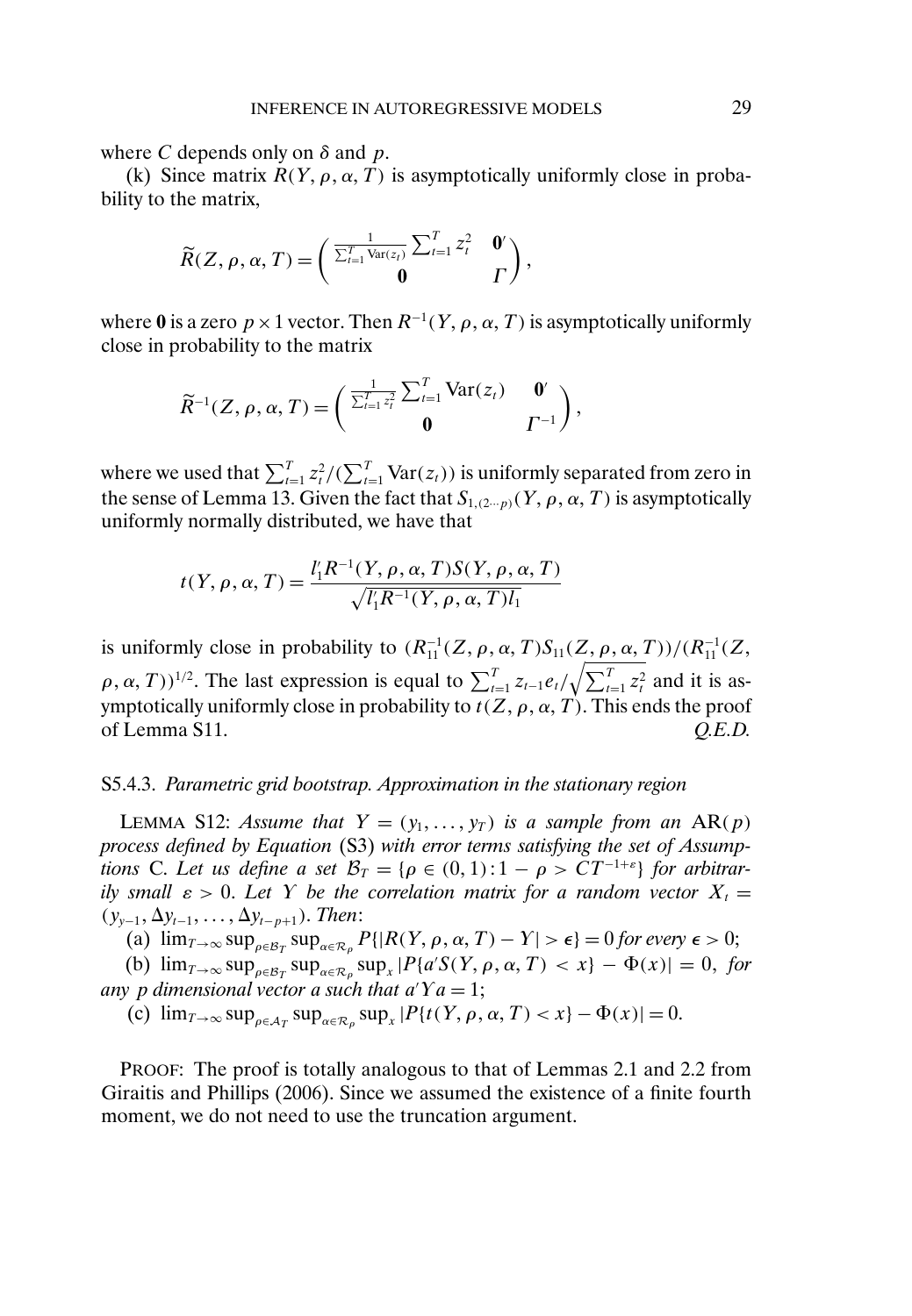(a) As before, we use that  $y_t = \sum_{j=0}^{\infty} d_j \varepsilon_{t-j}$  and  $|d_j| \le C |\mu_p|^j$ , where C depends only on  $\delta$  and  $p$ . We have

$$
|\text{cov}(y_0^2, y_s^2)| \le E \varepsilon_t^4 \sum_{i=0}^{\infty} d_i^2 d_{i+s}^2 + \left(\sum_{i=0}^{\infty} d_i d_{i+s}\right)^2 \le \frac{C}{(1-\mu_p)^2} |\mu_p|^{2s}.
$$

As a result,

$$
\frac{1}{T^2 \text{Var}^2(y_t)} E\left(\sum_{t=1}^T y_t^2 - T \text{Var}(y_t)\right)^2
$$
\n
$$
\leq \frac{1}{T \text{Var}^2(y_t)} \sum_{s}^T |\text{cov}(y_0^2, y_s^2)| \leq C \frac{1}{T \text{Var}^2(y_t)(1 - \mu_p)^3}
$$
\n
$$
\leq \frac{C}{T(1 - \mu_p)} \to 0.
$$

This gives us

$$
(S10) \qquad \lim_{T\to\infty}\sup_{\rho\in\mathcal{B}_T}\sup_{\alpha\in\mathcal{R}_{\rho}}P\left\{\left|\frac{1}{T\operatorname{Var}(y_t)}\sum_{t=1}^T y_t^2 - 1\right| > \epsilon\right\} = 0 \quad \text{for every } \epsilon > 0.
$$

Similarly, since  $\Delta y_t = \sum_{j=0}^{\infty} c_j \varepsilon_{t-j}$  and  $|c_j| \leq C\delta^j$ , we have

$$
|\operatorname{cov}(y_{t}\Delta y_{t-j}, y_{t+s}\Delta y_{t+s-j})|
$$
\n
$$
\leq E\varepsilon_{t}^{4}\sum_{i=0}^{\infty}c_{i}d_{i+j}c_{i+s}d_{i+j+s} + \left(\sum_{i=0}^{\infty}c_{i}c_{i+s}\right)\left(\sum_{i=0}^{\infty}d_{i}d_{i+s}\right)
$$
\n
$$
+\left(\sum_{i=0}^{\infty}c_{i}d_{i+j+s}\right)\left(\sum_{i=0}^{\infty}c_{i+s}d_{i+j}\right)
$$
\n
$$
\leq \frac{C}{(1-|\mu_{p}|)}|\mu_{p}|^{s}\delta^{s},
$$
\n
$$
\frac{1}{T^{2}\text{Var}(y_{t})\text{Var}(\Delta y_{t})}E\left(\sum_{t=1}^{T}y_{t}\Delta y_{t-j} - T\operatorname{cov}(y_{t}, \Delta y_{t-j})\right)^{2}
$$
\n
$$
\leq \frac{1}{T\text{Var}(y_{t})\text{Var}(\Delta y_{t})}\sum_{s}^{T}|\operatorname{cov}(y_{t}\Delta y_{t-j}, y_{t+s}\Delta y_{t+s-j})|
$$
\n
$$
\leq C\frac{1}{T\text{Var}(y_{t})(1-|\mu_{p}|)} \leq \frac{C}{T} \to 0.
$$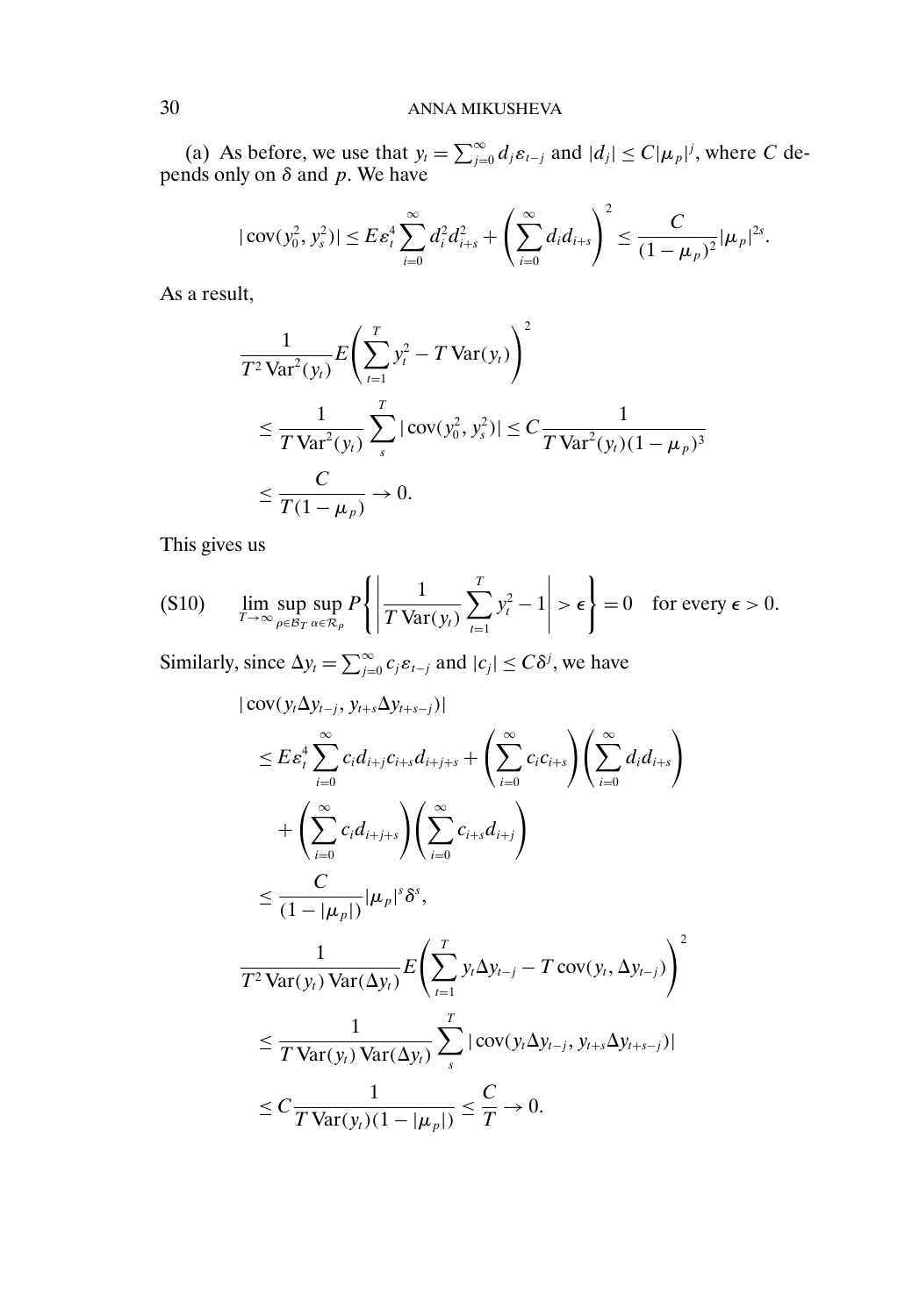This gives us

$$
\begin{aligned} \text{(S11)} \qquad & \lim_{T \to \infty} \sup_{\rho \in \mathcal{B}_T} \sup_{\alpha \in \mathcal{R}_{\rho}} P \left\{ \left| \frac{1}{T \sqrt{\text{Var}(y_i)} \sqrt{\text{Var}(\Delta y_t)}} \sum_{t=1}^T y_t \Delta y_{t-j} \right| \\ &\quad - \text{corr}(y_t, \Delta y_{t-j}) \right| > \epsilon \right\} = 0. \end{aligned}
$$

In the proof of step (b) of Lemma S10 we showed that

$$
\text{(S12)} \qquad \lim_{T \to \infty} \sup_{\rho \in \mathcal{B}_T} \sup_{\alpha \in \mathcal{R}_{\rho}} P\left\{ \left| \frac{1}{T} \sum_{t=1}^T \Delta y_t \Delta y_{t-j} - \text{cov}(\Delta y_t, \Delta y_{t-j}) \right| > \epsilon \right\} = 0
$$
\n
$$
\text{for every } \epsilon > 0.
$$

Putting together equations (S10), (S11), and (S12) we obtain statement (a) of the lemma.

(b) Let a be a p dimensional vector such that  $a'Ya = 1$ . We consider the sequence of random variables

$$
(S13) \qquad \xi_{t,T} = \frac{1}{\sqrt{T}}a' \operatorname{diag}(\operatorname{Var}(y_t), \operatorname{Var}(\Delta y_{t-1}), \ldots, \operatorname{Var}(\Delta y_{t-p+1}))^{-1/2}X_t\varepsilon_t.
$$

In order to prove that  $\sum_{t=1}^{T} \xi_{t,T}$  converges to  $N(0, 1)$  as the sample size increases, we need to check three conditions:

- (1)  $E(\xi_{t,T}|\mathcal{F}_{t-1}) = 0$ ,
- (2)  $\sum_{t=1}^{T} E(\xi_{t,T}^2 | \mathcal{F}_{t-1})$  converges uniformly in probability to 1,
- (3)  $\sum_{t=1}^{T} E(\xi_{t,T}^2 I_{|\xi_{t,T}| > \epsilon} | \mathcal{F}_{t-1})$  converges uniformly in probability to 0.

The first condition is trivially satisfied since  $(\xi_t, \mathcal{F}(\{\varepsilon_i\}_{i=-\infty}^t))$  is a martingale difference sequence. For the second condition, we note that  $\sum_{t=1}^{T} E(\xi_{t,T}^2 |$  $\mathcal{F}_{t-1}$ ) = a'R(y,  $\rho$ ,  $\alpha$ , T) a that, according the part (a) of Lemma S12, converges to 1.

We check the third condition:

$$
E\left(\sum_{t=1}^T E(\xi_{t,T}^2 I_{|\xi_{t,T}|>\epsilon}|\mathcal{F}_{t-1})\right)
$$
  
\n
$$
\leq \epsilon^{-2} E\left(\sum_{t=1}^T E(\xi_{t,T}^4|\mathcal{F}_{t-1})\right)
$$
  
\n
$$
= \epsilon^{-2} \frac{1}{T^2} \sum_{t=1}^T E\left(a'\operatorname{diag}(\operatorname{Var}(y_t)),\right)
$$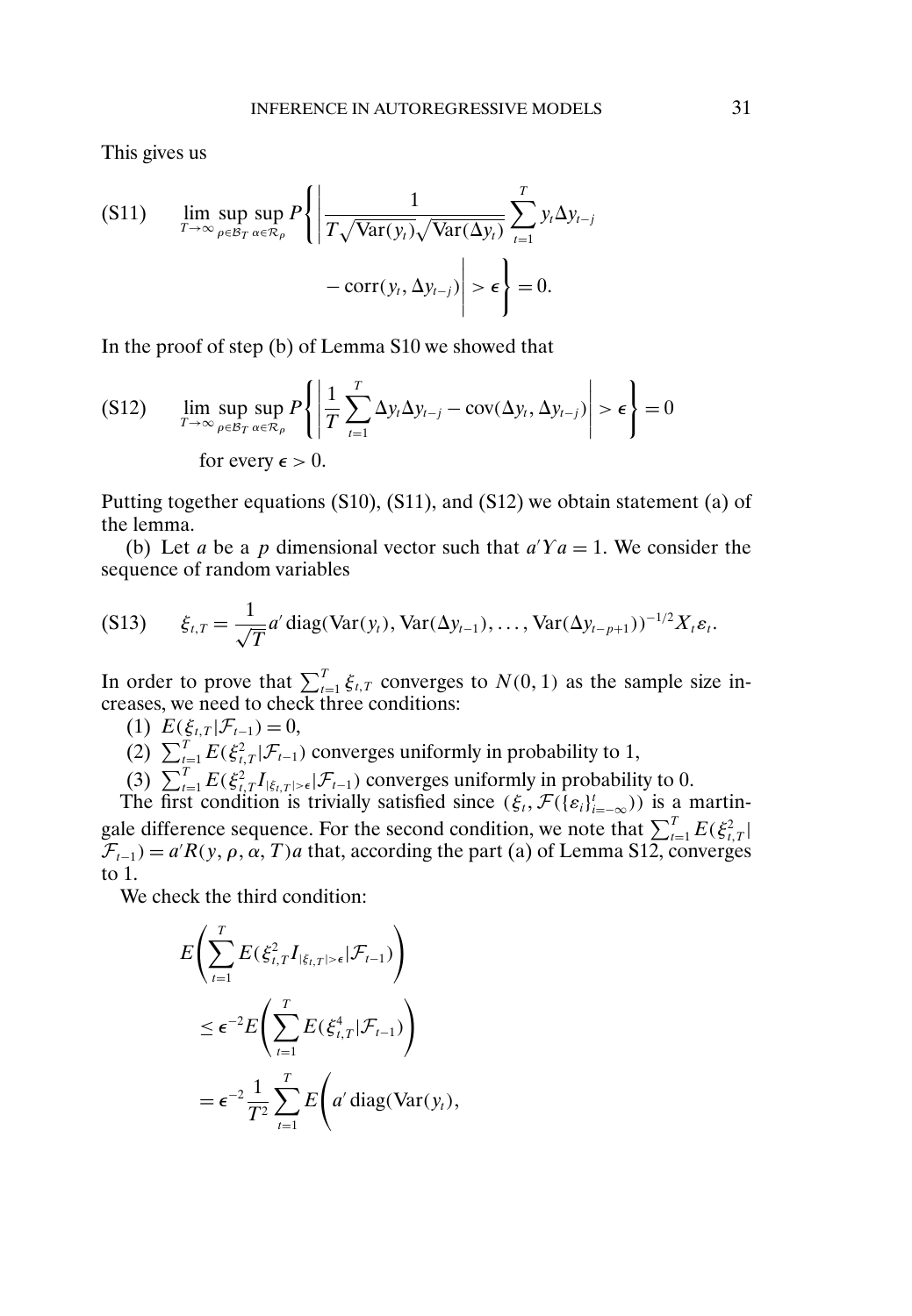$$
\operatorname{Var}(\Delta y_{t-1}), \dots, \operatorname{Var}(\Delta y_{t-p+1}))^{-1/2} X_t \bigg)^4
$$
  
= 
$$
\frac{\epsilon^{-2}}{T} E\left(a_1 \frac{y_{t-1}}{\sqrt{\operatorname{Var}(y_{t-1})}} + a_2 \frac{\Delta y_{t-1}}{\sqrt{\operatorname{Var}(\Delta y_{t-1})}} + \dots + a_p \frac{\Delta y_{t-p+1}}{\sqrt{\operatorname{Var}(\Delta y_{t-p+1})}}\right)^4.
$$

It is enough to show that

$$
E\left(\frac{y_{t-1}}{\sqrt{\text{Var}(y_{t-1})}}\right)^4 < C \quad \text{and} \quad E\left(\frac{\Delta y_{t-1}}{\sqrt{\text{Var}(\Delta y_{t-1})}}\right)^4 < C,
$$

which can be shown easily.

(c) By applying parts (a) and (b) of the lemma with  $a = Y^{-1}l_1/\sqrt{l'_1Y^{-1}l_1}$  to the formula

$$
t(y, \rho, \alpha, T) = \frac{l'_1 R^{-1}(y, \rho, \alpha, T) S(y, \rho, \alpha, T)}{\sqrt{l'_1 R^{-1}(y, \rho, \alpha, T)l_1}},
$$

we get the statement (c).

S5.4.4. *Parametric grid bootstrap. Main theorem*

The validity of the parametric bootstrap procedure is stated in the theorem below.

THEOREM S2: Assume that the process  $y_t$  *is an* AR(p) process defined by *Equation* (S3) with error terms satisfying the set of Assumptions C. Let  $z_t$  *be an* AR(p) process with normal errors defined by Equation (S7), where  $\widehat{\alpha}(\rho)$  de-<br>potes the OLS estimates in a regression model (S4). Then the distribution of the *notes the OLS estimates in a regression model* (S4). *Then the distribution of the t*-statistic based on the process  $y_t$  could be uniformly approximated by the distrib*ution of the t-statistic based on the process*  $z_t$ :

$$
\lim_{T\to\infty}\sup_{\rho\in(0,1)}\sup_{\alpha\in\mathcal{R}_{\rho}}\sup_{x}|P\{t(Y,\rho,\alpha,T)>x\}-P\{t(Z,\rho,\widehat{\alpha},T)>x\}|=0.
$$

*As a result, the set defined by* (S6) *with*  $q_i(\rho, T, \hat{\alpha}(\rho))$ ,  $i = 1, 2$ , *being quantiles of*<br>*the distribution of t*( $Z, \alpha, \hat{\alpha}$ ,  $T$ ) is an asymptotic confidence set for  $\alpha$ *the distribution of t*( $Z$ ,  $\rho$ ,  $\widehat{\alpha}$ ,  $T$ ), *is an asymptotic confidence set for*  $\rho$ .

*Q.E.D.*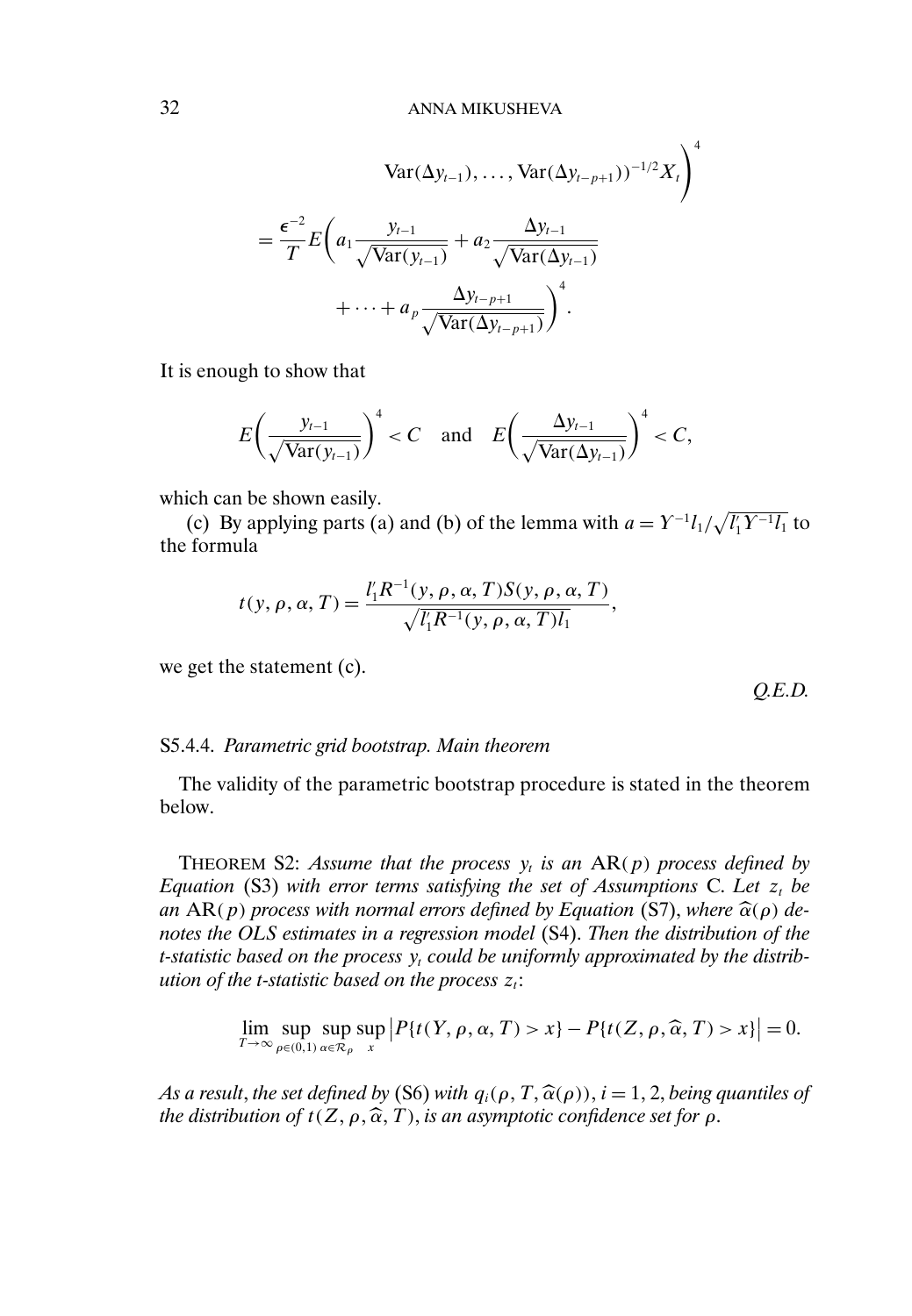PROOF: Let a process  $\xi_t$  be defined as an AR(p) process with the same coefficients as  $y_t$  with normal errors:

$$
\xi_t = \rho \xi_{t-1} + \sum_{j=1}^k \alpha_j \Delta \xi_{t-j} + e_t, \quad e_t \sim \text{ i.i.d. } N(0, 1), \quad t = 1, ..., T.
$$

It follows from Lemmas S11 and S12 that

 $\lim_{T\to\infty} \sup_{\rho\in[0,1)}$ sup α∈R<sup>ρ</sup>  $\sup_{x}$  $|P\{t(y, \rho, \alpha, T) < x\} - P\{t(\xi, \rho, \alpha, T) < x\}| = 0.$ 

Theorem S1 states that

$$
\lim_{T \to \infty} \sup_{\rho \in [0,1)} \sup_{\alpha \in \mathcal{R}_{\rho}} \sup_{x} \left| P\{ t(\xi, \rho, \alpha, T) < x \} - P\{ t(z, \rho, \widehat{\alpha}(\rho), T) < x \} \right| = 0
$$

as long as  $\hat{\alpha}(\rho)$  is a uniformly consistent estimator of  $\alpha$ . The uniform con-<br>sistency was obtained in Lemma S10. This ends the proof of the theorem sistency was obtained in Lemma S10. This ends the proof of the theorem. *Q.E.D.*

#### S5.5. *Nonparametric Grid Bootstrap*

The nonparametric grid bootstrap procedure uses an approximation of the unknown distribution of the t-statistic  $t(Y, \rho, \alpha, T)$  by the distribution of the tstatistic  $t(Z, \rho, \hat{\alpha}, T)$ , where  $z_t$  is an AR(p) process defined by (S7) with error<br>terms having distribution  $F_{\pi}$ . We consider  $F_{\pi}$  to be an empirical distribution terms having distribution  $F_T$ . We consider  $F_T$  to be an empirical distribution function of the residuals from the regression (S4). The distribution function  $F_T(\Sigma, \rho_0, \rho, \alpha)$  depends on the realization of error terms of the process  $y_t$ , on the coefficients  $\rho$  and  $\alpha$  of the process  $y_t$ , and on the null value  $\rho_0$  tested.

The validity of Hansen's grid bootstrap is proven in the same way as we proved it for AR(1), given the validity of Andrews' method.

THEOREM S3: Assume that the process  $y_t$  is an  $AR(p)$  process defined by *Equation* (*S3*) with error terms satisfying the set of Assumptions C. Let  $z_t$  be an  $AR(p)$  process defined by Equation (S7), where  $\widehat{\alpha}(\rho)$  denotes the OLS estimates<br>in a regression model (S4). Assume that the errors e, of the process z, are indepenin a regression model (S4). Assume that the errors  $e_t$  of the process  $z_t$  are indepen*dent and identically distributed with the distribution function*  $F_T$ .

(1) *We have*

$$
\lim_{T \to \infty} \sup_{\rho \in (0,1)} \sup_{\alpha \in \mathcal{R}_{\rho}} \sup_{F_T \in \mathcal{L}_4(K,M,\theta)} \sup_x \left| P\{t(Y,\rho,\alpha,T) > x\} - P\{t(Z,\rho,\widehat{\alpha},T) > x\} \right| = 0.
$$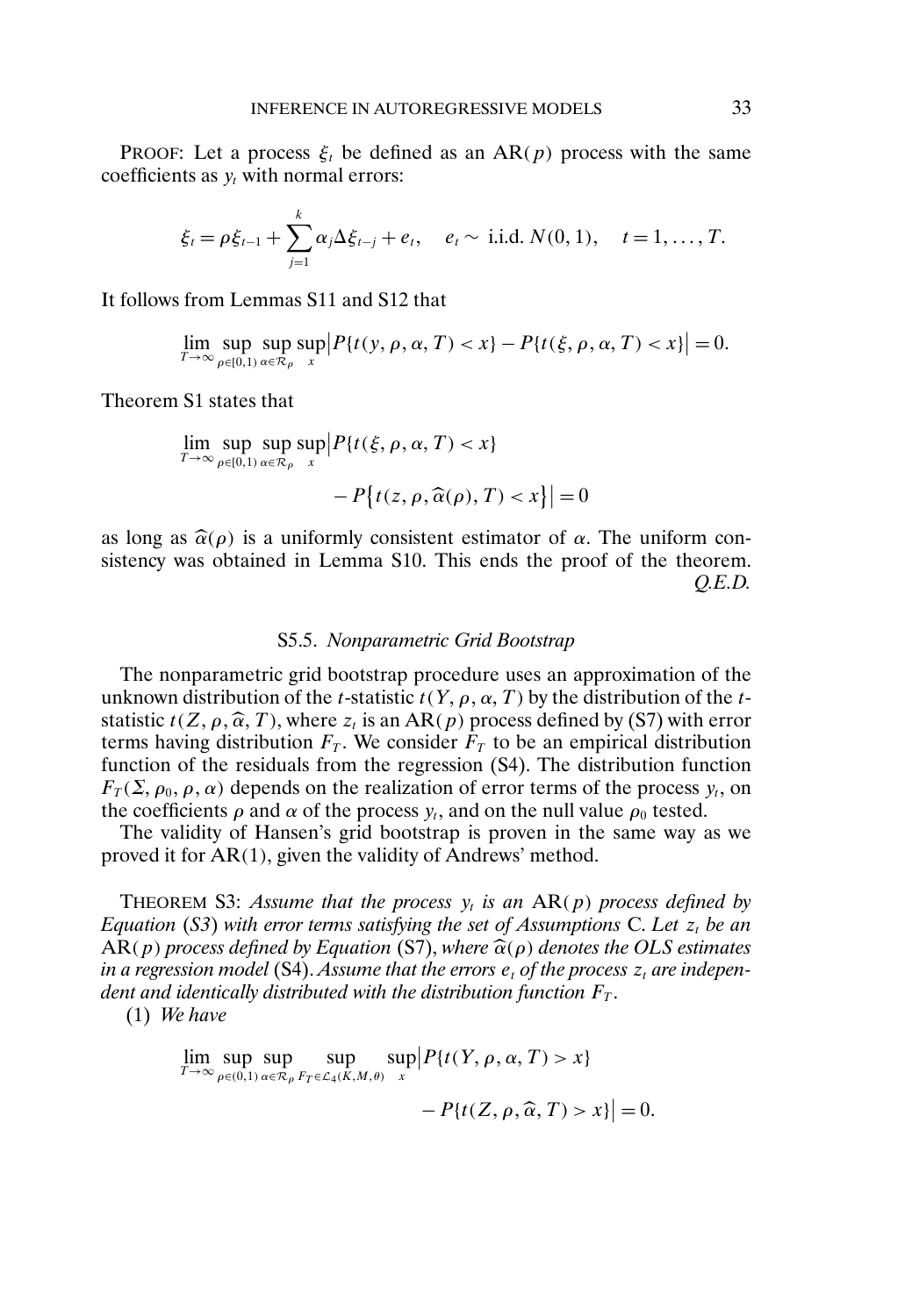(2) *For almost all realizations of error terms*  $\Sigma = {\varepsilon_1, \ldots, \varepsilon_j, \ldots}$ , *let there exist constants*  $K(\Sigma) > 0$ ,  $M(\Sigma) > 0$ , and  $\delta > 0$  *such that, for all*  $\rho \in \Theta_T$ ,

$$
F_T(\Sigma, \rho, \rho, \alpha) \in \mathcal{L}_4(K, M, \theta).
$$

*Then*

$$
\lim_{T \to \infty} \sup_{\rho \in (0,1)} \sup_{\alpha \in \mathcal{R}_{\rho}} \sup_{x} |P_{\rho} \{ t(Y, \rho, \alpha, T) > x \}
$$

$$
-P_{\rho}^*[t(Z,\rho,\widehat{\alpha},T)>x|\Sigma]|=0 \quad a.s.
$$

*That is*, *the bootstrap provides a uniform asymptotic approximation for almost all realizations of error terms*.

*Let*  $C(Y)$  *be a set defined by Equation* (S6) *with*  $q_i(\rho, T, \hat{\alpha}(\rho)) = q_i(\rho, T, \alpha)$ <br>(a)|Y)  $i = 1, 2$  *being quantiles of the distribution of the statistic t(Z,*  $\alpha \hat{\alpha}$  *T)* -*given the realization of* Y. *Then the set* C(Y ) *is an asymptotic confidence set*.  $\widehat{\alpha}(\rho)|Y$ ,  $i = 1, 2$ , being quantiles of the distribution of the statistic  $t(Z, \rho, \widehat{\alpha}, T)$ , over the realization of Y. Then the set  $C(Y)$  is an asymptotic confidence set

 $(3)$  Let  $F_T^{\text{err}}$  be an empirical distribution function of the residuals from the re*gression* (S4). *Then*, *for almost all realizations of error term* Σ, *there exist constants*  $K(\Sigma) > 0, M(\Sigma) > 0,$  and  $\delta > 0$  such that  $F_T^{\text{err}} \in \mathcal{L}_4(K, M, \theta)$ .

PROOF: According to Lemma 15, there exist realizations of a partial sum process and a sequence of Brownian motions such that

$$
\lim_{T\to\infty}\sup_{F_T\in\mathcal{L}_r(K,M,\theta)}P\Big\{\sup_{0\leq t\leq 1}|\eta_T(t)-w(t)|>\varepsilon T^{-\delta}\Big\}=0.
$$

In the part (k) of Lemma S10, we proved that having such realizations of the processes leads to a uniform approximation in the near unity region.

In the proof of part (a) of Lemma S12, we showed that for any element  $\xi$  of the matrix  $R(y, \rho, \alpha, T) - Y$  we have that  $E(\xi)^2 \leq \frac{C}{T(1-\rho)}$ , where C is a constant that depends only on  $p$ ,  $\delta$ ,  $M$ , and  $K$ . This implies that for every sequence of sets  $\mathcal{B}_T = [-\rho_T, \rho_T]$  such that  $T(1 - \rho_T) \to \infty$ , we have

$$
\lim_{T \to \infty} \sup_{\rho \in \mathcal{B}_T} \sup_{\alpha \in \mathcal{R}_\rho} \sup_{F_T \in \mathcal{L}_4(K,M,\theta)} P\{|R(y,\rho,\alpha,T) - Y| > x\} = 0
$$
  
for any  $x > 0$ .

Let  $\xi_{t,T}$  be defined by Equation (S13). Then according to the corollary to Theorem 1 of Heyde and Hall (1981), we have

$$
\sup_{x} \left| P \left\{ \sum_{t=1}^{T} \xi_{t,T} > x \right\} - \Phi(x) \right|
$$
  
\n
$$
\leq C \left( \sum_{t=1}^{T} E(\xi_{t,T})^4 + E(a'R(y, \rho, \alpha, T) a - 1)^2 \right).
$$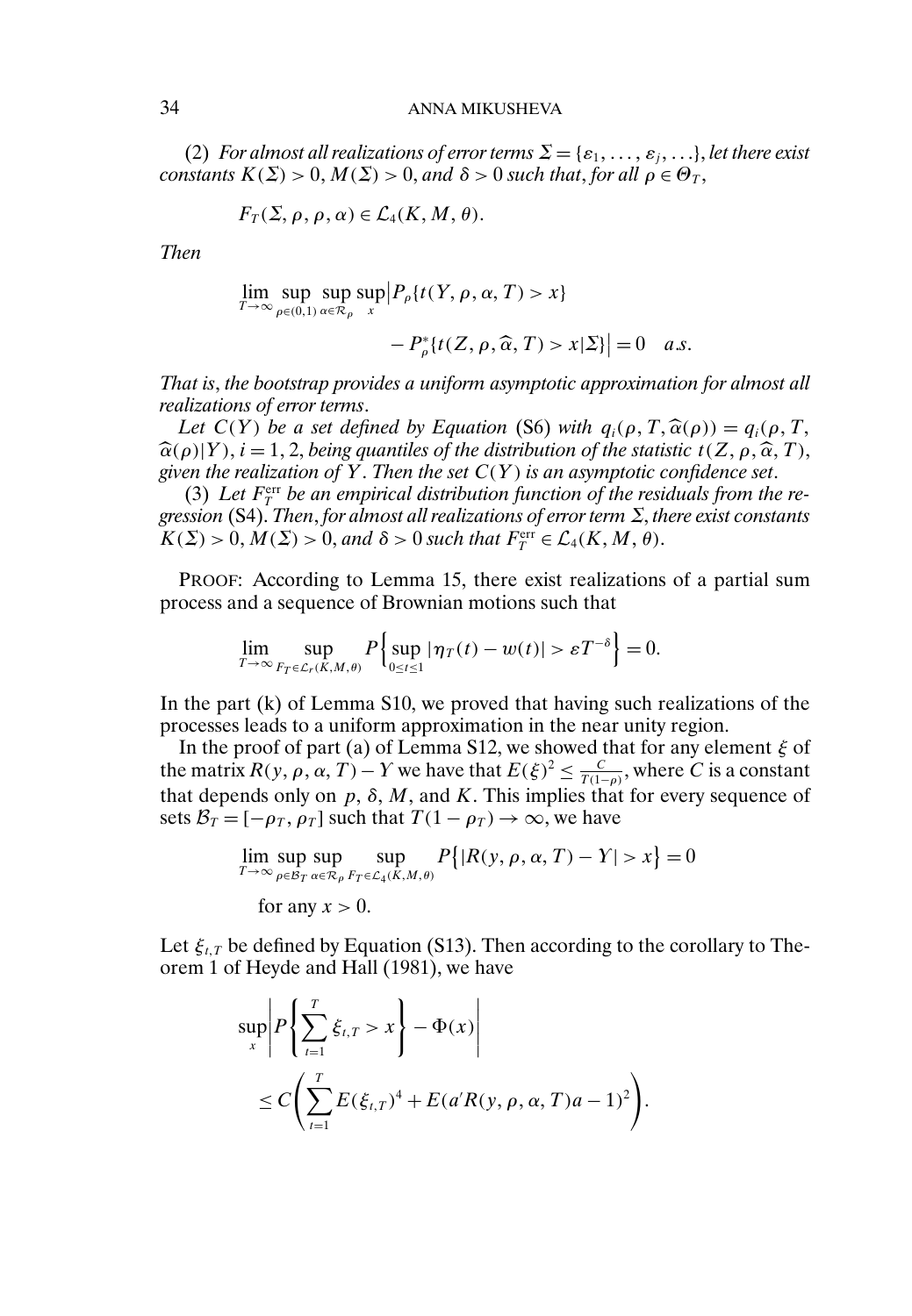In the proof of part (b) of Lemma S11, we showed that the first term is less than  $C/T$ , where C depends only on p,  $\delta$ , M, and K. As a result, we have convergence of the distribution of  $a'S(y, \rho, \alpha, T)$  to  $N(0, 1)$  uniformly over  $\mathcal{B}_T$ and uniformly over  $F_T \in \mathcal{L}_4(K, M, \theta)$ . This finishes the proof of part (1).

The proof of part (2) is exactly the same as the proof of Theorem 3.

(3) Let  $X_t$  be defined as in Lemma S9. Then  $\hat{e}_t = \varepsilon_t + (\alpha - \hat{\alpha}(\rho))'X_t$ . We have

$$
\mu_2(F_T^{\text{err}}) - 1 = \left(\frac{1}{T} \sum_{t=1}^T \varepsilon_t^2 - 1\right) + 2(\alpha - \widehat{\alpha}(\rho))' \frac{1}{T} \sum_{t=1}^T \varepsilon_t X_t
$$

$$
+ (\alpha - \widehat{\alpha}(\rho))' \frac{1}{T} \sum_{t=1}^T X_t X_t' (\alpha - \widehat{\alpha}(\rho)).
$$

From Lemma S9, we know that  $\hat{\alpha}(\rho)$  is a uniformly consistent estimate of  $\alpha$ .<br>According to law of large numbers  $\frac{1}{n} \sum_{i=1}^{n} \alpha_i^2 = 1 \times 0$  a.g.  $\frac{1}{n} \sum_{i=1}^{n} \alpha_i^2 = 1 \times 0$ According to law of large numbers  $\frac{1}{T} \sum_{t=1}^{T} \varepsilon_t^2 - 1 \to 0$  a.s.,  $\frac{1}{T} \sum_{t=1}^{T} \varepsilon_t X_t \to 0$  a.s., and  $\sum_{t=1}^{T} X_t X_t'$  is bounded almost surely. As a result, we have convergence of  $\mu_2(F_T^{\text{err}}) - 1$  to zero almost surely. The third condition of the class  $\mathcal{L}_4(K, M, \theta)$ can be checked in a similar way. *Q.E.D.*

#### S6. SUBSAMPLING

In this section we clarify some technical details of the proof of subsampling invalidity (Theorem 4 of the paper).

First, we note that local-to-unity asymptotic results (Phillips (1987) were established for processes starting from zero, whereas for subsampling we need to make a different assumption about initial condition.<sup>1</sup> If  $|\rho|$  < 1, the initial variable  $z_0$  is normally distributed with mean  $a/(1 - \rho)$  (here a is the value of the intercept) and variance  $1/(1 - \rho^2)$ . When  $\rho = 1$ , the initial value is an arbitrary constant. Lemma S13 below follows the line of reasoning proposed by Elliott (1999) and Elliott and Stock (2001).

LEMMA S13: Let  $u_i = \rho u_{i-1} + e_i$ ,  $u_0 = 0$  *with errors*  $e_i$  *being independent and identically distributed standard normal. Let us define*  $z_j = \rho^j(\xi/\sqrt{1-\rho^2}) + u_j$ , *where*  $\xi \sim N(0, 1)$  *is distributed independently of*  $\{e_j\}_{j=1}^{\infty}$ *. Let* 

$$
t^{\mu} = \frac{\sum_{j=1}^{T} z_{j-1}^{\mu} e_j}{\sqrt{\sum_{j=1}^{T} (z_{j-1}^{\mu})^2}}.
$$

<sup>1</sup>I thank Don Andrews and Patrik Guggenberger for pointing this out.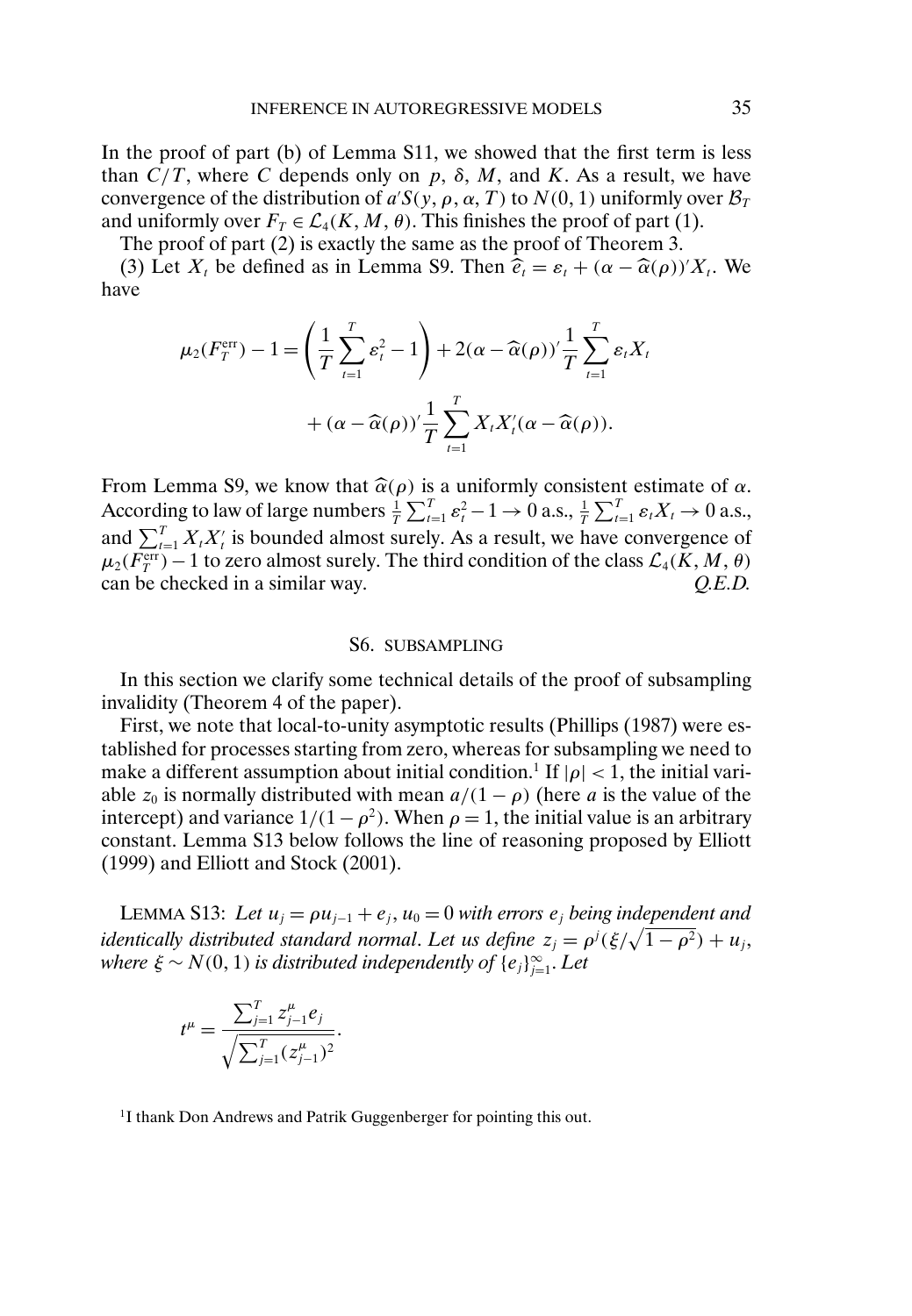*We consider*  $\rho = 1 + c/T$  *for some*  $c < 0$ . Let  $K_c(s) = J_c(s) + (e^{cs}/\sqrt{-2c})\xi$ , where Jc *is an Ornstein–Uhlenbeck process independent on* ξ. *Let*

$$
K_c^{\mu}(s) = K_c(s) - \int_0^1 K_c(t) dt = J_c^{\mu}(s) + \frac{\xi}{\sqrt{-2c}} \left( e^{cs} - \frac{1 - e^c}{-c} \right)
$$

*stay for the demeaned version of*  $K_c$ . *Then* 

$$
t^{\mu} \Rightarrow \frac{\int_0^1 K_c^{\mu}(t) \, dw(t)}{\sqrt{\int_0^1 (K_c^{\mu}(t))^2 \, dt}} \quad \text{as} \quad T \to \infty.
$$

PROOF: All asymptotic convergence statements below hold simultaneously. It is easy to see that

$$
\frac{1}{T} \sum_{j=1}^{T} z_{j-1} e_j = \frac{1}{T} \sum_{j=1}^{T} u_{j-1} e_j + \frac{\xi}{\sqrt{1-\rho^2}} \frac{1}{T} \sum_{j=1}^{T} \rho^{j-1} e_j \n\Rightarrow \int_0^1 J_c(t) \, dw(t) + \frac{\xi}{\sqrt{-2c}} \int_0^1 e^{cs} \, dw(s) = \int_0^1 K_c(s) \, dw(s).
$$

For the denominator, we have

$$
\frac{1}{T^2} \sum_{j=1}^T z_{j-1}^2 = \frac{1}{T^2} \sum_{j=1}^T \left( u_{j-1} + \rho^{j-1} \frac{\xi}{\sqrt{1-\rho^2}} \right)^2
$$
  
= 
$$
\frac{1}{T^2} \sum_{j=1}^T u_{j-1}^2 + 2 \frac{\xi}{\sqrt{1-\rho^2}} \frac{1}{T^2} \sum_{j=1}^T \rho^{j-1} u_{j-1}
$$
  
+ 
$$
\left( \frac{\xi}{\sqrt{1-\rho^2}} \right)^2 \frac{1}{T^2} \sum_{j=1}^T \rho^{2(j-1)}.
$$

We know that  $(1/T^2) \sum_{j=1}^T u_{j-1}^2 \Rightarrow \int_0^1 J_c^2(t) dt$  (Phillips (1987). We notice that  $1/(T(1-\rho^2)) \to 1/(-2c)$  and  $(1/T) \sum_{j=1}^{T} \rho^{2(j-1)} = (1-\rho^{2T})/(T(1-\rho^2)) \to$  $(1 - e^{2c})/(-2c)$ . The next observation is

$$
\frac{1}{T^{3/2}} \sum_{j=1}^{T} \rho^{j-1} u_{j-1} = \frac{1}{T^{3/2}} \sum_{i=1}^{T} e_i \left( \sum_{j=i}^{T} \rho^j \rho^{j-i} \right) = \frac{1}{T^{3/2}} \sum_{i=1}^{T} e_i \rho^i \frac{1 - \rho^{2(T-i)}}{1 - \rho^2}
$$

$$
= \frac{1}{(1 - \rho^2) T^{3/2}} \sum_{i=1}^{T} e_i \rho^i - \frac{\rho^T}{(1 - \rho^2) T^{3/2}} u_T
$$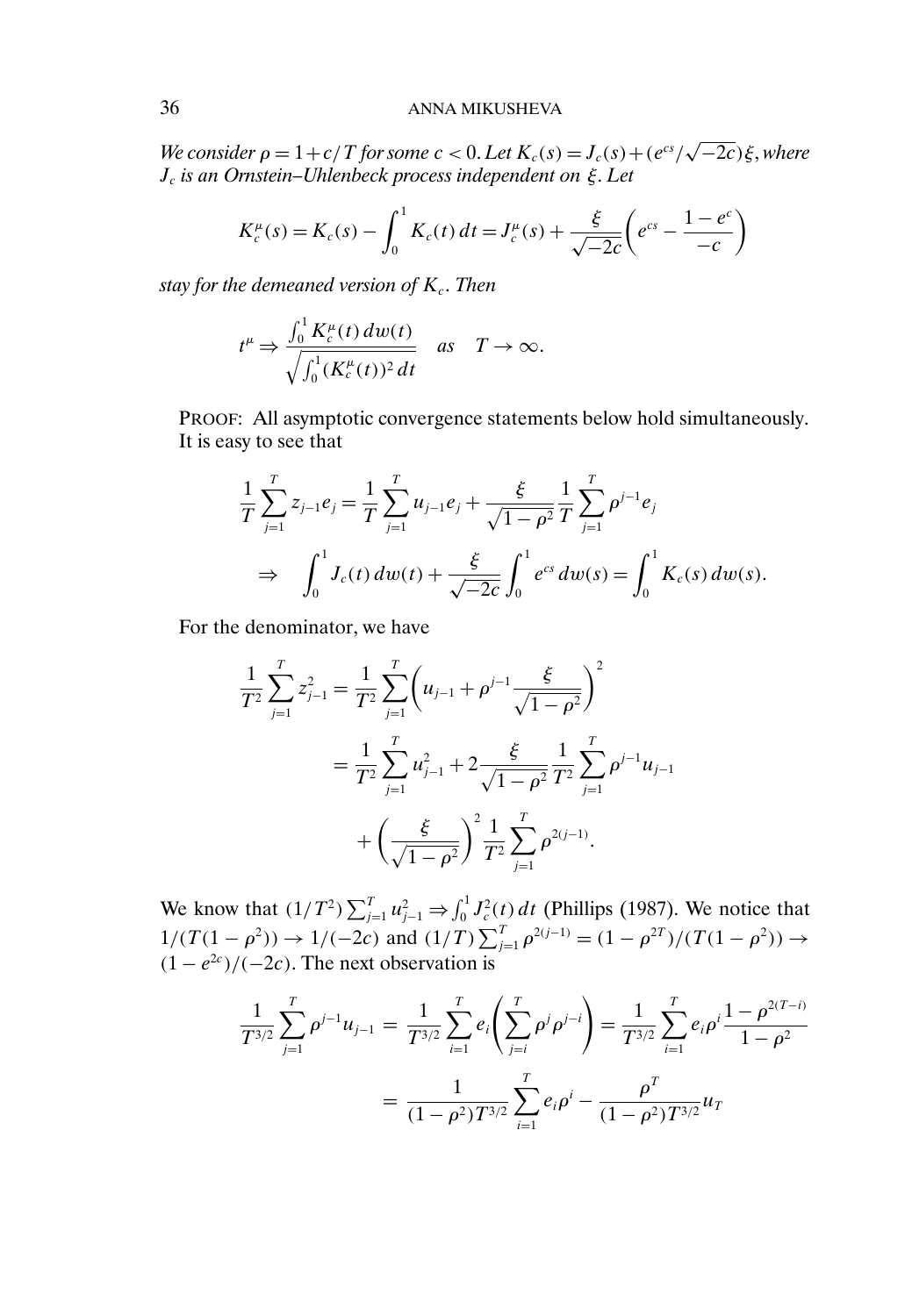$$
\Rightarrow \frac{1}{-2c} \bigg( \int_0^1 e^{cs} dw(s) - e^c J_c(1) \bigg).
$$

As a result,

$$
\frac{1}{T^2} \sum_{j=1}^T z_{j-1}^2 \Rightarrow \int_0^1 J_c^2(t) dt + 2 \frac{\xi}{\sqrt{-2c}} \frac{1}{-2c} \left( \int_0^1 e^{cs} dw(s) - e^c J_c(1) \right) + \left( \frac{\xi}{\sqrt{-2c}} \right)^2 \frac{1 - e^{2c}}{-2c}.
$$

We notice that

$$
\int_0^1 K_c^2(s) ds
$$
  
=  $\int_0^1 \left( J_c(s) + \frac{\xi}{\sqrt{-2c}} e^{cs} \right) ds$   
=  $\int_0^1 J_c^2(s) ds + 2 \frac{\xi}{\sqrt{-2c}} \int_0^1 (J_c(s) e^{cs}) ds + \left( \frac{\xi}{\sqrt{-2c}} \right)^2 \int_0^1 e^{2cs} ds.$ 

Consider in more detail the integral

$$
\int_0^1 (J_c(s)e^{cs}) ds
$$
\n
$$
= \int_0^1 \left( \int_0^s e^{c(s-t)} dw(t) e^{cs} \right) ds = \int_0^1 e^{ct} \left( \int_s^1 e^{2c(s-t)} ds \right) dw(t)
$$
\n
$$
= \frac{1}{-2c} \int_0^1 e^{ct} (1 - e^{2c(1-s)}) dw(t) = \frac{1}{-2c} \left( \int_0^1 e^{cs} dw(s) - e^c J_c(1) \right).
$$

So we have

$$
\frac{1}{T^2} \sum_{j=1}^T z_{j-1}^2 \Rightarrow \int_0^1 K_c^2(t) \, dt.
$$

Now let us move to a model with demeaning. What will change in our results? For the numerator, we have

$$
\frac{1}{T}\sum_{j=1}^{T} z_{j-1}^{\mu} e_j = \frac{1}{T}\sum_{j=1}^{T} u_{j-1}^{\mu} e_j + u_0 \frac{1}{T}\sum_{j=1}^{T} \left(\rho^{j-1} - \frac{1-\rho^{T}}{T(1-\rho)}\right) e_j
$$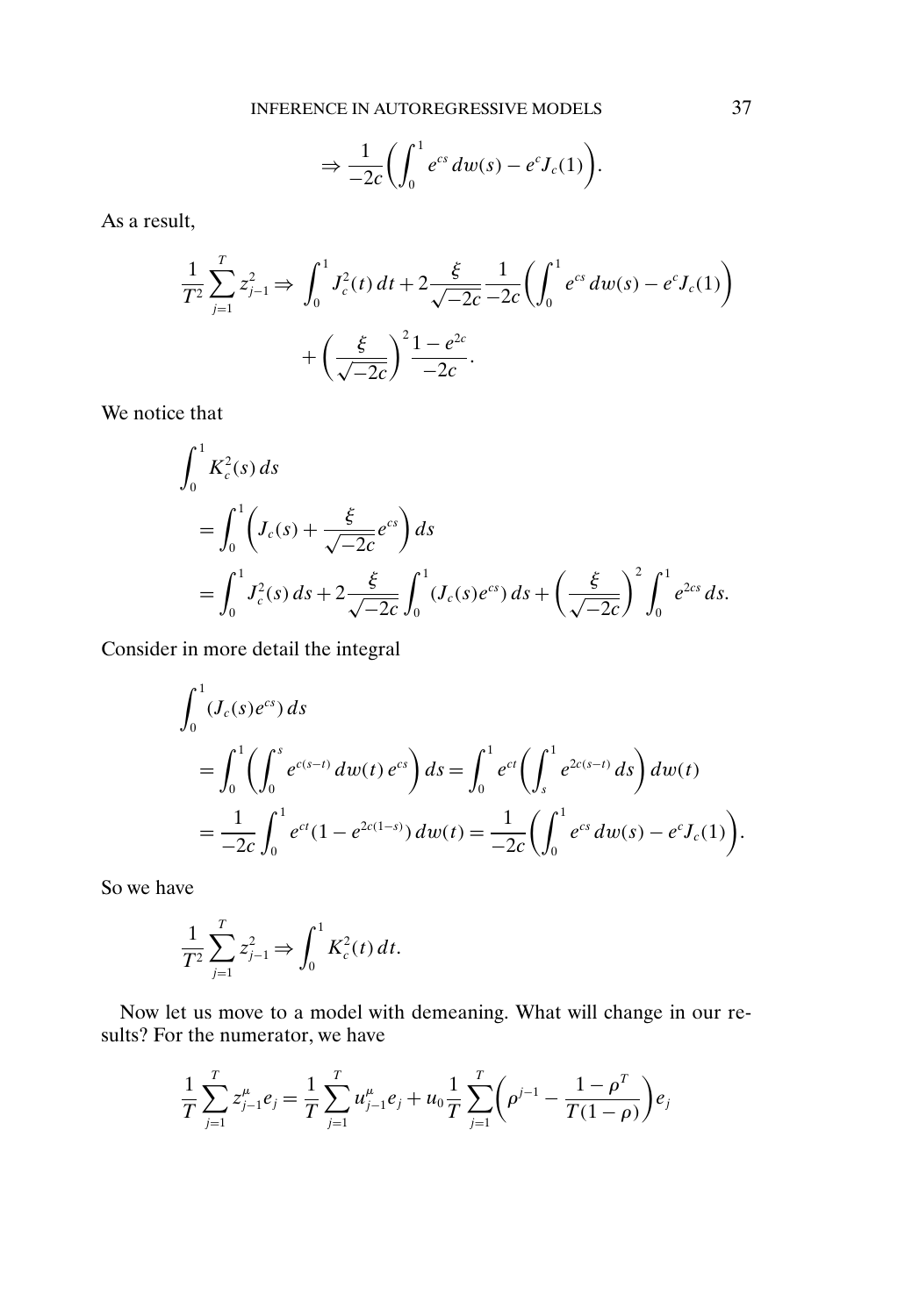38 ANNA MIKUSHEVA

$$
\Rightarrow \int_0^1 J_c^{\mu}(t) \, dw(t) + \frac{\xi}{\sqrt{-2c}} \bigg( \int_0^1 e^{cs} \, dw(s) - \frac{1 - e^c}{-c} w(1) \bigg) \n= \int_0^1 K_c^{\mu}(t) \, dw(t).
$$

We handle the denominator in a similar way:

$$
\frac{1}{T^2} \sum_{j=1}^T (z_{j-1}^{\mu})^2 = \frac{1}{T^2} \sum_{j=1}^T \left( u_{j-1}^{\mu} + \left( \rho^{j-1} - \frac{1 - \rho^T}{T(1-\rho)} \right) \frac{\xi}{\sqrt{1-\rho^2}} \right)^2
$$

$$
= \frac{1}{T^2} \sum_{j=1}^T (u_{j-1}^{\mu})^2 + 2 \frac{\xi}{\sqrt{1-\rho^2}} \frac{1}{T^2} \sum_{j=1}^T \rho^{j-1} u_{j-1}^{\mu}
$$

$$
+ \left( \frac{\xi}{\sqrt{1-\rho^2}} \right)^2 \frac{1}{T^2} \sum_{j=1}^T \left( \rho^{j-1} - \frac{1 - \rho^T}{T(1-\rho)} \right)^2.
$$

Similarly to above, we can determine that

$$
\frac{1}{T^2} \sum_{j=1}^T (z_{j-1}^\mu)^2 \Rightarrow \int_0^1 (K_c^\mu(t))^2 dt.
$$

Finally we get

$$
t^{\mu} \Rightarrow \frac{\int_0^1 K_c^{\mu}(t) \, dw(t)}{\sqrt{\int_0^1 (K_c^{\mu}(t))^2 \, dt}}.
$$
 Q.E.D.

The quantiles of the distribution of  $t_K^c = (\int_0^1 K_c^\mu(t) \, dw(t))/\sqrt{\int_0^1 (K_c^\mu(t))^2 \, dt}$ have not been reported in literature, so we have to simulate critical values. We also show that for at least one  $c < 0$ , if we use an equitailed interval based on the distribution of  $t_K^c$ , whereas the true variable is normal, then the coverage will be smaller than declared.

We simulated quantiles and coverage for  $-c = 0.05, 0.1, 0.5, 1, 2, 4, 10, 15$ , 20, 25. The simulations are based on samples of size  $T = 300$ . We performed 5,000 simulations. The results are reported in Figures S1 and S2.

The second technicality we address in this appendix is related to the rate of mixing coefficients decay for summands in empirical cumulative distribution functions.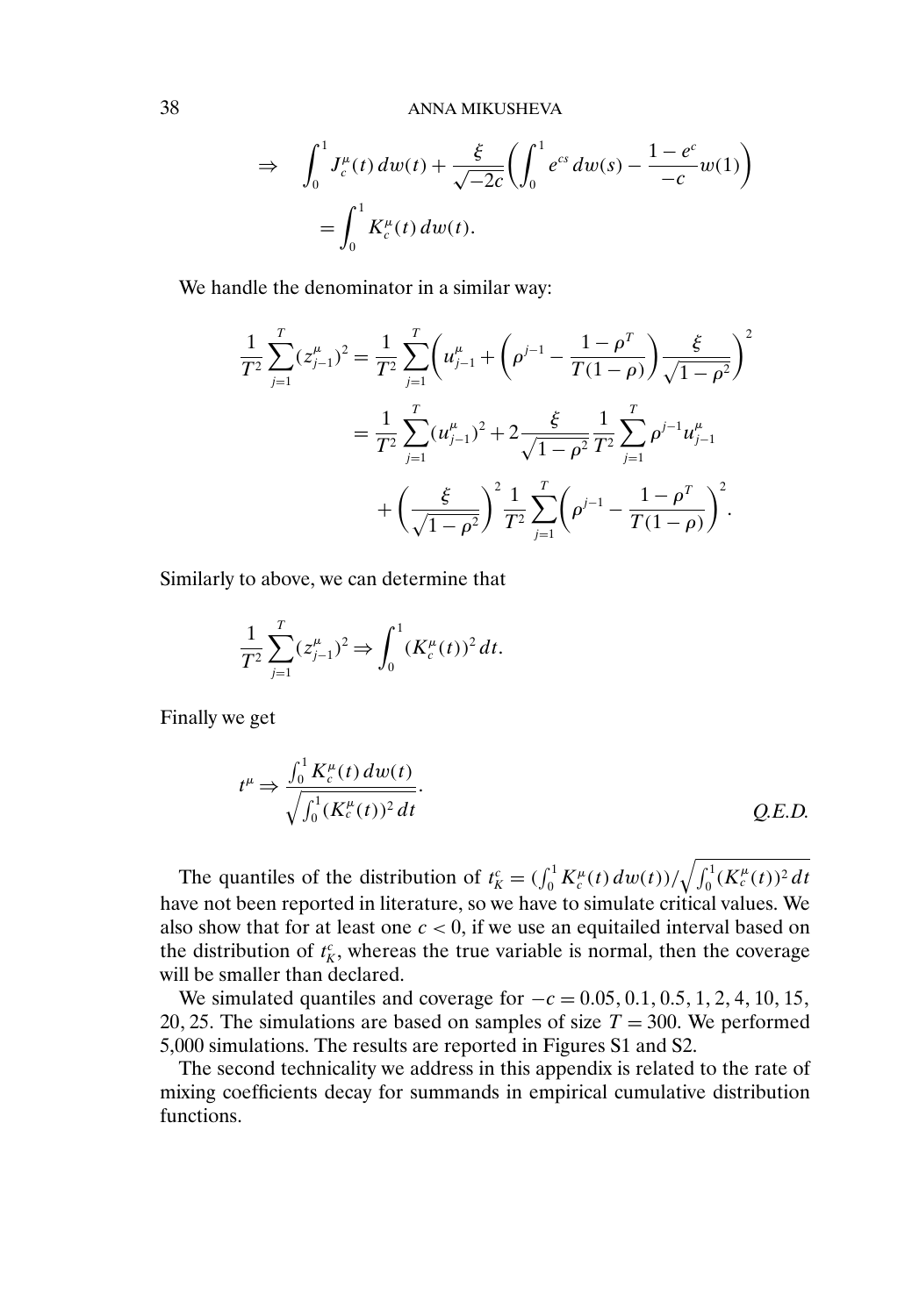

FIGURE S1.—The 2.5% and 97.7% quantiles of statistic  $t_K^c$ . Quantiles are based on simulated t-statistics for AR(1) processes with a constant and stationary initial distribution for values of the AR parameter  $\rho = 1 + c/T$  local to unity. Number of simulations 5,000; sample size  $T = 300$ ; normal errors.



FIGURE S2.—Coverage of equitailed intervals based on the distribution of  $t_K^c$ , whereas the true distribution is standard normal. Based on simulated quantiles as in Figure S1.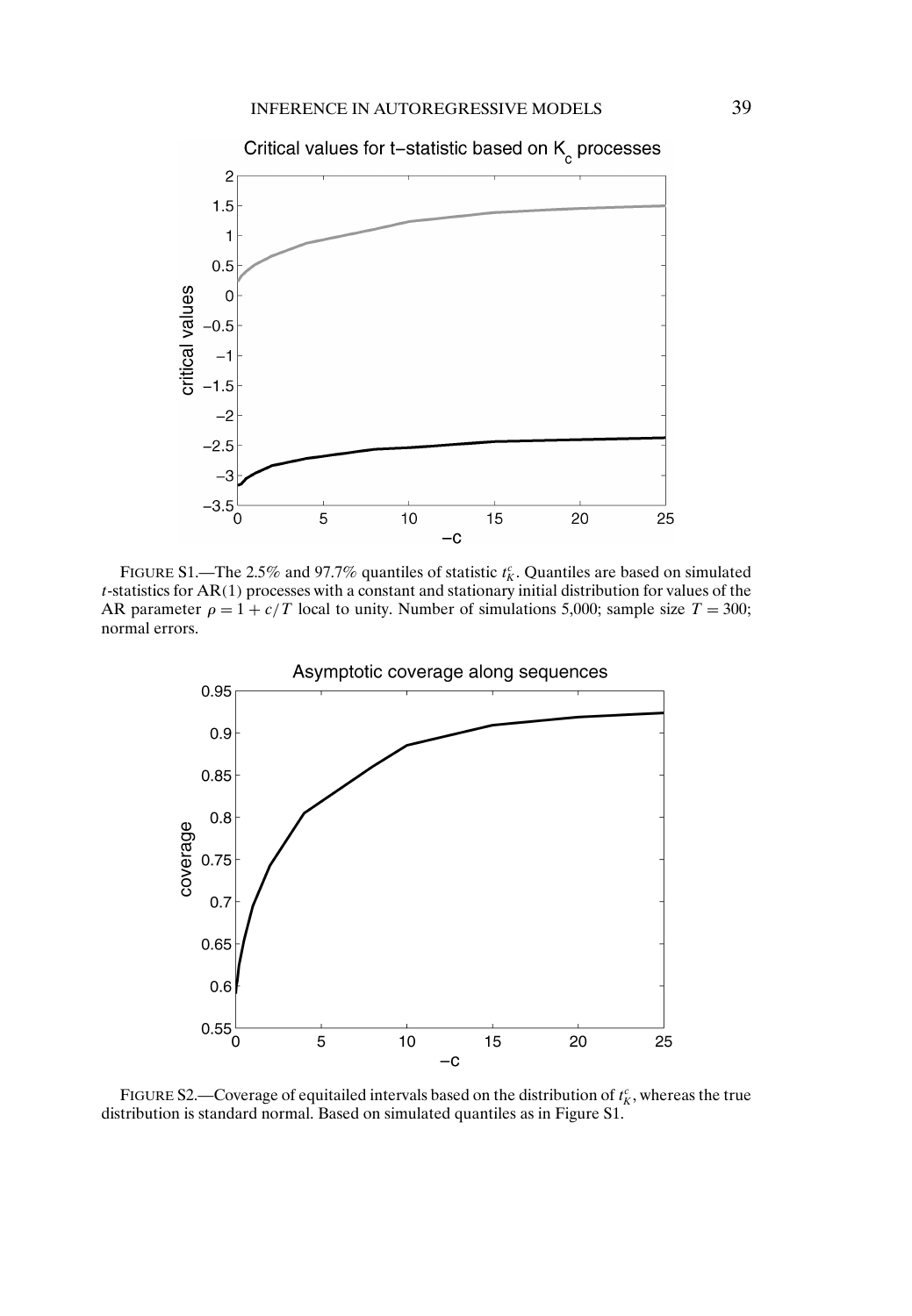LEMMA S14: *Given the assumptions made in Section* 6 *of the paper*, *we have*

$$
\lim_{T\to\infty}\sup_x\bigg|L_{T,b}(x)-P\bigg\{\frac{\int_0^1K_c^{\mu}(s)\,dw(s)}{\sqrt{\int_0^1(K_c^{\mu}(s))^2\,ds}}
$$

PROOF: We follow the lines of the proof of Theorem 3.1 of Romano and Wolf (2001), substituting their statistic for the corresponding *t*-statistic. The only thing we need to check is that

$$
\frac{1}{T}\sum_{h=1}^{T-b_T}\alpha_{T,b_T}(h)\to 0 \quad \text{as} \quad T\to\infty,
$$

where  $\alpha_{T,b_T}(h)$  are strong mixing coefficients for an array of variables  ${t_j(b_T)}_{j=1}^{T-b_T}$ . The  $\alpha$ -mixing coefficient  $\alpha_{T,b_T}(h)$  does not exceed the  $\alpha$ -mixing coefficients for a set of subsamples  $\{z_1, \ldots, z_b\}$  and  $\{z_{h+1}, \ldots, z_{h+b}\}$ , where  $z_j$  is a Gaussian AR(1) process with AR coefficient  $\rho = 1 + c/b_T$ . The latter is not bigger than the  $\alpha$ -mixing coefficient  $\alpha_z(h - b_T)$  for the process z.

We use a statement proved below that  $\alpha_z(h) \leq \rho^h$ . Then

$$
\frac{1}{T} \sum_{h=1}^{T-b_T} \alpha_{T,b_T}(h) \le \frac{1}{T} \sum_{h=1}^{T-b_T} \min\{1, \rho_T^{h-b_T}\} = C \frac{1}{(1-\rho_T)T} \to 0
$$
  
as  $T \to \infty$ .

The last statement holds since  $(1 - \rho_T)T \to \infty$ . *Q.E.D.* 

LEMMA S15: Let  $z_t = \rho z_{t-1} + u_t$  be a stationary Gaussian AR(1) process. *Then*

$$
\alpha_z(h)\leq \rho^h.
$$

PROOF: From the definition of mixing coefficients, we have  $\alpha_z(h) \le \rho_z(h)$ . Here the *ρ*-mixing coefficient  $\rho_z(h)$  is the maximum correlation between the variables that are measurable with respect to the two  $\sigma$  algebras. According to Kolmogorov and Rozanov (1960), it is enough to restrict attention to linear functions of the variables  $\{z_j\}_{j\geq t}$  and  $\{z_j\}_{j\geq t+n}$ .

According to Ibragimov (1970) (see formula (4.2)),

$$
\rho(n) = \sup_{\varphi,\psi} |(\varphi e^{in\lambda}, \overline{\psi})_f| = \sup_{\varphi,\psi} \left| \int_{-\pi}^{\pi} \varphi(\lambda) \psi(\lambda) e^{in\lambda} f(\lambda) d\lambda \right|,
$$

where  $f(\lambda) = \sum_{k=-\infty}^{\infty} e^{ik\lambda} \rho^{|k|}$  is a spectral density function, and  $\varphi$  and  $\psi$  are polynomials of  $e^{i\lambda}$  with the condition  $\|\varphi\|_f = \|\psi\|_f = 1$ . Here we use  $(\varphi, \psi)_f =$  $\int_{-\pi}^{\pi} \varphi(\lambda) \overline{\psi}(\lambda) f(\lambda) d\lambda.$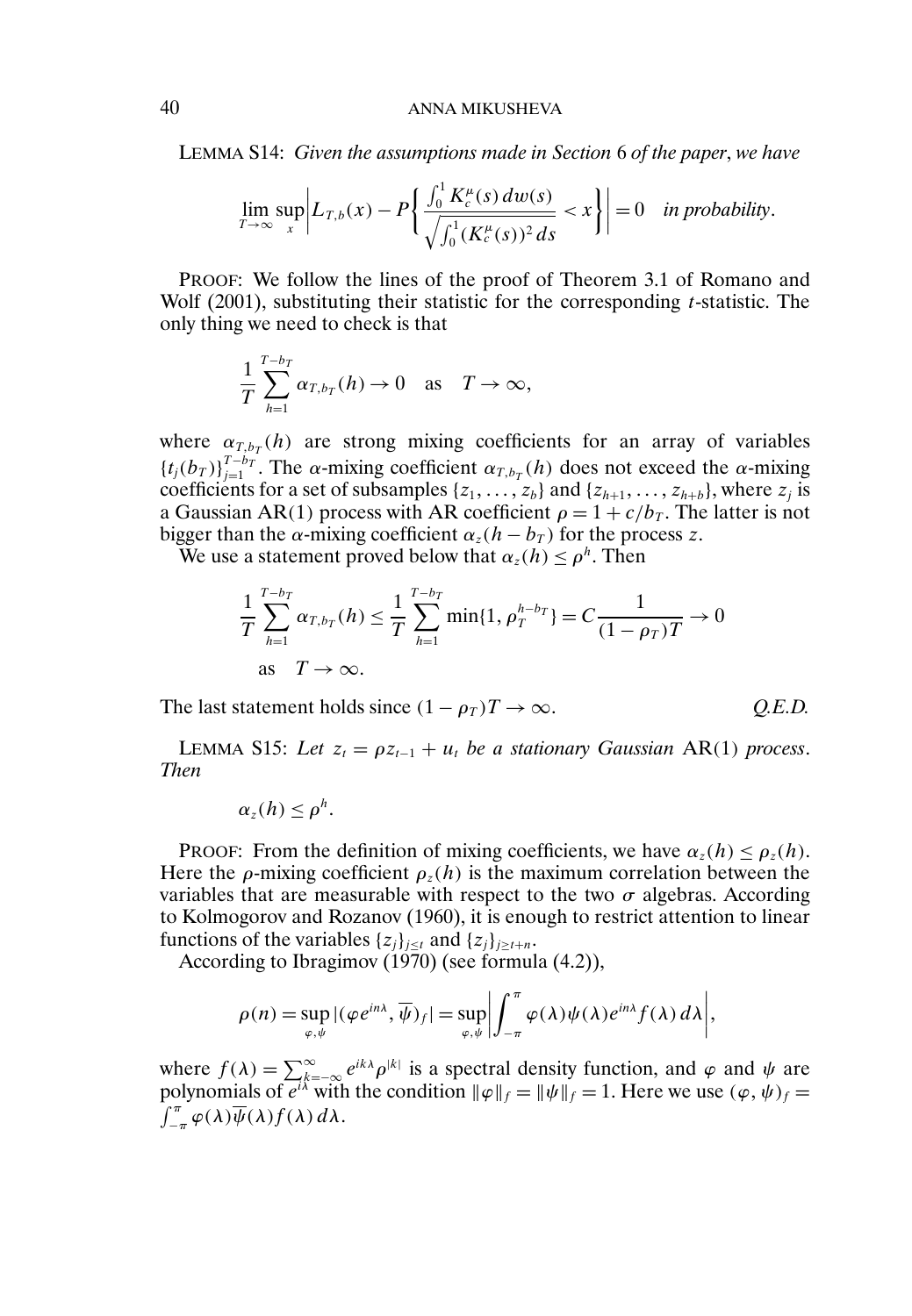Let 
$$
\varphi(\lambda) = \sum_{k=0}^{L} a_k e^{ik\lambda}
$$
 and  $\psi(\lambda) = \sum_{j=0}^{K} b_j e^{ij\lambda}$ . Then  
\n
$$
\frac{\int_{-\pi}^{\pi} \varphi(\lambda) \psi(\lambda) e^{in\lambda} f(\lambda) d\lambda}{\|\varphi\|_f \|\psi\|_f}
$$
\n
$$
= \rho^n \left| \frac{\sum_{k,j} a_k b_j \rho^{k+j}}{\sqrt{(\sum_{k,k'} a_k a_{k'} \rho^{[k-k']})(\sum_{j,j'} b_j b_{j'} \rho^{[j-j']})}} \right|.
$$

Let us define matrices  $A = (\rho^{|i-j|})_{i,j}$  and  $B = (\rho^{i+j-2})_{i,j}$ . Then

$$
\rho(n) = \rho^n \sup_{a,b} \left| \frac{a' B b}{\sqrt{a' A a} \sqrt{b' A b}} \right|,
$$

where  $a = (a_0, a_1, \dots, a_M)$ ,  $b = (b_0, \dots, b_M)$ , and  $M = \max\{L, K\}$ . We also define a matrix

$$
L = \begin{pmatrix} \sqrt{1-\rho^2} & 0 & 0 & \cdots & 0 & 0 \\ -\rho & 1 & 0 & \cdots & 0 & 0 \\ 0 & -\rho & 1 & \cdots & 0 & 0 \\ \vdots & \vdots & \vdots & \cdots & \vdots & \vdots \\ 0 & 0 & 0 & \cdots & -\rho & 1 \end{pmatrix}.
$$

Then  $LAL' = diag(1 - \rho^2, 1 - \rho^2, ..., 1 - \rho^2) = A$  and  $LBL' = diag(1 - \rho^2, ..., 1 - \rho^2)$  $\rho^2, 0, \ldots, 0$  =  $\ddot{B}$ . Let  $\tilde{a} = (L')^{-1}a$  and  $\dot{b} = (L')^{-1}b$ . Then

$$
\rho(n) = \rho^n \sup_{a,b} \left| \frac{a' Bb}{\sqrt{a' Aa} \sqrt{b' Ab}} \right| = \rho^n \sup_{\widetilde{a}, \widetilde{b}} \frac{|\widetilde{a}' \widetilde{B} \widetilde{b}|}{\sqrt{\widetilde{a}' \widetilde{A} \widetilde{a} \sqrt{\widetilde{b}' \widetilde{A} \widetilde{b}}}} = \rho^n \sup_{\widetilde{a}, \widetilde{b}} \frac{|\widetilde{a}_0 \widetilde{b}_0|}{\sqrt{(\sum \widetilde{a}_k^2)(\sum \widetilde{b}_k^2)}} = \rho^n.
$$
\n*Q.E.D.*

# S7. SIMULATIONS

We performed a small simulation study to assess the extend to which asymptotic results are reflected in finite samples. The study is intended to fulfill the goals listed below:

- Check finite-sample performance of the three procedures, the validity of which was proven in the paper.
- Explore sensitivity of the described methods to nonsymmetry or heavytailedness of the distribution of error terms.
- Compare the accuracy of the three methods.
- Assess the size distortion of subsampling; that is, whether it is as extreme as predicted by the asymptotic results of Andrews and Guggenberger (2007).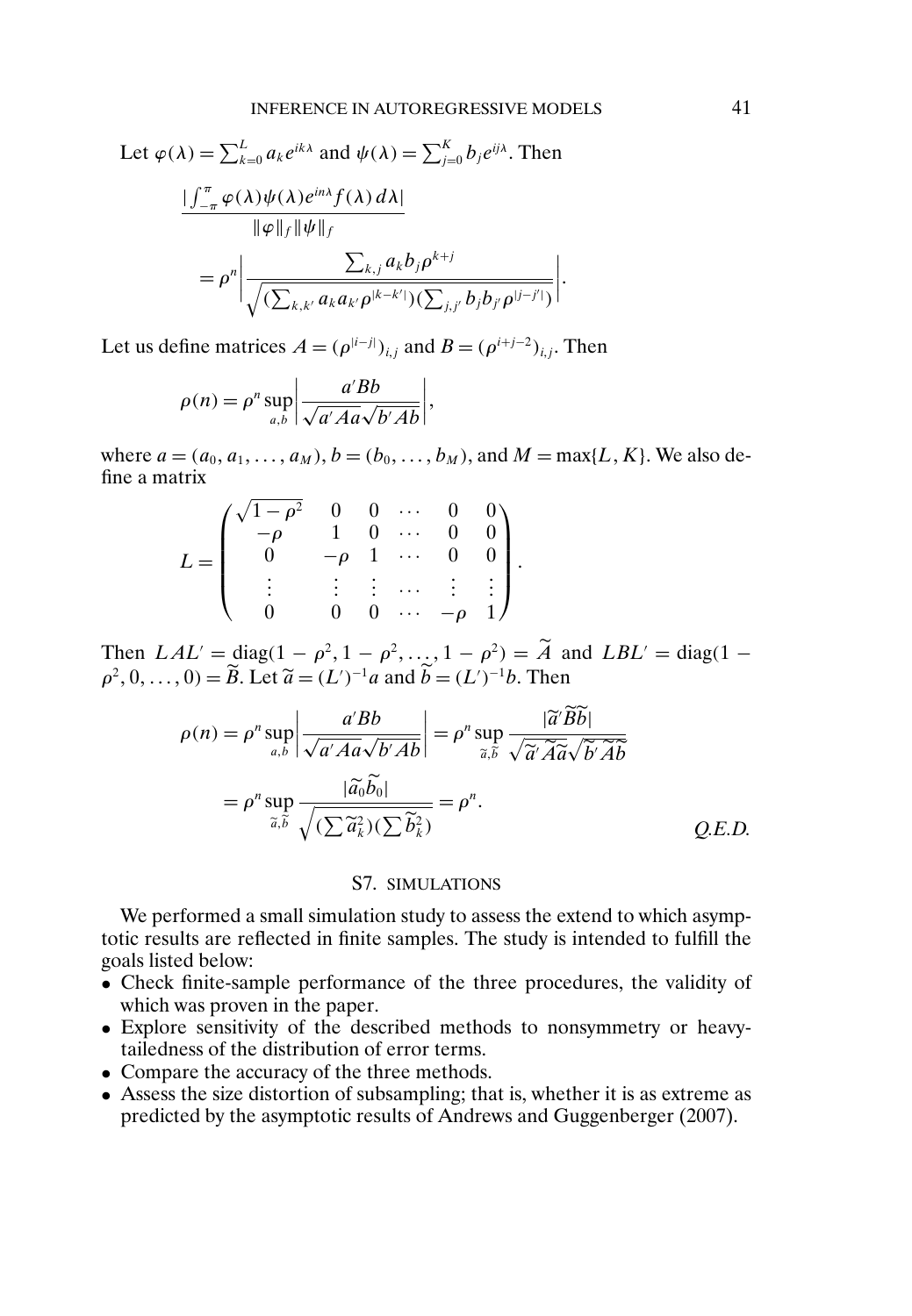## 42 ANNA MIKUSHEVA

• Examine how coverage properties of subsampling intervals depend on block size and determine for what range of AR coefficients it is safe to use subsampling.

We start with the first group of objectives concerning the three methods for which we provided proofs. We simulate an AR(1) model with a linear trend since this is the setup where the distortions are most pronounced. We used normal errors, errors having centered  $\chi^2$  distributions with 4 and 8 degrees of freedom, and errors following the ARCH(1) process with parameters 0.3 and 0.85. Those specifications are taken from Andrews (1993). We used sample size  $T = 120$  as a typical one for macroeconomic time series. We performed simulations for  $\rho$  equals to 0.3, 0.5, 0.7, 0.8, 0.9, 0.95, 0.99 and 1. This range of values of  $\rho$  covers some values in the stationary region, in close proximity to the unit root, as well as in the intermediate range. The number of simulations is equal to 1000. Some of the results are reported in Tables I and II.

All three methods achieved  $95\%$  coverage for an AR(1) model with linear trend and normal errors for all values of  $\rho$  that we checked (we did not report these results in the tables). Table I is intended to show that all methods seems to be robust toward asymmetry and heavy-tailedness of the distribution of error terms. We should also note that there is no strong leader among the three methods. In Table II we allowed conditional heteroscedasticity. Strictly speaking our proofs do not allow for heteroscedasticity. We can see that the methods failed in this setup, and the coverage may fall as low as 70%.

Now we turn to subsampling. According to our results reported in Section 6 of the paper, the subsampling procedure fails to provide asymptotically correct confidence sets. According to Andrews and Guggenberger (2007), the asymptotic coverage is as low as  $26\%$  for an AR(1) with a linear time trend. We would like to know the extent to which these asymptotic results are reflected in finite samples.

| $\rho$ | $\varepsilon_i \sim \chi_4^2 - 4$ |                        |                  | $\varepsilon_i \sim \chi^2_8 - 8$ |                 |                  |
|--------|-----------------------------------|------------------------|------------------|-----------------------------------|-----------------|------------------|
|        | Andrews<br>(1993)                 | <b>Stock</b><br>(1991) | Hansen<br>(1999) | Andrews<br>(1993)                 | Stock<br>(1991) | Hansen<br>(1999) |
| 0.3    | 0.95                              | 0.97                   | 0.97             | 0.96                              | 0.96            | 0.96             |
| 0.5    | 0.96                              | 0.96                   | 0.96             | 0.96                              | 0.96            | 0.96             |
| 0.7    | 0.97                              | 0.96                   | 0.96             | 0.96                              | 0.95            | 0.95             |
| 0.8    | 0.97                              | 0.96                   | 0.96             | 0.96                              | 0.95            | 0.95             |
| 0.9    | 0.97                              | 0.96                   | 0.96             | 0.97                              | 0.96            | 0.96             |
| 0.95   | 0.97                              | 0.96                   | 0.96             | 0.96                              | 0.97            | 0.96             |
| 0.99   | 0.95                              | 0.95                   | 0.95             | 0.96                              | 0.96            | 0.95             |
| 1      | 0.95                              | 0.96                   | 0.96             | 0.96                              | 0.95            | 0.96             |

TABLE I

COVERAGE OF INTERVALS FOR THE AR COEFFICIENT IN AN AR(1) MODEL WITH A LINEAR TREND  $(y_t = a + bt + x_t, x_t = \rho x_{t-1} + \varepsilon_t$ ; SAMPLE SIZE 120)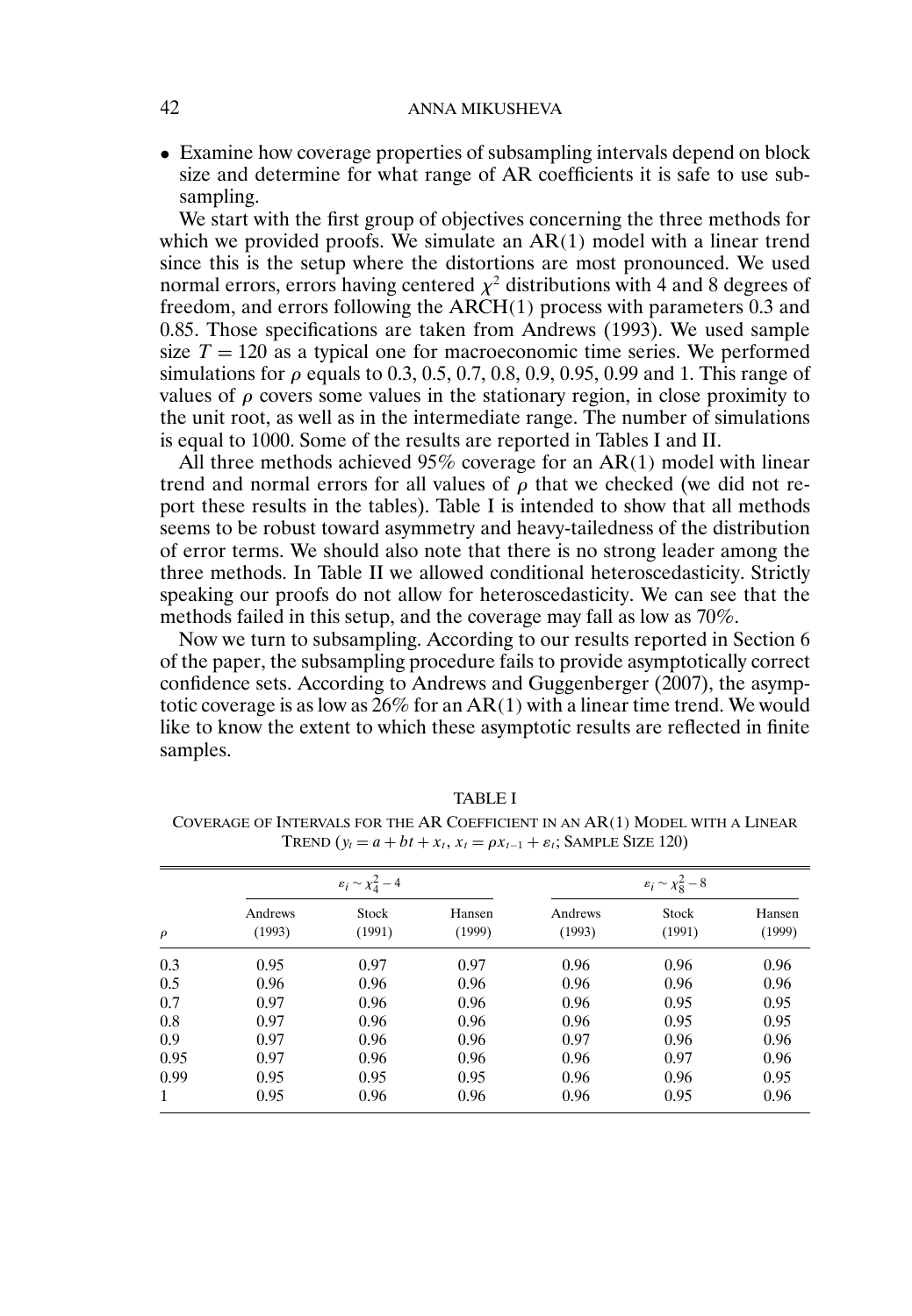#### TABLE II

| $\rho$ | $\varepsilon_i \sim \text{ARCH}(0.3)$ |                        |                  | $\varepsilon_i \sim \text{ARCH}(0.85)$ |                 |                  |  |
|--------|---------------------------------------|------------------------|------------------|----------------------------------------|-----------------|------------------|--|
|        | Andrews<br>(1993)                     | <b>Stock</b><br>(1991) | Hansen<br>(1999) | Andrews<br>(1993)                      | Stock<br>(1991) | Hansen<br>(1999) |  |
| 0.3    | 0.89                                  | 0.88                   | 0.90             | 0.70                                   | 0.72            | 0.73             |  |
| 0.5    | 0.92                                  | 0.89                   | 0.90             | 0.72                                   | 0.72            | 0.73             |  |
| 0.7    | 0.93                                  | 0.90                   | 0.91             | 0.73                                   | 0.76            | 0.77             |  |
| 0.8    | 0.93                                  | 0.91                   | 0.92             | 0.77                                   | 0.79            | 0.80             |  |
| 0.9    | 0.94                                  | 0.92                   | 0.92             | 0.83                                   | 0.84            | 0.85             |  |
| 0.95   | 0.95                                  | 0.94                   | 0.94             | 0.85                                   | 0.88            | 0.87             |  |
| 0.99   | 0.96                                  | 0.95                   | 0.95             | 0.90                                   | 0.90            | 0.92             |  |
| 1      | 0.95                                  | 0.95                   | 0.95             | 0.91                                   | 0.91            | 0.93             |  |

COVERAGE OF INTERVALS FOR THE AR COEFFICIENT IN AN AR(1) MODEL WITH A LINEAR TREND  $(y_t = a + bt + x_t, x_t = \rho x_{t-1} + \varepsilon_t$ ; SAMPLE SIZE 120)

According to the proof of Theorem 4, bad coverage is expected for intermediate values of  $\rho$ . Romano and Wolf (2001) provided some simulations regarding the coverage of subsampling intervals, but for a very restricted set of values of  $\rho \in \{0.6, 0.9, 0.95, 0.99, 1\}$ . We repeated their exercise for a wider range of  $\rho$ 's and for several different sample sizes  $T = 120, 240, 480, 960$ . For each sample size we tried several block sizes. For  $T = 120$  and 240, we used the same set of block sizes as used by Romano and Wolf. For  $T = 480$  and 960, we used block sizes b that approximately follow the rule proposed by Romano and Wolf:  $b = cT^{1/2}$ ,  $c \in [0.5, 3]$ . For all simulations we used a model with normal homoscedastic errors only. All results are summarized on Figure S3.

First of all, we should note that subsampling yields undercoverage for quite a wide range of  $\rho$ 's. However, the amount of undercoverage is not as extreme as predicted by Andrews and Guggenberger (2007). One more interesting aspect could be noted: the size property of the procedure becomes worse as the sample size increases! According to the intuition of Theorem 4, the size distortion becomes pronounced when  $T/b_T$  is large, which can only be true for large sample sizes. As for the right choice of block size, there is no clear leader: for different ranges of  $\rho$  and for different T, different block sizes serve better.

One main conclusion of our simulation study is that we do not recommend the use of the subsampling procedure in empirical studies to make inferences about the persistence of a time series.

*Dept. of Economics, Massachusetts Instiyute of Technology, 50 Memoriol Drive, Cambridge, MA 02142, U.S.A.; amikushe@mit.edu.*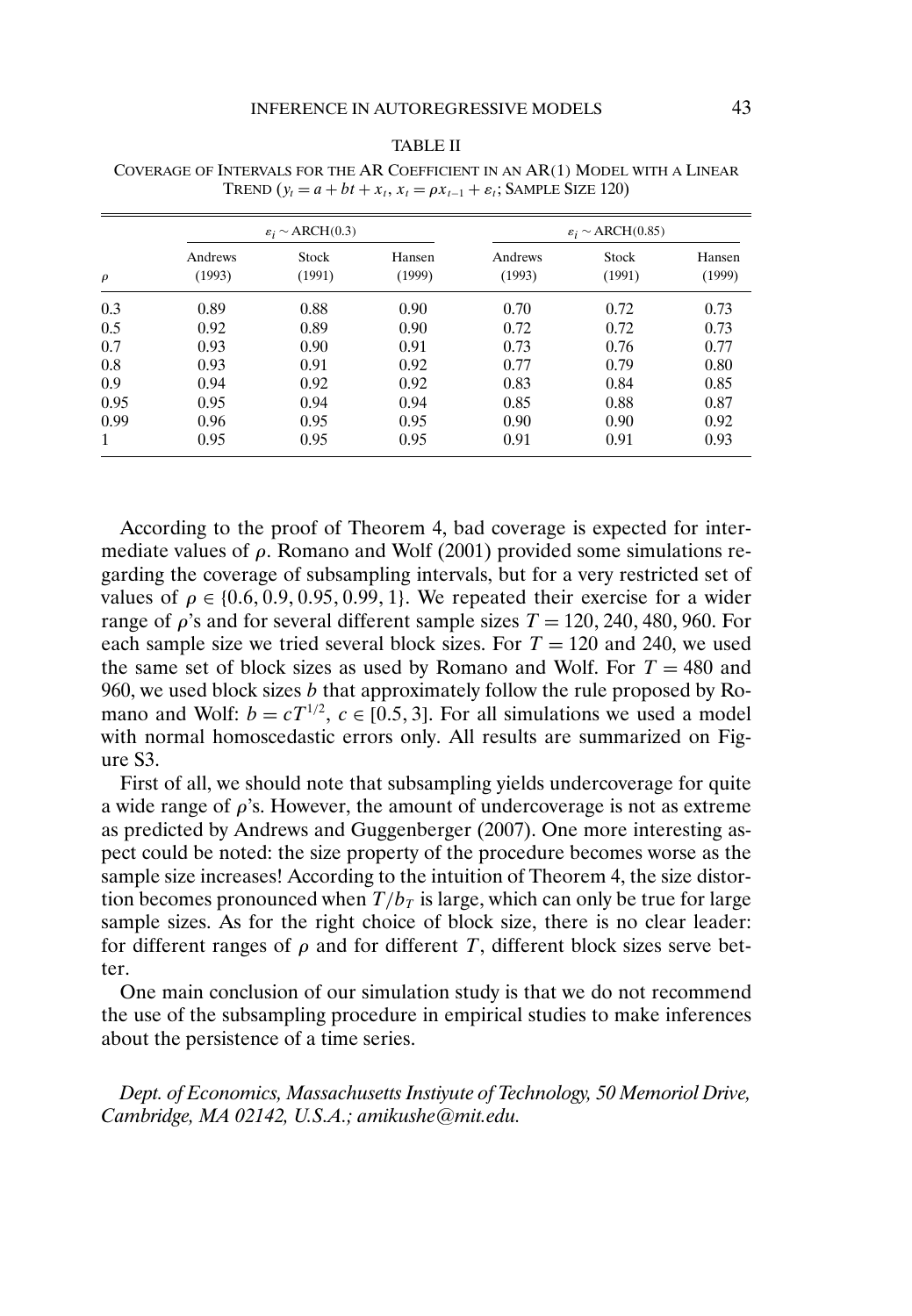

FIGURE S3.——Coverage of equitailed subsampling intervals with nominal level 95% for an AR(1) model with a linear time trend and normal errors. Number of simulations 1,000.

#### REFERENCES

- ANDREWS, D. W. K. (1993): "Exactly Median-Unbiased Estimation of First Order Autoregressive/Unit Root Models," *Econometrica*, 61, 139–165. [20,42,43]
- ANDREWS, D. W. K., AND P. GUGGENBERGER (2007): "Hybrid and Size-Corrected Subsample Methods," Discussion Paper 1606, Cowles Foundation. [41-43]
- CSÖRGO˝ , M., AND P. RÉVÉSZ (1981): *Strong Approximations in Probability and Statistics*. New York: Academic Press. [3,11]
- ELLIOTT, G. (1999): "Efficient Tests for an Autoregressive Unit Root when the Initial Observation Is Drawn from Its Unconditional Distribution," *International Economic Review*, 40, 767–783. [35]
- ELLIOTT, G., AND J. H. STOCK (2001): "Confidence Intervals for Autoregressive Coefficients Near One," *Journal of Econometrics*, 103, 155–181. [35]
- HALL, P., AND C. C. HEYDE (1981): "Rates of Convergence in the Martingale Central Limit Theorem," *Annals of Probability*, 9, 395–404. [9,13]
- HANSEN, B. E. (1999): "The Grid Bootstrap and the Autoregressive Model," *Review of Economics and Statistics*, 81, 594–607. [20,42,43]
- GIRAITIS, L., AND P. C. B. PHILLIPS (2006): "Uniform Limit Theory for Stationary Autoregression," *Journal of Time Series Analysis*, 27, 51–60. [9,11,29]